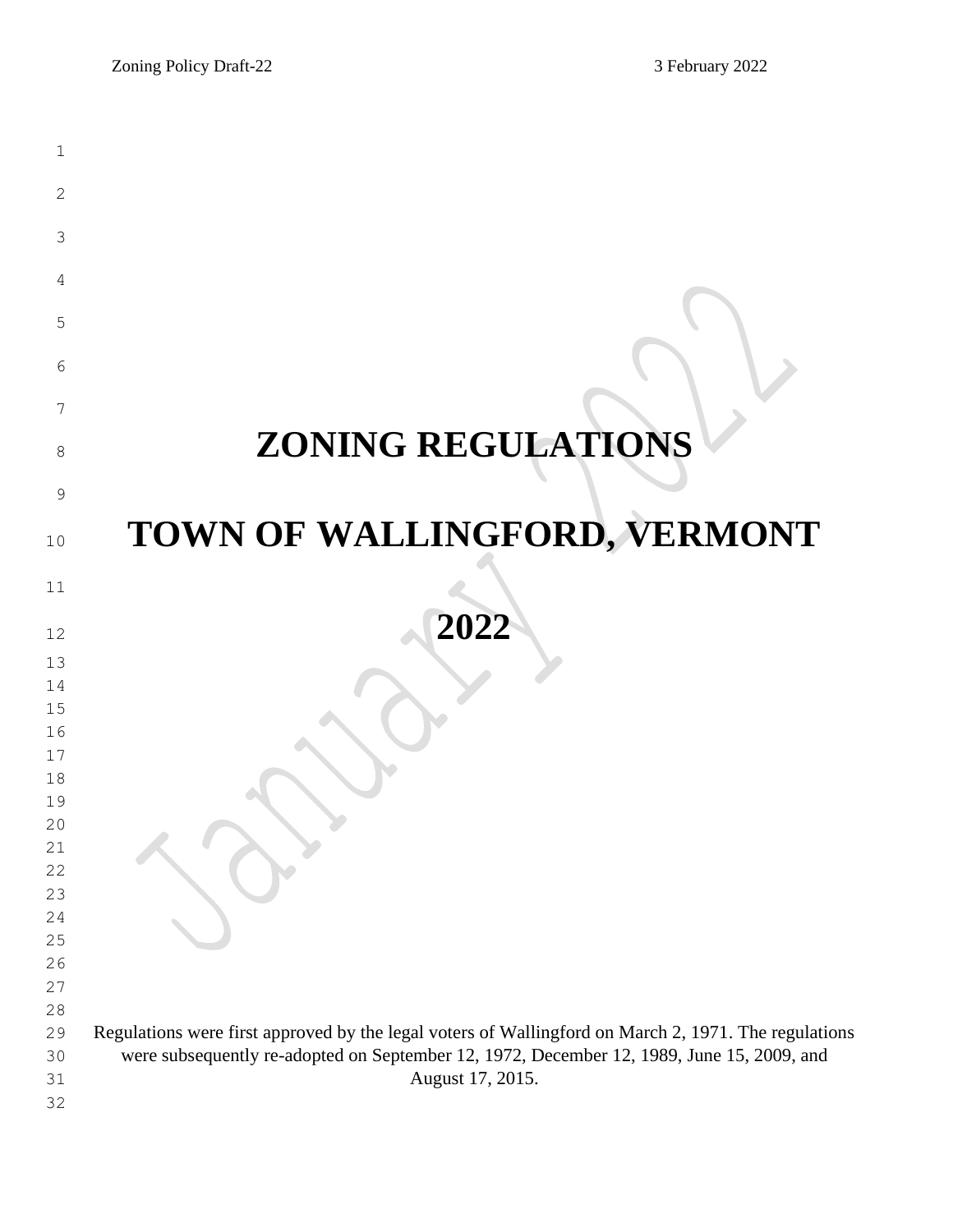| 1  | <b>TABLE OF CONTENTS</b>                                                             |  |
|----|--------------------------------------------------------------------------------------|--|
| 2  |                                                                                      |  |
| 3  |                                                                                      |  |
| 4  |                                                                                      |  |
| 5  |                                                                                      |  |
| 6  |                                                                                      |  |
| 7  |                                                                                      |  |
| 8  |                                                                                      |  |
| 9  |                                                                                      |  |
| 10 |                                                                                      |  |
| 11 |                                                                                      |  |
| 12 |                                                                                      |  |
| 13 |                                                                                      |  |
| 14 |                                                                                      |  |
| 15 |                                                                                      |  |
| 16 |                                                                                      |  |
| 17 |                                                                                      |  |
| 18 |                                                                                      |  |
| 19 |                                                                                      |  |
| 20 |                                                                                      |  |
| 21 |                                                                                      |  |
| 22 |                                                                                      |  |
| 23 |                                                                                      |  |
| 24 | Section 405 - Required Frontage On, Or Access To, Public Roads or Public Waters 7    |  |
| 25 |                                                                                      |  |
| 26 |                                                                                      |  |
| 27 | Section 408 – Construction Approved Prior to Adoption or Amendment to Regulations  8 |  |
| 28 |                                                                                      |  |
| 29 |                                                                                      |  |
| 30 |                                                                                      |  |
| 31 |                                                                                      |  |
| 32 |                                                                                      |  |
| 33 |                                                                                      |  |
| 34 |                                                                                      |  |
| 35 |                                                                                      |  |
| 36 |                                                                                      |  |
| 37 |                                                                                      |  |
| 38 |                                                                                      |  |
| 39 |                                                                                      |  |
| 40 |                                                                                      |  |
| 41 |                                                                                      |  |
| 42 |                                                                                      |  |
| 43 |                                                                                      |  |
| 44 |                                                                                      |  |
| 45 |                                                                                      |  |
| 46 |                                                                                      |  |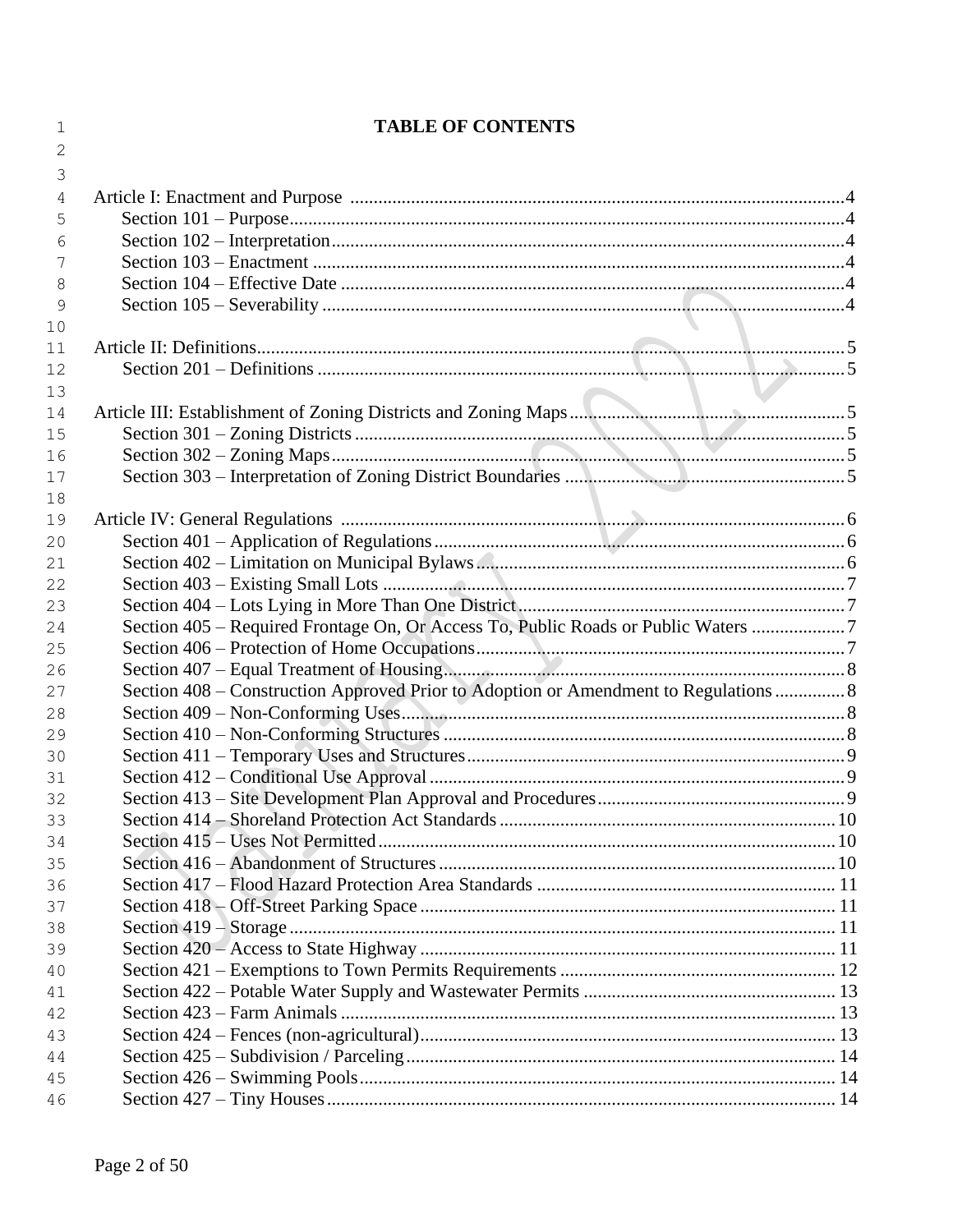| 47 |                                                                                         |  |
|----|-----------------------------------------------------------------------------------------|--|
| 48 |                                                                                         |  |
| 49 |                                                                                         |  |
| 50 |                                                                                         |  |
| 51 |                                                                                         |  |
| 52 |                                                                                         |  |
| 53 |                                                                                         |  |
| 54 |                                                                                         |  |
| 55 |                                                                                         |  |
| 56 |                                                                                         |  |
| 57 |                                                                                         |  |
| 58 |                                                                                         |  |
| 59 |                                                                                         |  |
| 60 |                                                                                         |  |
| 61 | Section 603 – Zoning Permit Effective Periods and Permit Extension or Amendment         |  |
| 62 |                                                                                         |  |
| 63 | Section 604 – Penalties for Starting a Project Prior to Issue of all Required Permits25 |  |
| 64 |                                                                                         |  |
| 65 |                                                                                         |  |
| 66 |                                                                                         |  |
| 67 |                                                                                         |  |
| 68 |                                                                                         |  |
| 69 |                                                                                         |  |
| 70 |                                                                                         |  |
| 71 |                                                                                         |  |
| 72 |                                                                                         |  |
| 73 |                                                                                         |  |
| 74 | Article VIII: Trailer, Recreational Campground and Recreational Equipment Storage 29    |  |
| 75 |                                                                                         |  |
| 76 |                                                                                         |  |
| 77 |                                                                                         |  |
| 78 |                                                                                         |  |
| 79 |                                                                                         |  |
| 80 |                                                                                         |  |
| 81 |                                                                                         |  |
| 82 |                                                                                         |  |
| 83 |                                                                                         |  |
| 84 |                                                                                         |  |
| 85 |                                                                                         |  |
| 86 |                                                                                         |  |
| 87 |                                                                                         |  |
| 88 |                                                                                         |  |
| 89 |                                                                                         |  |
| 90 | Appendices                                                                              |  |
| 91 |                                                                                         |  |
| 92 |                                                                                         |  |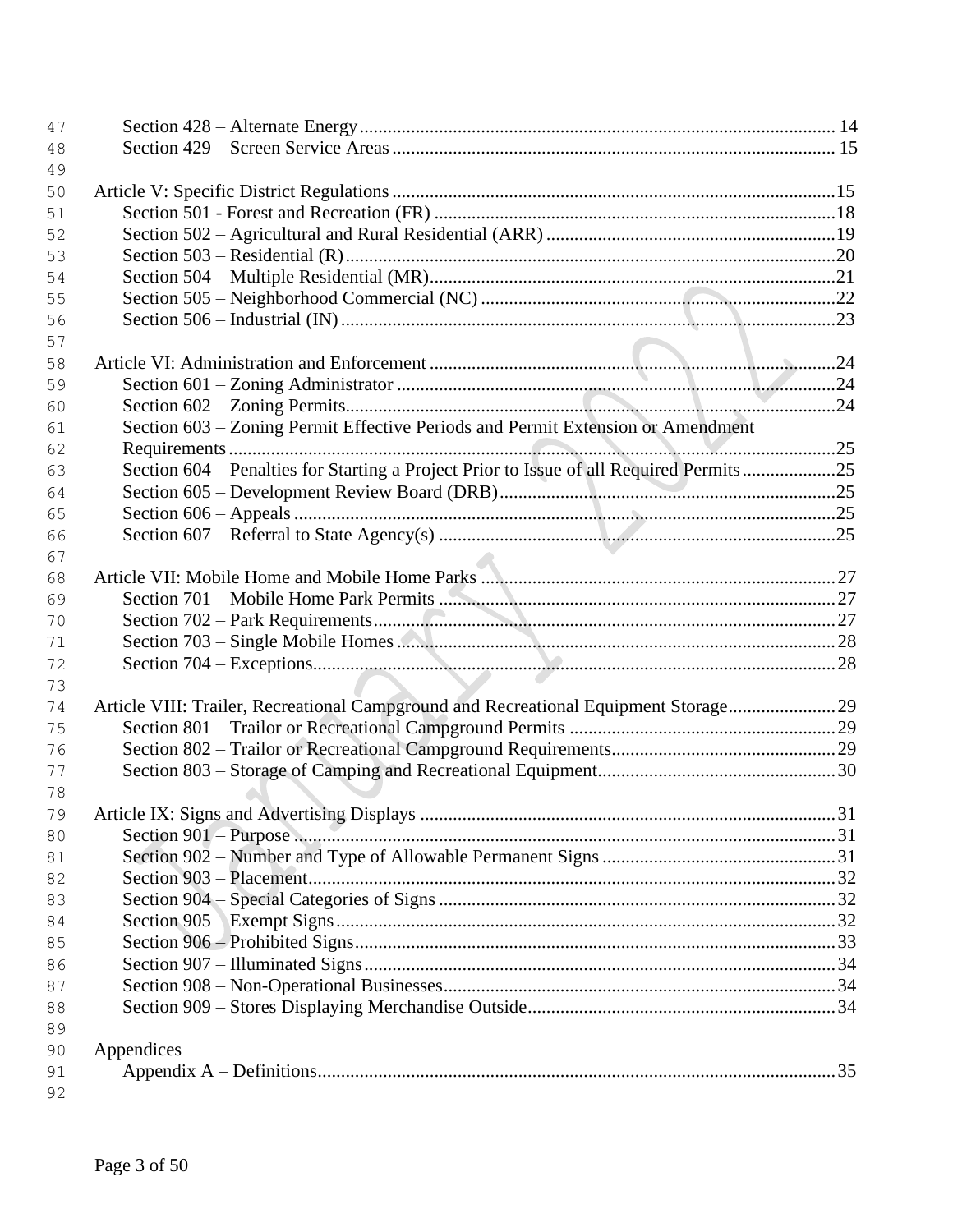# **ARTICLE I: ENACTMENT AND PURPOSE**

#### **Section 101 - Purpose**

 These Zoning Regulations are meant to promote the public health, safety, and welfare of the community of Wallingford as authorized by the Vermont Planning and Development Act (24 V.S.A. Chapter 117; "the Act"). The specific objectives of these regulations are to protect and enhance the value of property; to protect and consider the natural and human environment; and to provide for orderly community growth. In order to control potential threats, certain uses are either not permitted, conditionally permitted, or permitted subject to compliance with specific criteria outlined within these Regulations. These constraints are designed to prevent over-development, to mitigate the negative impacts to the natural and human environment, and to minimize effects to the historical and aesthetic character of the Community. 

## **Section 102 – Interpretation**

The provisions within these Regulations shall be interpreted and applied whenever the Zoning

- Administrator, Development Review Board, or Judiciary are required to do so in conformance with
- the Purpose section. The interpretation and application of these Regulations shall be held to be the
- minimum requirements adopted for the promotion of the public health, safety, comfort,
- convenience, and general welfare. These Regulations should not be interpreted to impair, replace,
- 113 mitigate or supersede any valid permits previously issued (Grandfathered use). Where these
- Regulations impose a greater restriction upon the use of a structure or land than are required by any
- other statute, ordinance, rule, regulation, permit, easement, or agreement, the provisions of these
- Regulations shall control.

## **Section 103 - Enactment**

In accordance with the Act, there are hereby established Zoning Regulations for the Town of

- Wallingford, Vermont which are set forth in the text and maps that constitutes these regulations. These regulations shall be known and cited as the "Zoning Regulations: Town of Wallingford, Vermont."
- **Section 104 - Effective Date**
- These Regulations shall take effect upon the date of their approval by the registered voters of the Town of Wallingford.
- 

## **Section 105 – Severability**

 The invalidity of any article or section of these Regulations shall not invalidate any other article or section thereof.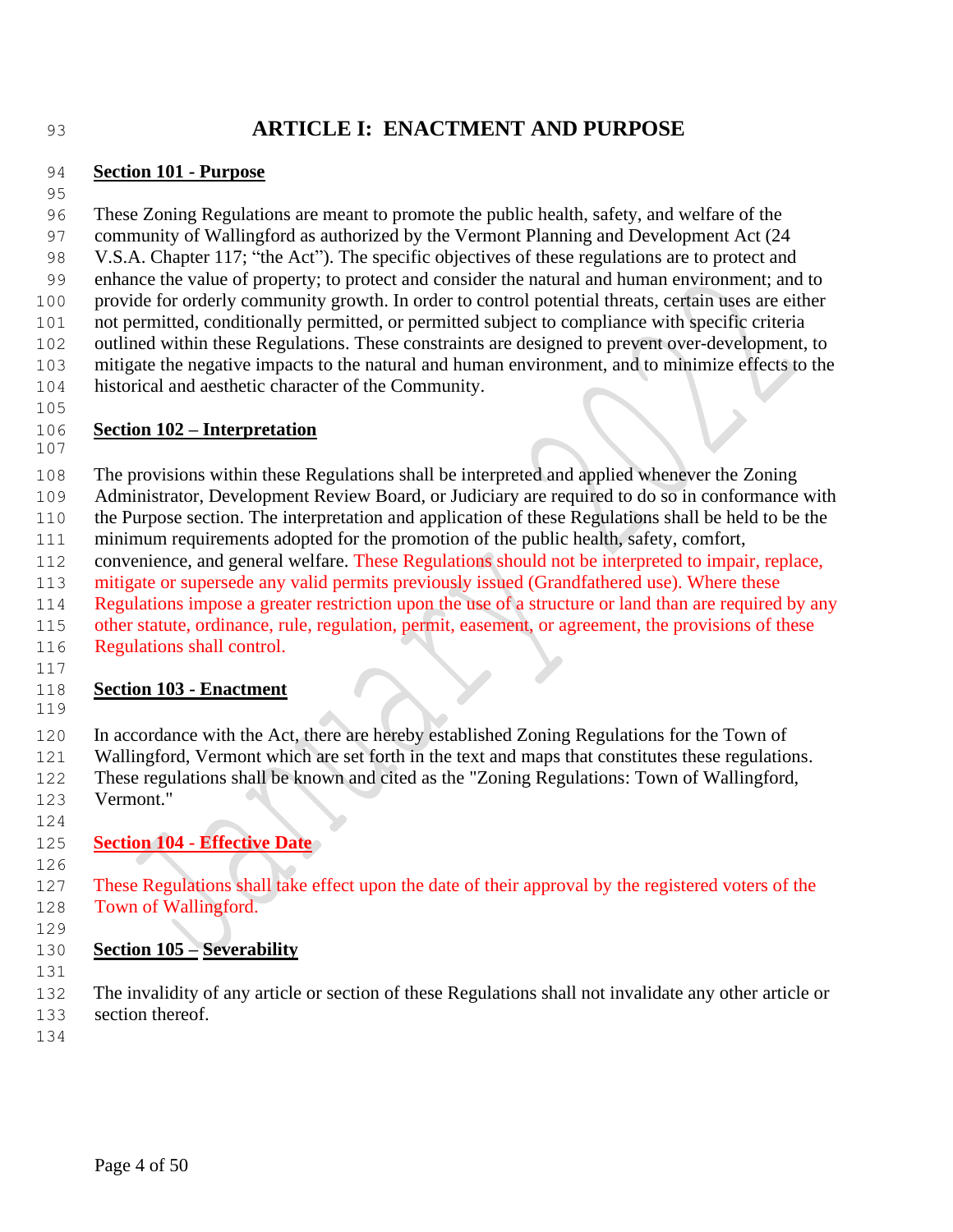| 135        | <b>ARTICLE II: DEFINITIONS</b>                                                                                |
|------------|---------------------------------------------------------------------------------------------------------------|
| 136        |                                                                                                               |
| 137        | <b>Section 201 – Definitions</b>                                                                              |
| 138        |                                                                                                               |
| 139        | Except where specifically defined herein, all words used in these regulations shall carry their customary     |
| 140        | meanings. Words used in the present tense include the future, and the singular includes the plural-The        |
| 141        | word "lot" includes "plot"; the word "building" includes "structure"; the word "shall" is mandatory; the      |
| 142        | words "occupied" or "used" shall be considered as though followed by "or intended, arranged, or designed      |
| 143        | to be used or occupied'; the word "person" includes "individual, partnership, association(s), corporation(s), |
| 144        | company or organization(s)" or any other incorporated or unincorporated organization or group". The           |
| 145        | Planning Commission shall clarify doubt as to the precise meaning of any word used in these Regulations.      |
| 146        | References to other Sections of the Zoning Regulations are attached to the detailed list of Definitions       |
| 147        | found in Appendix A of this document.                                                                         |
| 148        |                                                                                                               |
| 149        | <b>ARTICLE III:</b>                                                                                           |
| 150        | <b>ESTABLISHMENT OF ZONING DISTRICTS AND ZONING MAPS</b>                                                      |
| 151        |                                                                                                               |
| 152        | <b>Section 301 - Zoning Districts</b>                                                                         |
| 153        |                                                                                                               |
| 154        | Wallingford is hereby divided into the following zoning districts.                                            |
| 155        | Forest and Recreation - FR                                                                                    |
| 156        | Agricultural and Rural Residential - ARR                                                                      |
| 157        | Residential - R (formerly R15)                                                                                |
| 158        | Multiple Residential - MR                                                                                     |
| 159<br>160 | Neighborhood Commercial - NC<br>Industrial - IN                                                               |
| 161        |                                                                                                               |
| 162        | <b>Section 302 - Zoning Maps</b>                                                                              |
| 163        |                                                                                                               |
| 164        | The locations and boundaries of Zoning Districts are established and shown on the Official Zoning             |
| 165        | Maps which are hereby made a part of these regulations.                                                       |
| 166        |                                                                                                               |
| 167        | <b>Section 303 - Interpretation of Zoning District Boundaries</b>                                             |
| 168        |                                                                                                               |
| 169        | If uncertainty exists with respect to the boundary of any Zoning District on the Zoning Maps, the             |
| 170        | Development Review Board shall determine the location of such boundary.                                       |
| 171        |                                                                                                               |
|            |                                                                                                               |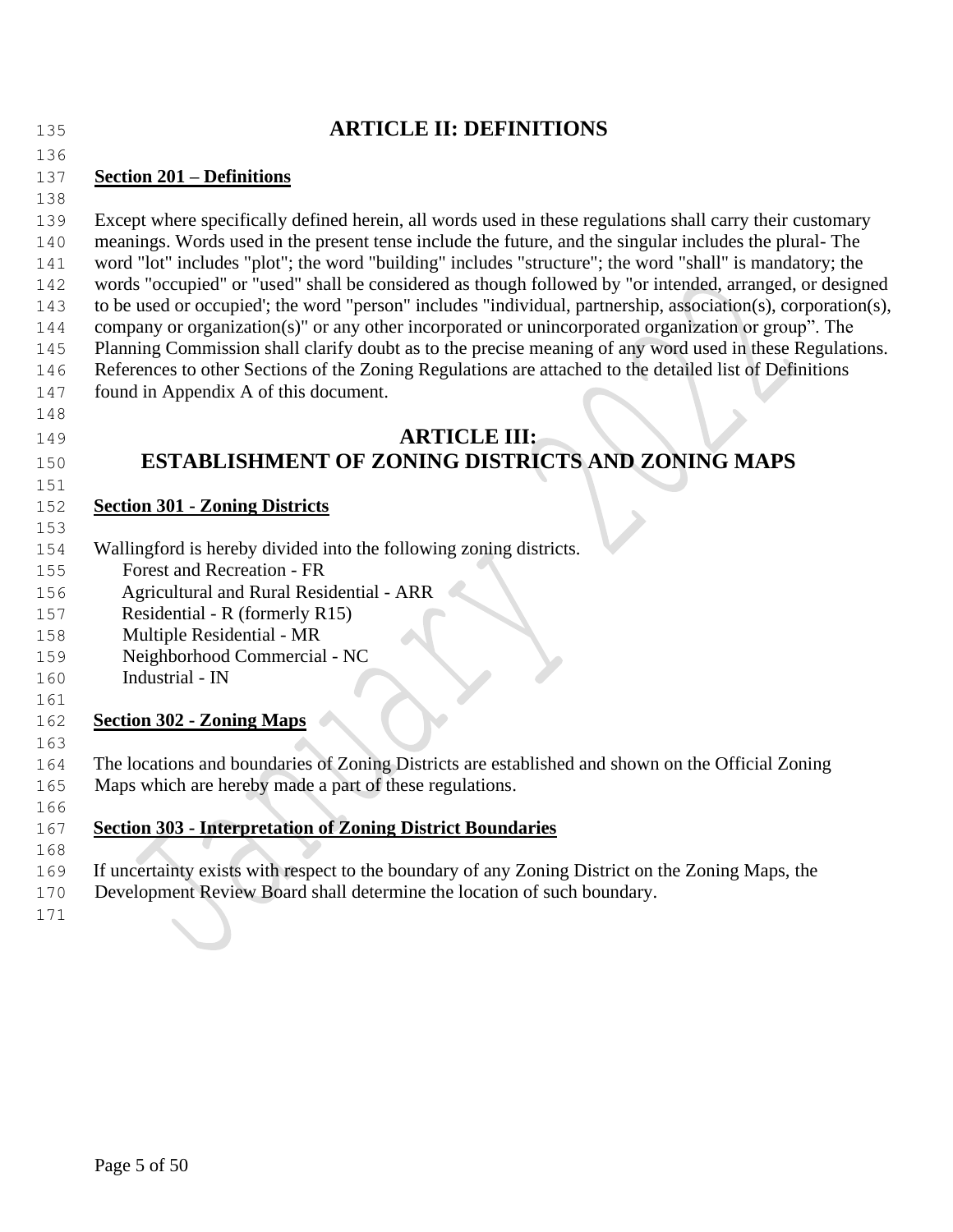# **ARTICLE IV: GENERAL REGULATIONS**

#### **Section 401 - Application of Regulations**

 Except as provided, no building or structure shall be erected, moved, altered; demolished, or extended; and no land, building, structure, or part thereof, or any substantial change or expansion of Structure or Use, unless it is in conformity with the regulations specified for the district in which

- it is located. Town Regulations do not supersede applicable Vermont or Federal Regulations.
- Separate Town Ordinances may also apply to a regulated use of activity.
- 

## **Section 402 - Limitations on Municipal Bylaws**

- The following uses may be regulated only with respect to location, size, height, building bulk, yards, courts, setbacks, density of buildings, off-street parking, loading facilities, traffic, noise, lighting, landscaping, and screening requirements, and only to the extent that regulations do not have the effect of interfering with the intended functional use of:
- 1. State or community owned and operated institutions and facilities.
- 2. Educational institutions certified by the State Department of Education.
- 3. Churches and other places of worship, convents, and parish houses.
- 4. Public and private hospitals.
- 5. Regional solid waste management facilities certified under 10 V.S.A. Chapter 159, and applicable revisions
- 6. Hazardous waste management facilities for which a notice of intent to construct has been received under 10 V.S.A. § 6606a, and applicable revisions.

 In addition, there are the additional following restrictions on Town regulations: No regulation on public utility power generating or transmission facilities regulated under 30 V.S.A. § 248. If land is also subject to state regulation, the more stringent or restrictive regulation applies. No regulation of accepted agricultural practices and uses that are regulated under and defined by 10 V.S.A. §§ 1021(f) and 1259(f) and 6 V.S.A. § 4810.

- 1. Zoning laws must respect the limits on municipal power to regulate hunting, fishing, trapping, and other such activities.
- 2. Zoning laws shall not prohibit the installation, operation or maintenance of alternative energy generation systems that are exempt from VT Statute (30 VSA Section 248; and subsequent revisions). Town zoning regulations do apply to other solar, wind, hydro and geo-thermal energy generation facilities that are not exempt of local jurisdiction by state or federal laws.
-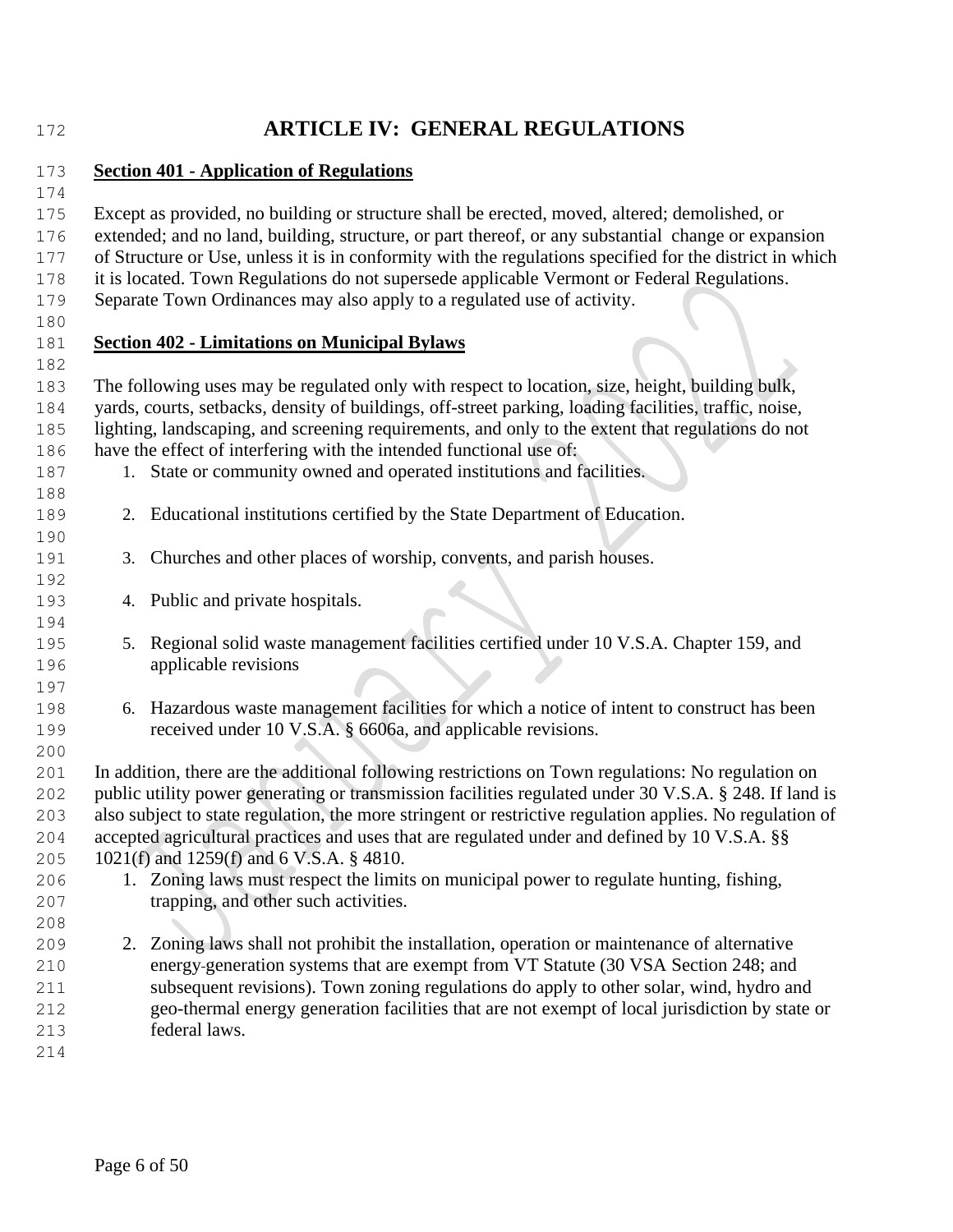3. Residential energy generation facilities not regulated by the State of Vermont Public Service Board or exempt from local regulation by State statute are subject to all Town standards.

## **Section 403- Existing small lots**

 Any lot in individual and separate and non-affiliated ownership from surrounding properties in existence on the effective date of these Regulations may be developed for the purposes permitted in the district in which it is located, even though not conforming to minimum lot size requirements, provided that such lot is not less than 1/8 acre in area with a minimum width or depth dimension of 40 feet.

## **Section 404 - Lots Lying in More Than One District**

 In the case of lots lying in more than one district, the provisions of any district may be applied for a distance of not more than 50 feet into any other adjacent district.

## **Section 405 - Required Frontage On, Or Access To, Public Roads or Public Waters**

 No land development may be permitted on lots which do not either have frontage on a public road or public waters or, with the approval of the Development Review Board, access to such road or waters by a permanent easement or right-of-way at least 20 feet in width.

## **Section 406 - Protection of Home Occupations**

 None of these Regulations are intended to infringe upon the right of any resident to use a minor portion of a dwelling or appurtenant accessory structure for an occupation which is customary in residential areas and which does not change the character of the neighborhood; a zoning permit is still required.

 Residents may use a minor portion of a dwelling or accessory structure for an occupation which is customary in residential areas and which does not change the character of the area as long as:

- 1. The dwelling, accessory structures, and the lot maintain a residential appearance at all **times.**
- 2. The home occupation is clearly secondary to the use of the site for residential purposes.
- 3. The use is conducted within a portion of the dwelling or a building accessory thereto by a resident of the principal dwelling and having not more than two (2) employees.
- 4. The use does not generate unsafe or intrusive traffic, parking, noise, vibration, glare, fumes, odors or electrical interference.
- 5. A permitted Home Occupation is granted to the applicant for the length of time that the applicant occupies the dwelling. The permit shall expire upon relocation by the applicant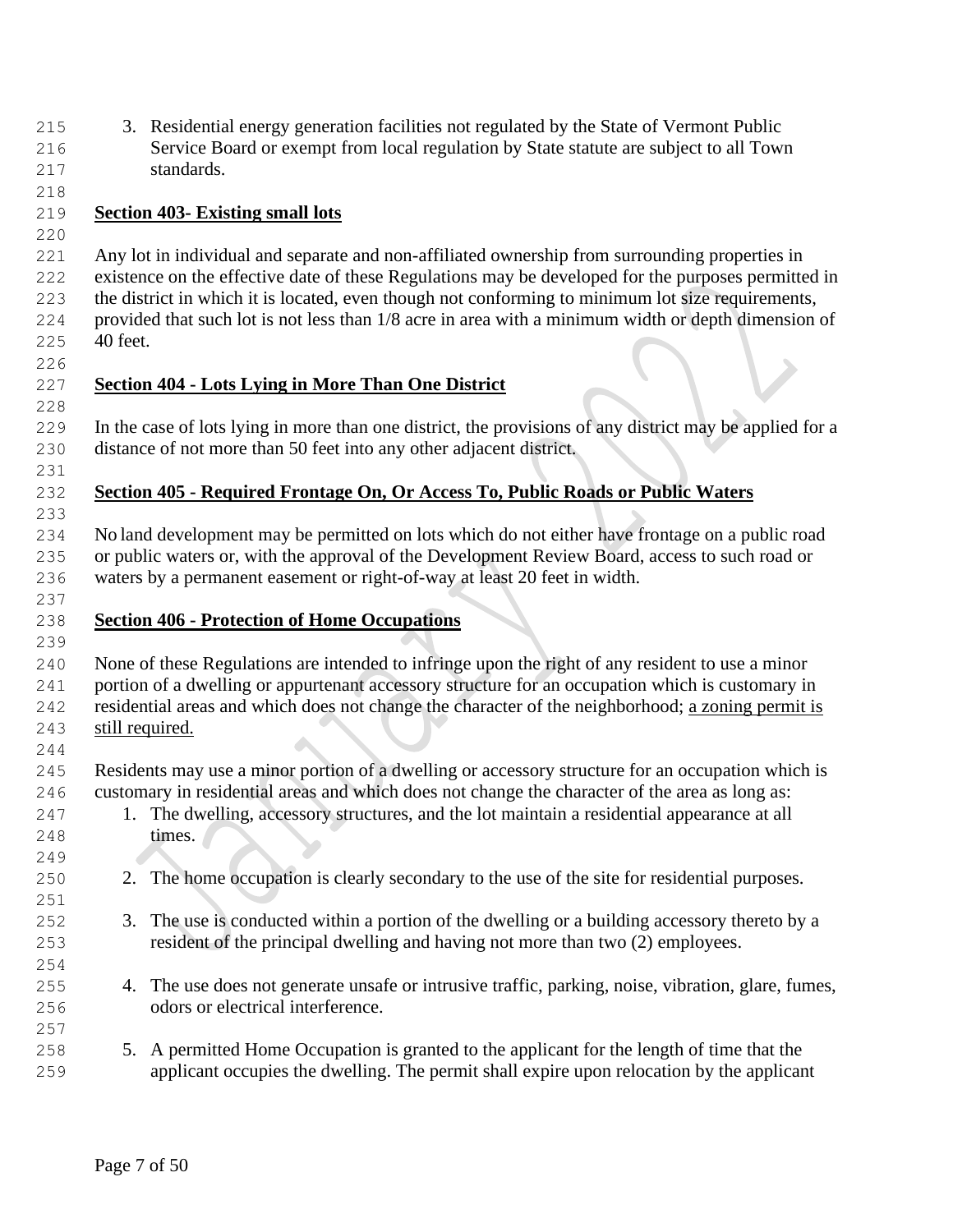- and shall neither remain with subsequent occupants of the dwelling nor transfer to a new location with the original applicant.
- 

6. Vehicle (auto and /or truck) bodywork or repairs are not considered Home Occupations.

## **Section 407 - Equal Treatment of Housing**

 None of these Regulations shall have the effect of excluding housing that meets the needs of the population within the community of Wallingford, as determined by the 'Housing' element of the Municipal and Town Plans, as required under 24 V.S.A. Chapter 117, §4382(a) (10).

# **Section 408 - Construction Approved Prior to Adoption or Amendment to Regulations**

 Nothing contained in these Regulations shall require any changes in plans or construction of a non- complying structure for which a building permit has been issued, and which has been completed within one year from the effective date of these Regulations.

#### **Section 409 - Non-Conforming Uses**

 The following provisions shall apply to all buildings and uses existing on the effective date of these Regulations which do not conform to the requirements set forth in these Regulations and to all buildings and uses that in the future do not conform by reason of any subsequent amendment to these Regulations. Any non-conforming use of structures or land, except those specified below, may be continued indefinitely, but:

- 1. Shall be extended or expanded only upon the approval of the Development Review Board, if it finds that such extension or expansion does not create a greater nuisance or detriment.
- 2. Shall not be changed to another non-conforming use without approval of the Development Review Board, and then only to a use which, in the opinion of the Board, is no more objectionable in character than the old use.
- 3. Shall not be re-established without approval of the Development Review Board if such use has been discontinued for a period of one year, or has been changed to, or replaced by, a conforming use. Intent to resume a nonconforming use shall not confer the right to do so.
- 

# **Section 410 - Non-Conforming Structures**

 Nothing in the paragraph above shall be deemed to prevent normal maintenance and repair of a non-conforming structure, provided that such action does not increase its degree of non-compliance.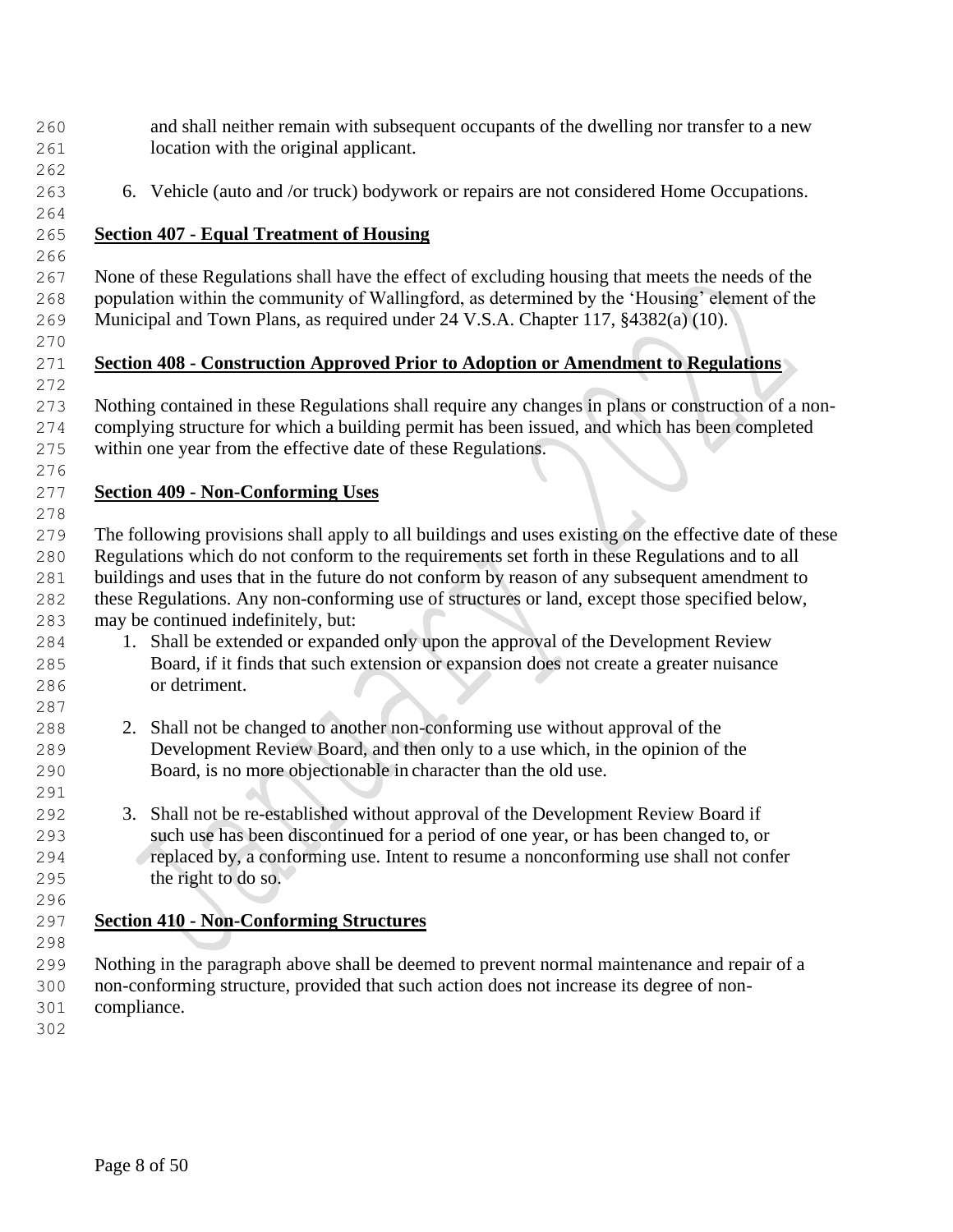## **Section 411 - Temporary Uses and Structures**

 Temporary permits may be issued by the Zoning Administrator (referred to in Article VI) for a period not exceeding one (1) year for nonconforming uses incidental to construction projects. Such permits are conditional to agreement by the owner to remove the structure or cease temporary use upon expiration of the permit, and address temporary potable water and septic disposal issues, per state and local rules.

 Such permit may be renewed upon application for an additional period not exceeding one (1) additional year.

## **Section 412 - Conditional Use Approval**

 No Zoning Permit shall be issued by the Zoning Administrator for any use or structure that requires Conditional Use Approval until the Development Review Board grants such approval. In considering its action, the Board shall make findings on general and specific standards, hold hearings, and attach conditions, if any, as provided for in the Act. The general standards which must be met are that any proposed conditional use shall not adversely affect:

- 321 1. The capacity of existing or planned community facilities.
- 2. The character of the area affected.
- 3. Traffic on roads and highways in the vicinity, and
- 4. Zoning Regulations then in effect.

 The proposed conditional use shall conform to the specific standards for the district in which it is located. Lacking locally defined standards, the Development Review Board may also apply commonly accepted standards which may apply in legal precedent. An accepted exception is for existing mobile home parks and trailer and recreational campgrounds, which shall conform to the specific standards for those particular uses as provided in these Regulations provided in Articles VII and VIII.

**Section 413 - Site Development Plan Approval and Procedures**

 No Zoning Permit shall be issued by the Zoning Administrator for any use or structure requiring Conditional Use approval, until the Development Review Board grants Site Development Plan Approval.

Application for site plan approval shall be submitted to the Development Review Board by the

Zoning Administrator and contain the following information: a clear and accurate site plan showing

location and dimensions of the lot in question and a description of the proposed development,

including a description of any building to be constructed or altered and its intended use. The

Development Review Board shall act to approve, or deny, any such site plan within 45 days after the

date it receives the proposed plan, and failure to act within such period shall be deemed approval.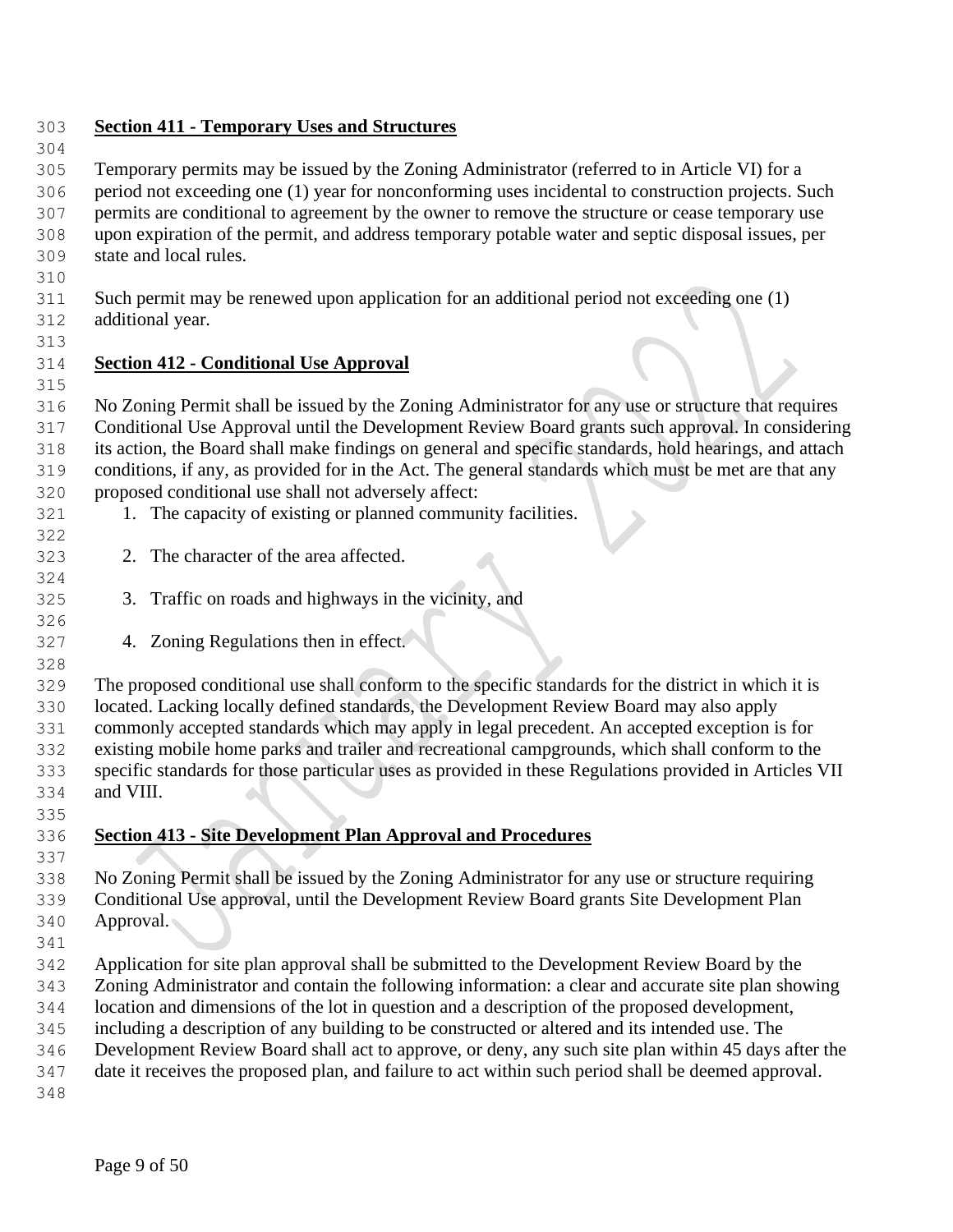## **Section 414 - Shoreland Protection Act Standards**

 Vermont's Shoreland Protection Act (In effect July 1, 2014) applies to all activities within 250 feet of a lake or pond's mean water level for all lakes and ponds greater than 10 acres in surface area, affecting all property that shares a property line with Wallingford Pond, Fifield Pond, Little Rock Pond, and Elfin Lake.

 The Act recognizes that many shoreland properties in Vermont are already developed or are small parcels that cannot meet the new standards. Developed properties are "grandfathered" until the owner proposes redevelopment. On existing small parcels, the Shoreland Permit Program staff will work with homeowners so that the standards are met to the extent possible.

- Any project involving new cleared area or impervious surface that exceeds the registration limits of a parcel will require a shoreland permit from the State of Vermont. Shoreland registrations and
- permits will require compliance with the standards outlined in the Act.
- 

Activities that do not require a permit:

- Maintenance, but not expansion, of lawns, gardens, landscaped areas, and beaches in existence on July 1, 2014;
- Creation of one 6-foot-wide footpath to mean water level;
- Construction within the impervious surface footprint in existence July 1, 2014;
- Wastewater systems and potable water supplies;
- <sup>371</sup> Repair and replacement of transportation infrastructure, including private roads; silvicultural (forestry) activities; agricultural activities;
- utility projects and lines;
- projects with an Act 250 permit; projects within designated downtowns and village centers; and certain urban and industrial redevelopment.
- **Section 415 - Uses Not Permitted**

The following uses are not permitted within the Town of Wallingford or any of its Zoning Districts:

- Hide tanning or curing plants,
- Crematoriums,
- Asphalt manufacturing or processing plants,
- Rendering plants, manufacturing or processing of fertilizer, bone, rubber, paper, ammonia, chlorine, explosives,
- Marijuana dispensary, methadone clinic.
- Manufacturing or refining of petroleum or gas.
- 

## **Section 416 - Abandonment of Structures/ Structure Materials**

- 
- Within one (1) year after work on an excavation for a building has begun or within one (1) year after
- a permanent or temporary building or structure has been destroyed, demolished, or abandoned, all
- structural materials shall be removed from the site, and the excavation thus remaining shall be
- covered over or filled to the normal grade by the owner.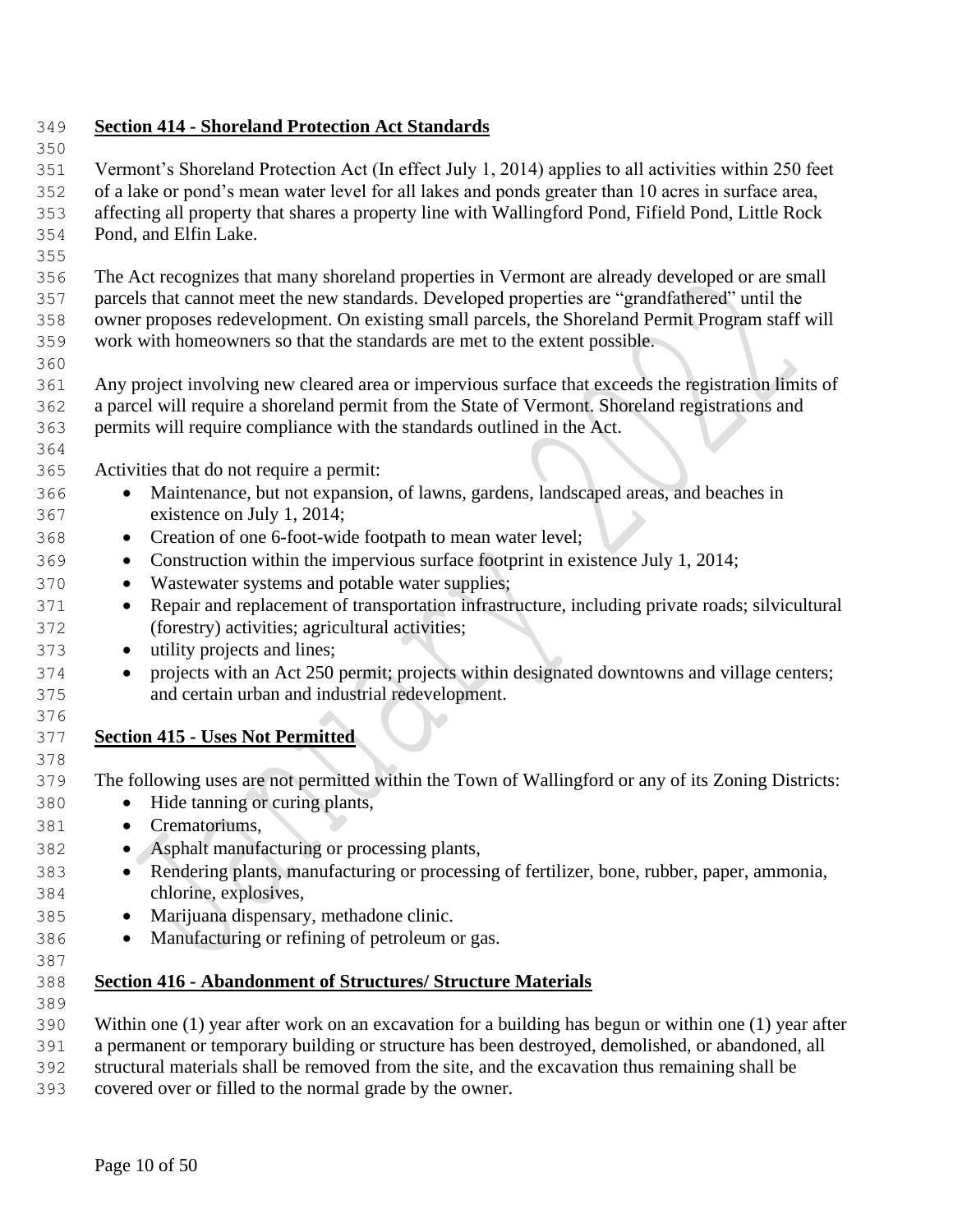## **Section 417 - Flood Hazard Protection Area Standards**

 The specifics of the "Flood Hazard Area Regulations" may be referenced in the Wallingford Town Clerk's Office.

#### **Section 418 - Off-Street Parking Space**

 The Development Review Board may require specific off-street parking spaces to be provided when reviewing Conditional Use applications.

 In order to enhance and maintain village character, parking to serve non-residential uses and residential structures with two or more units shall not be permitted between the front building line and the street in the Neighborhood Commercial, Multiple Residential and Residential Districts. The Development Review Board may consider exceptions to this requirement when strict conformity cannot be achieved due to site specific constraints and where the overall site layout otherwise

 conforms with the purpose of the district. 

# **Section 419 – Storage**

Any new commercial storage facilities are a Conditional Use in all zoning districts and subject to

Development Review Board approval. Storage lasting less than one year in a temporary storage

structure may be allowed upon issue of a temporary use permit by the Zoning Administrator. The

 storage unit is to be located in the rear or side of the property when possible, and a minimum of 10 feet from any property line. Placement of storage structures for longer than one (1) year will be

- considered an accessory use building and will be subject to prescribed setbacks and applicable zoning
- regulations.

## **Section 420- Access to State Highway**

 Whenever a proposed site plan involves a new or expansion of access or use to a State of Vermont highway, the application for site plan approval shall include a letter of intent from the Agency of Transportation confirming that the Agency has reviewed the proposed site plan and is prepared to issue an access permit.

## **Section 421 - Exemptions to Town Permit Requirements**

- 1. Residential (detached) Storage and Accessory Structures of 120 square feet or less and 15 feet in height. These exempted non-commercial structures, when used exclusively by the property Owner, are also exempt from prescribed side and rear setbacks, providing they are installed in all zoning districts a minimum setback of ten (10) feet. Front setbacks for the specific zoning district still apply. Commercial use of new detached accessory structures are not exempt.
- 

 2. Accepted/Required Agricultural Practices (AAPs & RAP's), including the construction of farm structures, as those practices are defined by the Secretary of Agriculture, Food and Markets, in accordance with applicable VT Statutes. Written notification, including a Site

Plan showing structure setback distances from road rights-of-way, property lines, and surface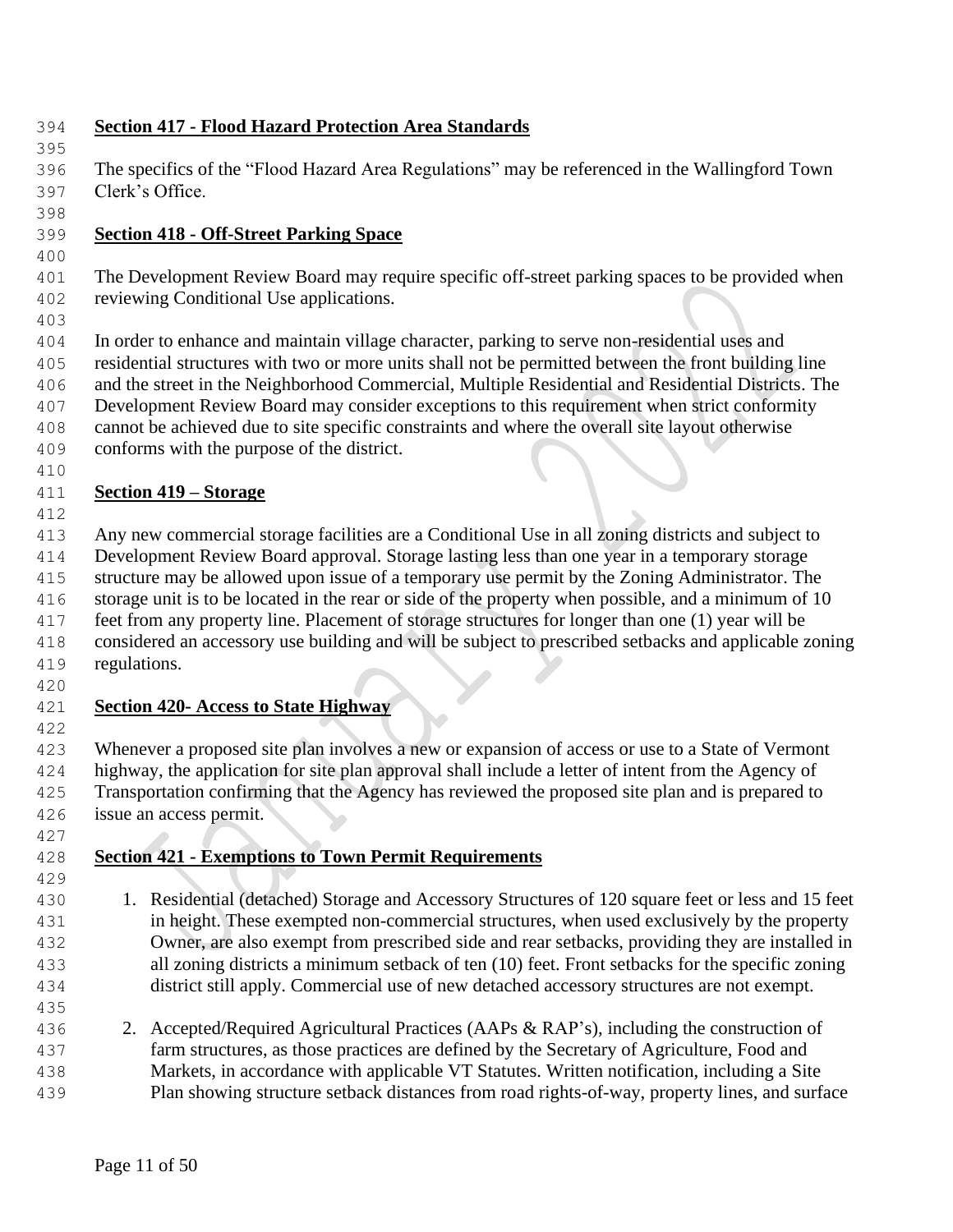| 440 |    | waters shall be submitted to the Zoning Administrator prior to any construction, as required       |
|-----|----|----------------------------------------------------------------------------------------------------|
| 441 |    | by AAP/RAPs. Such structures shall meet all setback requirements under these regulations,          |
| 442 |    | unless specifically waived by the Secretary. The Zoning Administrator may require a                |
| 443 |    | Determination Letter from the Vermont Agency of Agriculture, Food & Markets as a required          |
| 444 |    | component of any application for a qualified Agricultural Structure or Use.                        |
| 445 |    |                                                                                                    |
| 446 |    | 3. Accepted Management Practices (AMPs) for silviculture (forestry) as the Commissioner of         |
| 447 |    | Forests defines those practices, Parks, and Recreation.                                            |
| 448 |    |                                                                                                    |
| 449 |    | 4. Power generation and transmission facilities, which are regulated under 30 V.S.A. 248 by the    |
| 450 |    | Vermont Public Service Board. Such facilities, however, should conform to policies and             |
| 451 |    | objectives specified for such development in the Town Plan.                                        |
| 452 |    |                                                                                                    |
| 453 |    | 5. Hunting, fishing, and trapping as specified under 24 V.S.A. 2295 on private or public land.     |
| 454 |    | This does not include facilities supporting such activities, such as firing ranges or rod and gun  |
| 455 |    | clubs, which for the purposes of these regulations are defined as outdoor recreation facilities.   |
| 456 |    |                                                                                                    |
| 457 |    | 6. Normal maintenance and repair of an existing structure which does not result in exterior        |
| 458 |    | alterations or expansion of exterior area (footprint or height), or a change of use.               |
| 459 |    |                                                                                                    |
| 460 | 7. | Interior alterations or repairs to a structure which do not result in exterior alterations, or     |
| 461 |    | expansion, or a change in use.                                                                     |
| 462 |    |                                                                                                    |
| 463 |    | 8. Exterior alterations to structures which do not result in any change to the footprint or height |
|     |    | of the structure or a change in use.                                                               |
| 464 |    |                                                                                                    |
| 465 |    |                                                                                                    |
| 466 |    | 9. Residential entry stairs (excluding decks and porches), handicap access ramps and required      |
| 467 |    | landings (40 square feet maximum), walkways, and fences or walls less than or equal to 6 feet      |
| 468 |    | in height which do not extend into or obstruct public rights-of-way, or interfere with corner      |
| 469 |    | visibilities or sight distances for vehicular traffic. (See also section 424 Fences Non-           |
| 470 |    | Agricultural)                                                                                      |
| 471 |    |                                                                                                    |
| 472 |    | 10. Minor grading and excavation associated with road and driveway maintenance, or which is        |
| 473 |    | otherwise incidental to an improved use. This specifically does not include extraction and         |
| 474 |    | quarrying activities. This exemption applies to common residential landscaping projects            |
| 475 |    | involving only earthen materials to include open patios and retaining walls.                       |
| 476 |    |                                                                                                    |
| 477 |    | 11. Outdoor recreational trails (e.g., walking, hiking, cross-country skiing, and snow mobile      |
| 478 |    | trails) which do not require the installation of structures or parking areas.                      |
| 479 |    |                                                                                                    |
| 480 |    | 12. Street Sales Garage, tag, yard, moving, estate, and similar temporary sales of goods, for up   |
| 481 |    | to 15 days per calendar year, will not require a local permit, providing the sale does not         |
| 482 |    | interfere with public right of way or safety issues, as determined by the appropriate Public       |
| 483 |    | Authorities. Marketing of goods, materials, food, etc., for longer than this permitted period      |
| 484 |    | requires the applicable zoning permit.                                                             |
| 485 |    |                                                                                                    |
|     |    |                                                                                                    |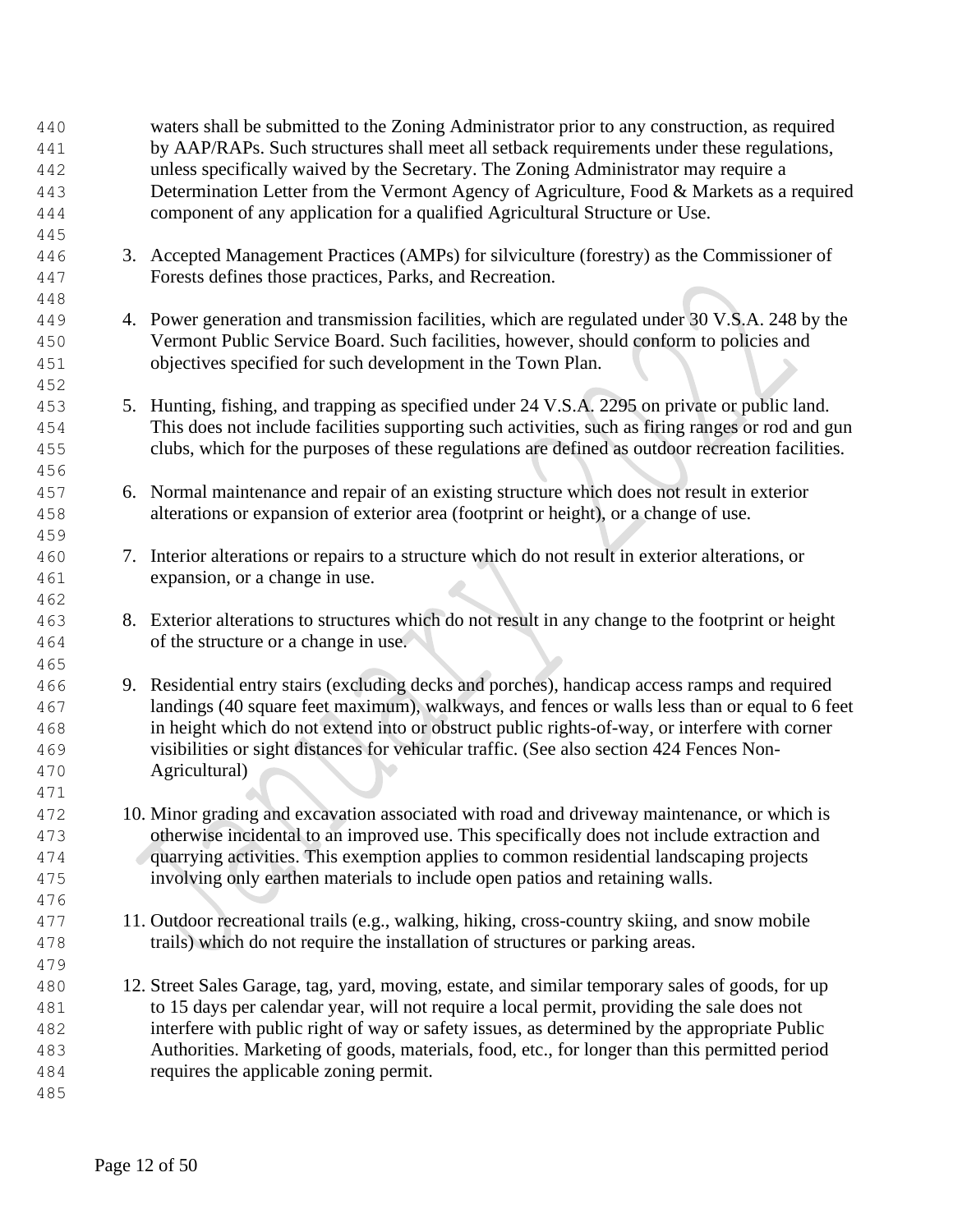13. Other uses as designated in the Table of Contents.

## **Section 422 - Potable Water Supply and Wastewater Permits**

 The Zoning Administrator may withhold the issuance of a zoning permit until the applicant has successfully demonstrated receipt of a State of Vermont Potable Water Supply and Wastewater Permit or for pre-existing and functioning water and septic systems, an exemption from Vermont's

- Wastewater & Potable Water Supply Division.
- 

 Existing water supply or sewage disposal systems that have been considered abandoned or discontinued, failed in daily performance; or expect expanded/increased use from existing use ( as of 1/1/2007) will require further proof of compliance with VT regulations in any application for a Town permit.

## **Section 423 – Farm Animals**

 Unless kept or raised as an Accepted Agricultural Practice as defined by the Secretary of Agriculture, Food and Markets, no farm animals (including but not limited to, horses, cows, hogs, fowl) may be kept or large-scale animal raising undertaken in the village proper. The following criteria must be met for limited scale within the village proper:

 1. No farm animal shall be kept within such place or manner as to be offensive or cause a nuisance to persons residing in the vicinity. The buildings and yards shall be kept deodorized by the application of dry earth or some other effective absorbent or disinfectant. All farm animals so kept within the village limits shall be confined in an enclosure and shall not be permitted to run at large. Violation of the provisions of this section shall constitute violation of this ordinance.

- 2. No manure piles will be stored within the village limits and shall be removed and discarded in an ecologically responsible manner every two (2) months
- 3. Manure piles are located so as to minimize the possibility of pollution to wells and surface waters. In the absence of an otherwise acceptable plan, manure piles shall be located no closer than 200 feet from surface water. If a manure pile is located upslope from a well, the isolation distance shall be at least 200 feet; if it is located downslope from a well, the isolation distance shall be at least 100 feet.

# **Section 424 – Fences (non-agricultural)**

 Fences may be built in front, side and rear yards provided they do not exceed six and one-half (6.5 feet in height from ground to peak and are maintained in a proper state of repair with the finished side of such fence facing adjacent properties. Fences shall be constructed so that they can be maintained from the premises of the owner (minimum distance from boundary line of 4 feet).

 Boundary line fences shall be allowed if the parties involved **agree in writing**, the agreement shall include the design and facing of the fence as well as a statement of which party or parties is/are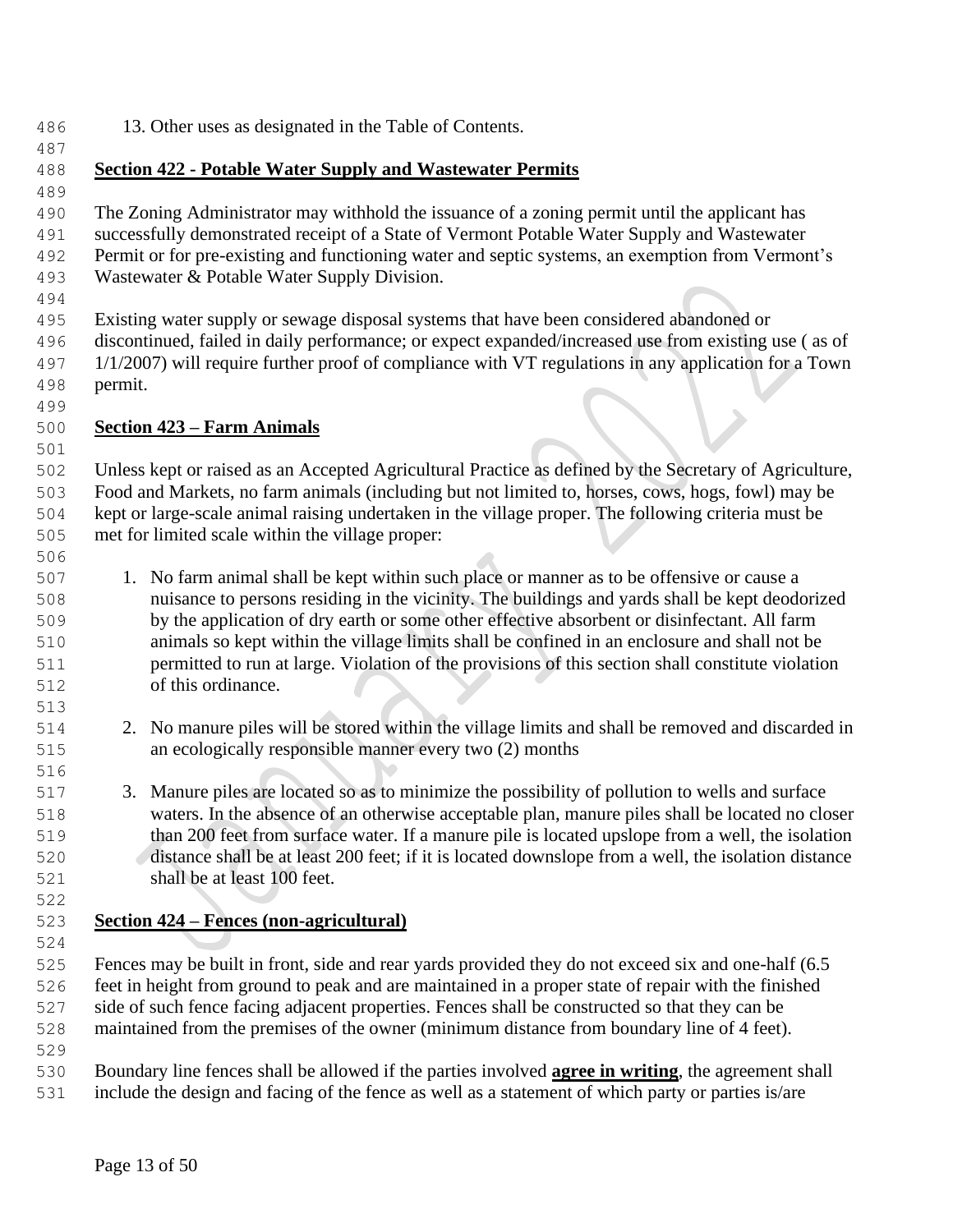responsible for its maintenance. A copy of the written agreement shall be attached to Permit

- Application and kept on file in the Zoning Administrator's Office (See Article V: Specific District
- Regulations for set-backs.)

# **Section 425 – Subdivision/ Parceling**

- The legal (deeded) boundary description of a property (or adjacent properties acquired over time) shall define the outside perimeter(s) of an ownership. The existence of a Public (municipal owned)
- road or navigable waterway that may transect the legal boundaries of a property **does not create** two
- or more individual "n*aturally subdivided"* parcels unless approved in accordance with Town Zoning and Subdivision regulations.
- 

# **Section 426 - Swimming Pools**

 A private inground or aboveground swimming pool shall be installed and maintained in a manner to meet all State Health Code Standards, shall be fenced or otherwise protected to prohibit unauthorized or accidental entry, shall not constitute a hazardous or nuisance situation, and shall meet all applicable setback requirements.

# **Section 427 – Tiny Houses**

 Tiny houses (see Definition Tiny House in Appendix A) will be consider as a permanent structure falling under current set-backs and other applicable district zoning (Article V - Specific District Regulations, page 15) when house is mounted on a permanent site e.g., Foundation Bound Unit. If the Tiny House is on a temporary hook-up or still able to be moved, it will be considered a Recreational Vehicle and will be governed under RV regulations (Article VIII - Trailer, Recreational

- Campground and Recreational Equipment Storage, page 30). A Recreational Vehicle (RV) designed for temporary camping travel or seasonal use is not considered a Tiny House.
- 

# **Section 428 - Alternate Energy**

 Pursuant to 24 VSA 4412 the height of wind turbines with blades less than 20 feet in diameter, or rooftop solar collectors less than 10 feet high on sloped roofs, any of which are mounted on complying structures, shall not be regulated unless the bylaws provide specific standards for regulation. For the purpose of this subdivision, a sloped roof means a roof having a slope of more than five degrees.

 The use of solar energy systems, whether as a part of a building or incidental to a building, are permitted accessory uses in all districts. Certain architectural features needed for the operation of active and passive solar energy systems, including but not limited to overhangs, detached solar collectors, reflectors and piping may be permitted by the Zoning Administrator to project into the required yard setback if conformance with yard setback requirements will cause undue expense or unusual difficulties and such projections do not adversely affect the character of the neighborhood.

Pursuant to 24 VSA section 4414 (15), ground mounted solar arrays shall be screened according to

the screening requirements outlined below.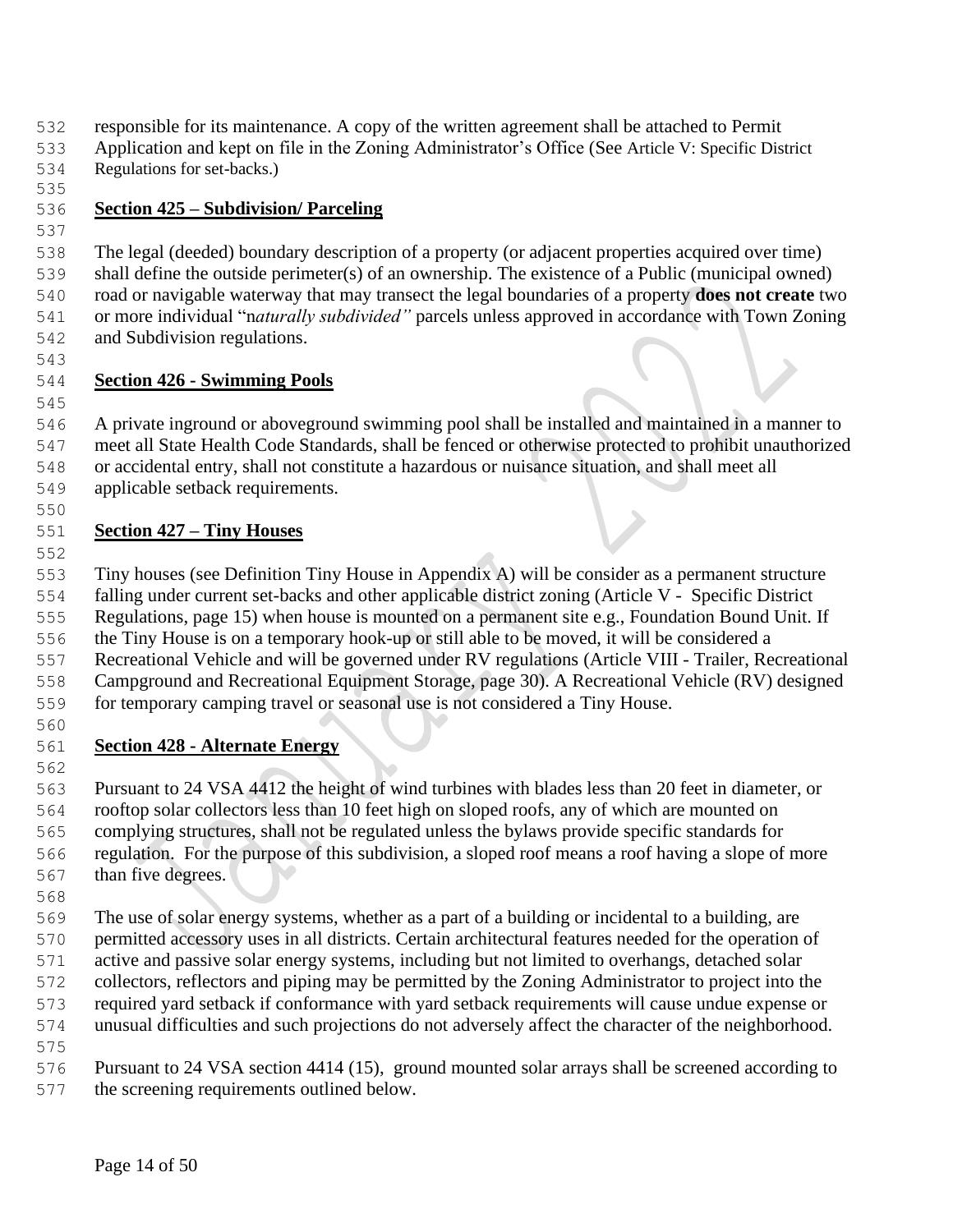- 
- Pursuant to 30 VSA section 248 (s) ground mounted solar arrays exceeding 150 kW in size shall be set back from municipal road and highway boundaries at least 100 feet, and from all other property boundaries at least 50 feet.
- 

 Landscaping will required in all districts under these regulations to be installed in the front, rear and side yards shall take the form of shade trees, deciduous shrubs, evergreens, well-kept grassed areas and ground cover. Tree species that may cause future shading of the most southerly facing wall and/or roof of adjacent buildings or plantings which will detrimentally shade an installed solar energy system should not be permitted.

- All landscaping shall be maintained in a healthy growing condition with ground cover or grassed areas.
- Following are the minimum landscaping requirements:

 A minimum of two (2) trees shall be planted in the front yard for each one hundred (100) feet of lot frontage, provided that no tree shall be planted nearer than five (5) feet to any lines.

- Where any land use in a non-residential district abuts land in any residential district, a strip of land at least thirty (30) feet in width shall be maintained as a landscape area in the front, side and rear yards adjoining the residential district.
- Where any non-residential land use in a residential district abuts any residential use, a strip of land at least twenty (20) feet in width shall be maintained as a landscaped area in front, side, and rear yards which adjoin these residential uses.
- In an industrial district, each industrial lot or use shall have a strip of land at least twenty (20) feet in width in the front yard and at least ten (10) feet in width in the rear and side yards which shall be maintained as a landscaped area.
- **Section 429 - Screened Service Areas**

 In any district, all areas designated or used as service areas for any building or land use, other than one-family and two-family dwellings shall be screened from view with either a wall, a solid fence or a fence and evergreens to a height that conceals the view of the service area (a height of at least five (5) feet) on all sides where the adjacent land is in a residential district or residential use.

- 
- 
- 
- 
- 
-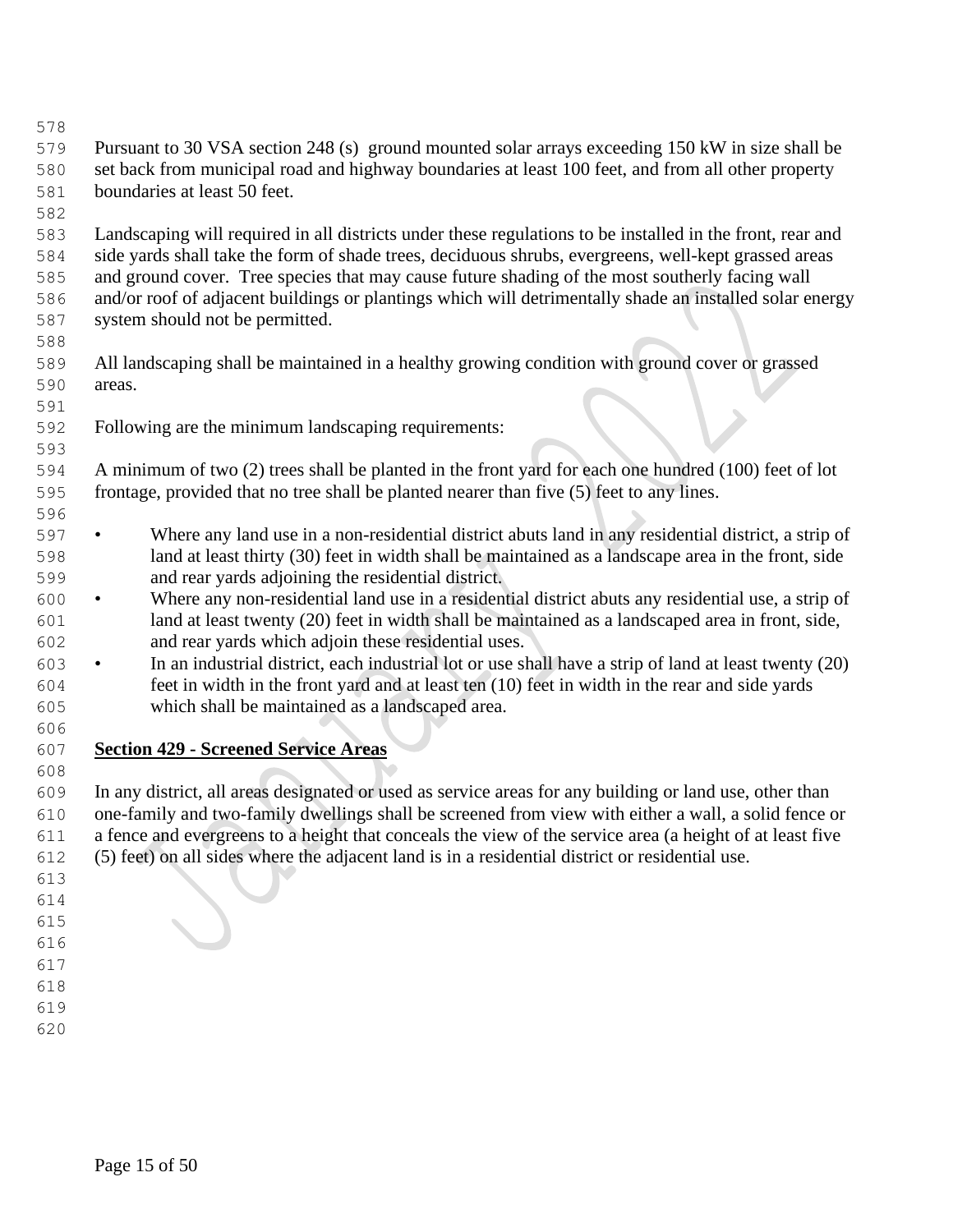# 621 **ARTICLE V: SPECIFIC DISTRICT REGULATIONS**

622

623 A person shall not use any land or structure within the Town except in conformance with the use

624 provisions of the Table of Uses and descriptions in each specific district section. For each district,

- 625 permissible uses are given a designations:
- 626
- 627 PERMIT uses and structures are permissible upon issuance of a zoning permit.
- 628 DRB uses and structures are permissible upon issuance of a zoning permit after a site plan review 629 has been completed by the Development Review Board.
- 630 BLANK indicates not permitted
- 631 Some uses may require a STATE PERMIT. *ANY USES NOT SPECIFICALLY PERMITTED ARE*
- 632 *PROHIBITED*
- 633

| <b>USES</b>                                                                      | <b>Forest</b><br>(FR)<br><b>Section-</b><br>501 | <b>Agriculture</b><br><b>Rural</b><br><b>Residential</b><br>(ARR)<br>Section-502 | <b>Residential</b><br>(R)<br>Section-503 | <b>Multiple</b><br><b>Residential</b><br>(MR)<br><b>Section</b><br>504 | Neighborhood<br><b>Commercial</b><br>(NC)<br>Section-505 | <b>Industrial</b><br>(IN)<br><b>Section</b><br>506 |
|----------------------------------------------------------------------------------|-------------------------------------------------|----------------------------------------------------------------------------------|------------------------------------------|------------------------------------------------------------------------|----------------------------------------------------------|----------------------------------------------------|
| 1 - Family dwelling                                                              | Permit                                          | Permit                                                                           | Permit                                   | Permit                                                                 | Permit                                                   | <b>DRB</b>                                         |
| 2 - Family dwelling                                                              | Permit                                          | Permit                                                                           | Permit                                   | Permit                                                                 | Permit                                                   | <b>DRB</b>                                         |
| Accessory (Non-<br>commercial) building<br><b>Excepting Home</b><br>Occupations) | Permit                                          |                                                                                  |                                          |                                                                        |                                                          | <b>DRB</b>                                         |
| Accessory building use<br>(commercial)                                           |                                                 |                                                                                  |                                          |                                                                        |                                                          | <b>DRB</b>                                         |
| <b>Agricultural and Forest</b><br>Uses                                           | Permit                                          | Permit                                                                           |                                          |                                                                        |                                                          |                                                    |
| Animal hospital                                                                  |                                                 | <b>DRB</b>                                                                       |                                          |                                                                        |                                                          |                                                    |
| <b>Boarding</b> house                                                            |                                                 | <b>DRB</b>                                                                       |                                          |                                                                        |                                                          |                                                    |
| <b>Business Office</b>                                                           |                                                 |                                                                                  |                                          |                                                                        | Permit                                                   |                                                    |
| Camp                                                                             | Permit                                          |                                                                                  |                                          |                                                                        |                                                          |                                                    |
| Car wash                                                                         |                                                 |                                                                                  |                                          |                                                                        |                                                          | <b>DRB</b>                                         |
| Cemetery                                                                         |                                                 | <b>DRB</b>                                                                       |                                          |                                                                        |                                                          |                                                    |
| Commercial outdoor<br>recreation                                                 | <b>DRB</b>                                      | <b>DRB</b>                                                                       | <b>DRB</b>                               |                                                                        |                                                          |                                                    |
| <b>Community Center</b>                                                          |                                                 | <b>DRB</b>                                                                       |                                          | <b>DRB</b>                                                             | Permit                                                   |                                                    |
| Condominiums                                                                     |                                                 | <b>DRB</b>                                                                       |                                          |                                                                        |                                                          |                                                    |
| Dairy manufacturing                                                              |                                                 |                                                                                  |                                          |                                                                        |                                                          | <b>DRB</b>                                         |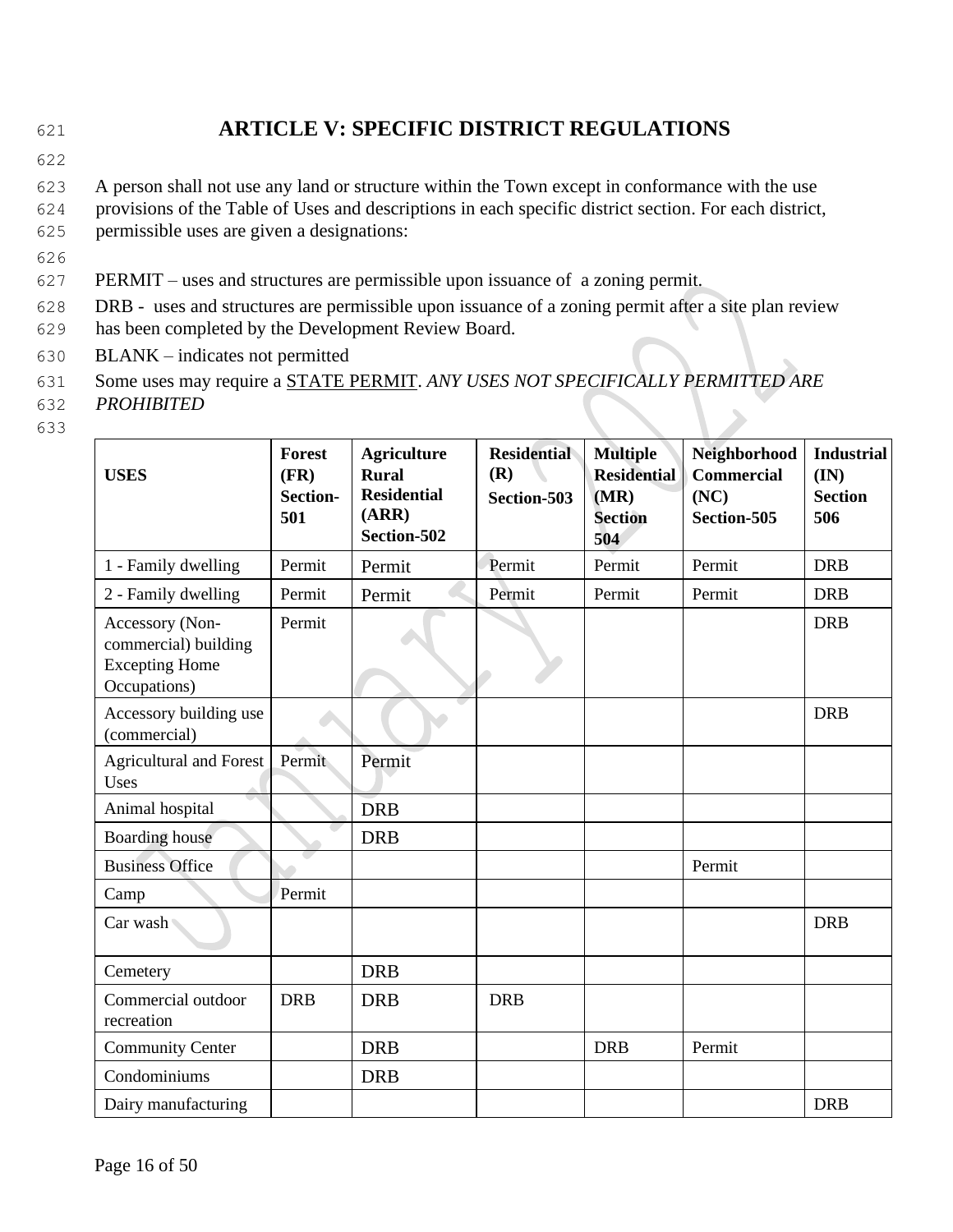| <b>USES</b>                                                                 | <b>Forest</b><br>(FR)<br>Section-<br>501 | <b>Agriculture</b><br><b>Rural</b><br><b>Residential</b><br>(ARR)<br>Section-502 | <b>Residential</b><br>(R)<br>Section-503 | <b>Multiple</b><br><b>Residential</b><br>(MR)<br><b>Section</b><br>504 | Neighborhood<br><b>Commercial</b><br>(NC)<br>Section-505 | <b>Industrial</b><br>(IN)<br><b>Section</b><br>506 |
|-----------------------------------------------------------------------------|------------------------------------------|----------------------------------------------------------------------------------|------------------------------------------|------------------------------------------------------------------------|----------------------------------------------------------|----------------------------------------------------|
| Dormitory                                                                   |                                          | <b>DRB</b>                                                                       |                                          |                                                                        |                                                          |                                                    |
| <b>Educational institution</b>                                              |                                          |                                                                                  |                                          |                                                                        | Permit                                                   |                                                    |
| Enclosed accessory<br>building use                                          |                                          |                                                                                  | Permit                                   | Permit                                                                 | Permit                                                   |                                                    |
| <b>Enclosed Service and</b><br>repair establishments                        |                                          |                                                                                  |                                          |                                                                        |                                                          | <b>DRB</b>                                         |
| Enclosed storage                                                            |                                          | <b>DRB</b>                                                                       |                                          |                                                                        |                                                          |                                                    |
| <b>Enclosed warehouse</b>                                                   |                                          |                                                                                  |                                          |                                                                        |                                                          | <b>DRB</b>                                         |
| Energy generating<br>facilities and<br>infrastructure                       | <b>DRB</b>                               | <b>DRB</b>                                                                       |                                          | <b>DRB</b>                                                             | <b>DRB</b>                                               |                                                    |
| Fueling station                                                             |                                          | <b>DRB</b>                                                                       |                                          |                                                                        |                                                          |                                                    |
| Funeral home                                                                |                                          |                                                                                  |                                          |                                                                        | Permit                                                   |                                                    |
| Gasoline station                                                            |                                          |                                                                                  |                                          |                                                                        | <b>DRB</b>                                               |                                                    |
| Gravel pit                                                                  |                                          | <b>DRB</b>                                                                       |                                          |                                                                        |                                                          | <b>DRB</b>                                         |
| Home Occupation                                                             | Permit                                   | Permit                                                                           | Permit                                   | Permit                                                                 | Permit                                                   | Permit                                             |
| Hospital                                                                    |                                          | <b>DRB</b>                                                                       |                                          |                                                                        |                                                          |                                                    |
| Hotel                                                                       |                                          | <b>DRB</b>                                                                       |                                          |                                                                        | Permit                                                   |                                                    |
| Light manufacturing                                                         |                                          | <b>DRB</b>                                                                       |                                          |                                                                        |                                                          | <b>DRB</b>                                         |
| Lodge motel                                                                 |                                          | <b>DRB</b>                                                                       |                                          |                                                                        |                                                          |                                                    |
| Membership clubhouse                                                        |                                          | <b>DRB</b>                                                                       |                                          |                                                                        |                                                          |                                                    |
| Mobile home                                                                 |                                          | Permit                                                                           | Permit                                   | Permit                                                                 | Permit                                                   | <b>DRB</b>                                         |
| Mobile home park                                                            |                                          | <b>DRB</b>                                                                       |                                          |                                                                        |                                                          |                                                    |
| Mortuary                                                                    |                                          |                                                                                  |                                          |                                                                        | Permit                                                   |                                                    |
| Multiple family<br>dwelling (more than 2<br>families or 2 units)            |                                          | <b>DRB</b>                                                                       | <b>DRB</b>                               | Permit                                                                 | Permit                                                   | <b>DRB</b>                                         |
| Non-Commercial<br>accessory Uses                                            | Permit                                   |                                                                                  |                                          |                                                                        |                                                          |                                                    |
| Owner-occupied<br>commercial uses with<br>low-level<br>environmental impact | <b>DRB</b>                               |                                                                                  |                                          |                                                                        |                                                          |                                                    |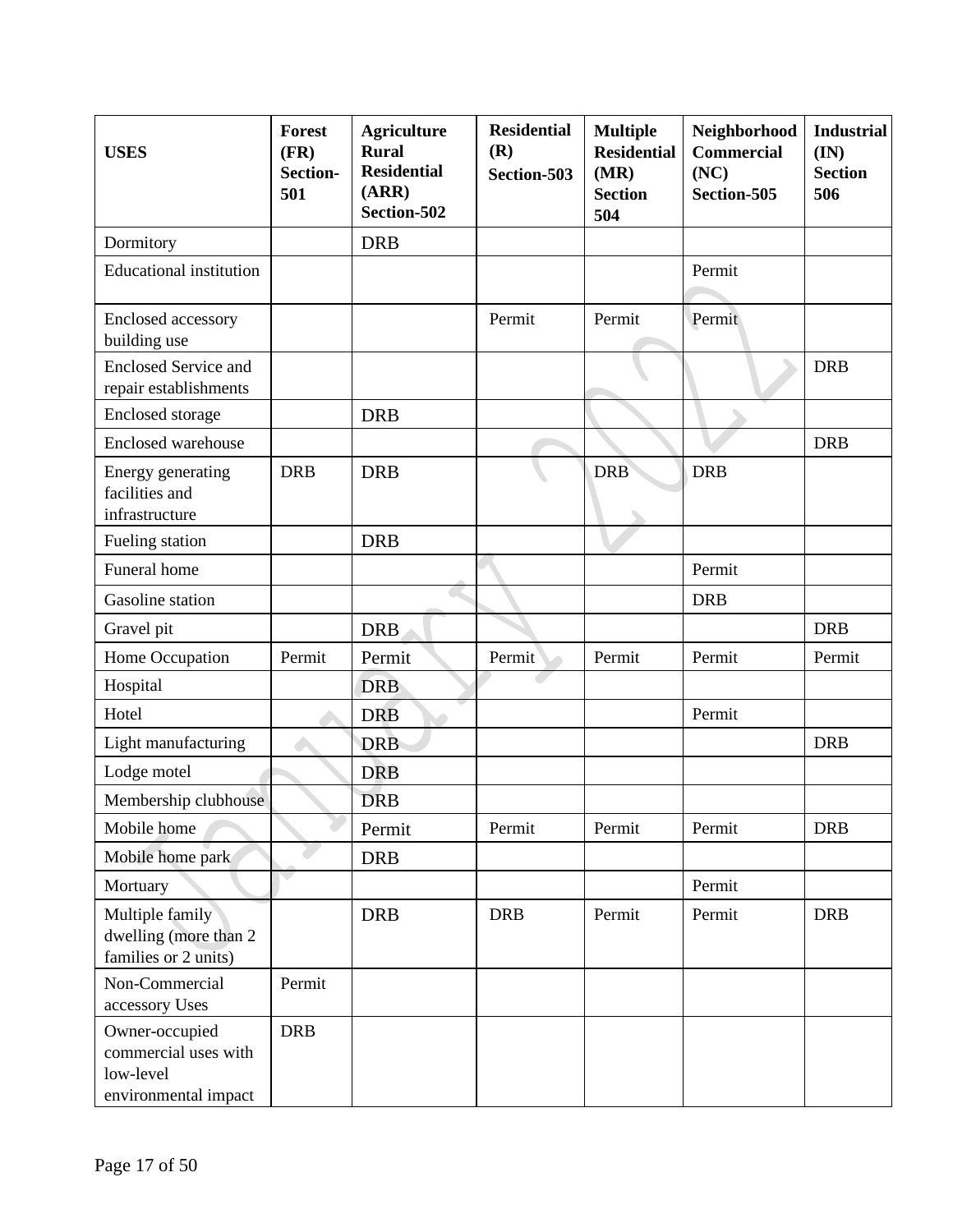| <b>USES</b>                                      | <b>Forest</b><br>(FR)<br>Section-<br>501 | <b>Agriculture</b><br><b>Rural</b><br><b>Residential</b><br>(ARR)<br>Section-502 | <b>Residential</b><br>(R)<br>Section-503 | <b>Multiple</b><br><b>Residential</b><br>(MR)<br><b>Section</b><br>504 | Neighborhood<br><b>Commercial</b><br>(NC)<br>Section-505 | <b>Industrial</b><br>(IN)<br><b>Section</b><br>506 |
|--------------------------------------------------|------------------------------------------|----------------------------------------------------------------------------------|------------------------------------------|------------------------------------------------------------------------|----------------------------------------------------------|----------------------------------------------------|
| Parking Lot                                      |                                          | <b>DRB</b>                                                                       |                                          |                                                                        | <b>DRB</b>                                               |                                                    |
| <b>Personal Service</b><br>business              |                                          |                                                                                  |                                          |                                                                        | Permit                                                   |                                                    |
| Private Club                                     | Permit                                   | <b>DRB</b>                                                                       |                                          |                                                                        | <b>DRB</b>                                               |                                                    |
| Private outdoor<br>recreation                    | <b>DRB</b>                               | <b>DRB</b>                                                                       |                                          |                                                                        |                                                          |                                                    |
| Private School                                   |                                          | <b>DRB</b>                                                                       | <b>DRB</b>                               | <b>DRB</b>                                                             |                                                          |                                                    |
| Profession<br>residence/office                   |                                          | Permit                                                                           | Permit                                   | Permit                                                                 | <b>DRB</b>                                               |                                                    |
| Public garage                                    |                                          |                                                                                  |                                          |                                                                        |                                                          | <b>DRB</b>                                         |
| <b>Public Outdoor</b><br>Recreation              | <b>DRB</b>                               | <b>DRB</b>                                                                       | <b>DRB</b>                               | DRB                                                                    |                                                          |                                                    |
| Public utility<br>substation                     |                                          |                                                                                  |                                          |                                                                        |                                                          | <b>DRB</b>                                         |
| Quarry                                           |                                          |                                                                                  |                                          |                                                                        |                                                          | <b>DRB</b>                                         |
| <b>Renewable Energy</b><br>Generation facilities | <b>DRB</b>                               | <b>DRB</b>                                                                       |                                          | <b>DRB</b>                                                             | <b>DRB</b>                                               | <b>DRB</b>                                         |
| Research and<br>development<br>laboratory        |                                          |                                                                                  |                                          |                                                                        |                                                          | <b>DRB</b>                                         |
| Reservoirs                                       | Permit                                   |                                                                                  |                                          |                                                                        |                                                          |                                                    |
| Retail store                                     |                                          |                                                                                  |                                          |                                                                        | Permit                                                   |                                                    |
| Sand or gravel pit                               |                                          |                                                                                  |                                          |                                                                        |                                                          | <b>DRB</b>                                         |
| Telecommunication<br>facilities                  | <b>DRB</b>                               | <b>DRB</b>                                                                       |                                          | <b>DRB</b>                                                             | <b>DRB</b>                                               | <b>DRB</b>                                         |
| Tourist home                                     |                                          | <b>DRB</b>                                                                       |                                          |                                                                        |                                                          |                                                    |
| Trailor park                                     |                                          | <b>DRB</b>                                                                       |                                          |                                                                        |                                                          |                                                    |
| Veterinary clinic (with<br>provisos)             |                                          | <b>DRB</b>                                                                       |                                          |                                                                        |                                                          |                                                    |
| Warehouse, enclosed                              |                                          |                                                                                  |                                          |                                                                        |                                                          | <b>DRB</b>                                         |
| Wildlife refuge                                  | <b>DRB</b>                               | <b>DRB</b>                                                                       |                                          |                                                                        |                                                          |                                                    |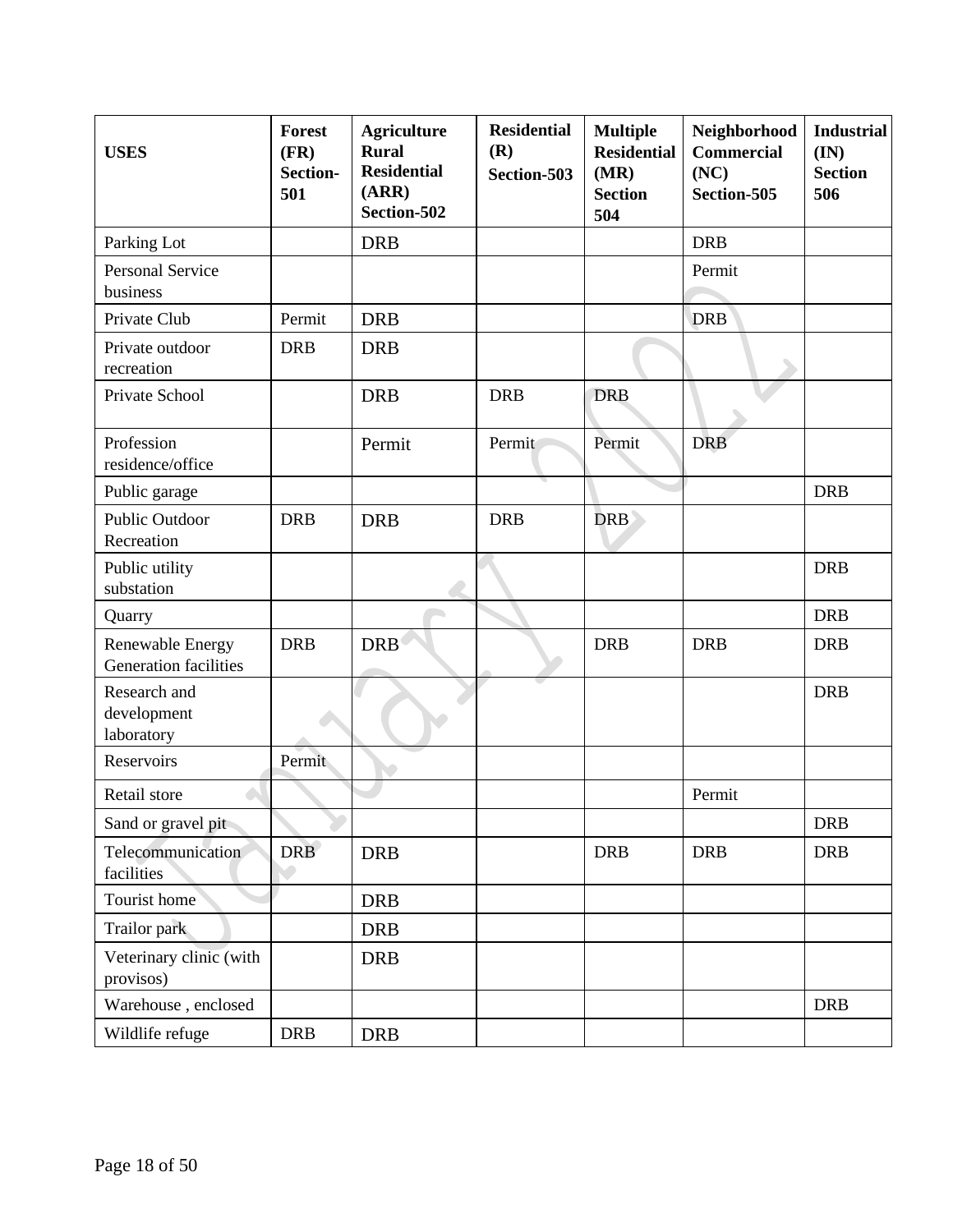## **Section 501 - Forest and Recreation (FR)**

- 1. **The following uses are permitted:** Agricultural and forest uses; camp; private club; One- and two-family dwelling; and non-commercial accessory uses (excepting Home Occupations); and reservoirs.
- 2. **The following uses are allowed after Conditional Use and Site Plan approval**: Wildlife refuge; renewable energy generation facilities and infrastructure; telecommunications facilities, owner-occupied commercial uses with low-level environmental impact to surrounding ownerships; public outdoor recreation; private outdoor recreation; and commercial outdoor recreation.

 Other uses not listed here may be permitted if the finding by the Development Review Board shows that such use is clearly of the same general character as those permitted in the area, and which will not be detrimental to the other uses within the district or to the adjoining land uses, or the natural and human environment, and so long as such use is not prohibited under Article IV of these Regulations.

#### 3. **Minimum Dimensional Requirements:**

|                                 | Residential | Non-Residential |
|---------------------------------|-------------|-----------------|
| Lot area                        | 1 acre      | 10 acres        |
| Lot front (along road frontage) | $150$ feet  | 300 feet        |
| Rear yard minimum               | 50 feet     | 100 feet        |
| Lot depth                       | 150 feet    | 500 feet        |

#### 

#### 4. **Minimum setbacks:**

|       | Residential       | Non-Residential   |
|-------|-------------------|-------------------|
| Front | 50 feet           | 100 feet          |
| Rear  | 50 feet           | $100$ feet        |
| Sides | 30 feet each side | 50 feet each side |
|       |                   |                   |

- 5. **Height maximum:** 3 stories or 38 feet, whichever is less. No height limitations for agricultural use. The height maximum for telecommunications and renewable energy generation facilities to be 75 feet; 100 feet maximum height as reviewed and approved by Development Review Board for "visual environmental blending" of antenna / tower impact to area aesthetics.
- 6. **Zone specific sign limitations:** in addition to Article IX Free-standing, non-internally illuminated, flush-mounted signs requirements, not more than16 square feet (maximum area).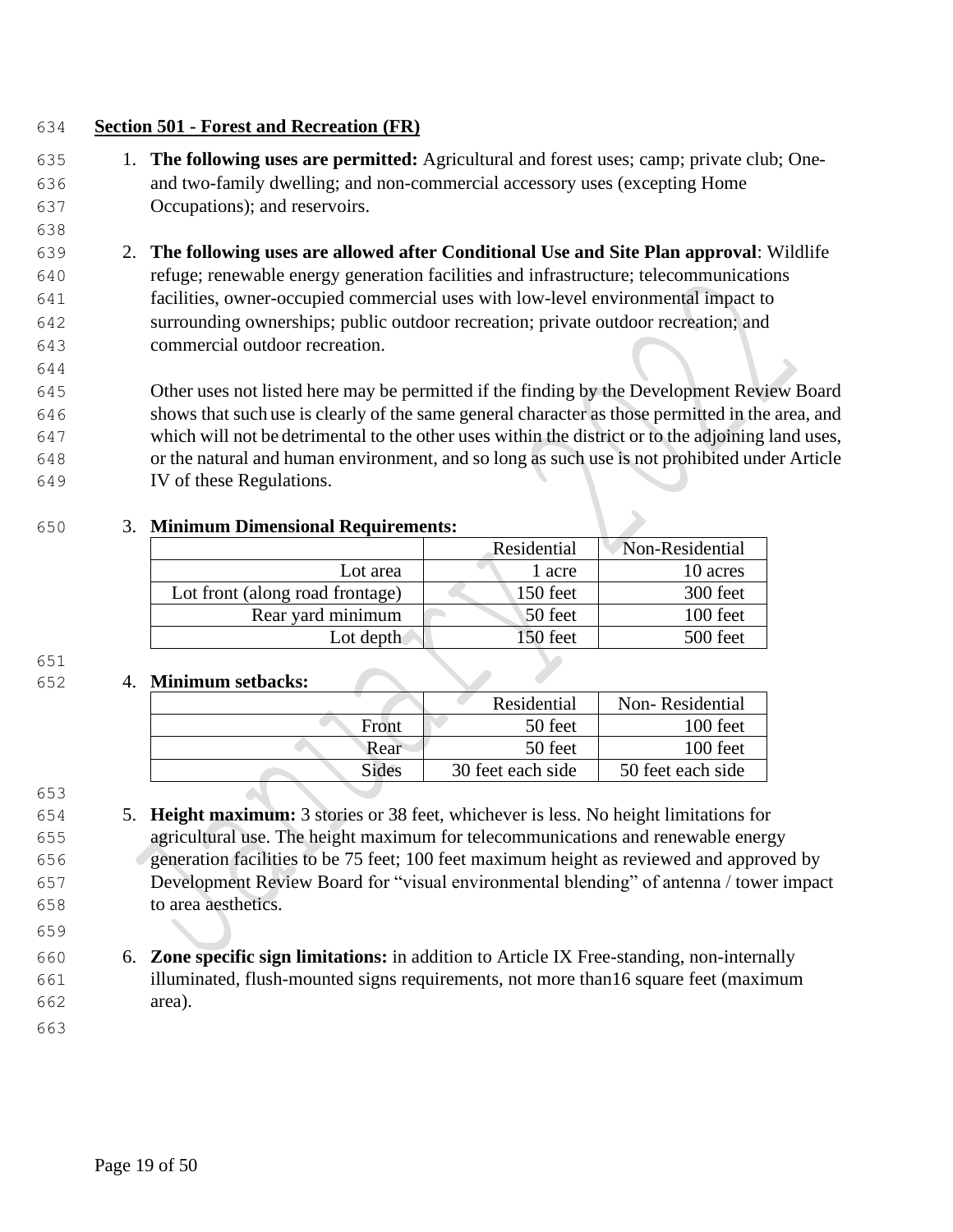## **Section 502 - Agricultural and Rural Residential (ARR)**

 1. **Agricultural and forest uses:** 1-family dwelling; 2-family dwelling: mobile home; professional residence/office; farm animals.

 2. **The following uses are allowed after Conditional Use and Site Plan approval:** Multiple- family housing (more than 2 units); light manufacturing; mobile home park; trailer park; fueling station; gravel pit; animal-hospital, tourist home; boarding house, or lodge; motel, hotel, condominiums; private school, community center; hospital; dormitory; private club, membership clubhouse; public outdoor recreation; private outdoor recreation; commercial outdoor recreation; wildlife refuge; cemetery; parking lot; enclosed storage; energy generation facilities and infrastructure; telecommunications facilities; and veterinary clinic, provided that any structures for the housing of animals shall be at least 200 feet from any residential or other use in the district to which it would be detrimental.

 Other uses not listed here may be permitted if the finding by the Development Review Board shows that such use is clearly of the same general character as those permitted in the area, and which will not be detrimental to the other uses within the district or to the adjoining land uses, or the natural and human environment, and so long as such use is not prohibited under Article IV of these Regulations.

## **3. Minimum Dimensional Requirements:**

|                 | Residential* | Residential** | Non-Residential |
|-----------------|--------------|---------------|-----------------|
| Lot area        | acre         | 2 acres       | 2 acres         |
| Lot front width | 50 feet      | 150 feet      | 250 feet        |
| Lot rear width  | 50 feet      | 50 feet       | 65 feet         |
| Lot depth       | $150$ feet   | 150 feet      | 150 feet        |

## 

## **4. Minimum Setbacks:**

|         | Residential*      | Residential**     | Non-Residential   |
|---------|-------------------|-------------------|-------------------|
| Front   | 50 feet           | 150 feet          | 200 feet          |
| Rear    | 30 feet           | 50 feet           | 65 feet           |
| Side(s) | 30 feet each side | 30 feet each side | 65 feet each side |

\* Sites with access to Municipal services (water and/or sewer)

\*\* Site without access to Municipal services (water and/or sewer)

 5. **Height maximum:** 3 stories or 38 feet, whichever is less. No height limitations for agricultural use. The height maximum for telecommunications and renewable energy generation facilities to be 75 feet; 100 feet maximum height" as reviewed and approved by Development Review Board for "visual environmental blending" of antenna /tower impact to area aesthetics.

## 6. **Zone specific sign limitations:** in addition to Article IX Free-standing, non-internally illuminated, flush-mounted signs requirements, not more than 16 square feet (maximum area).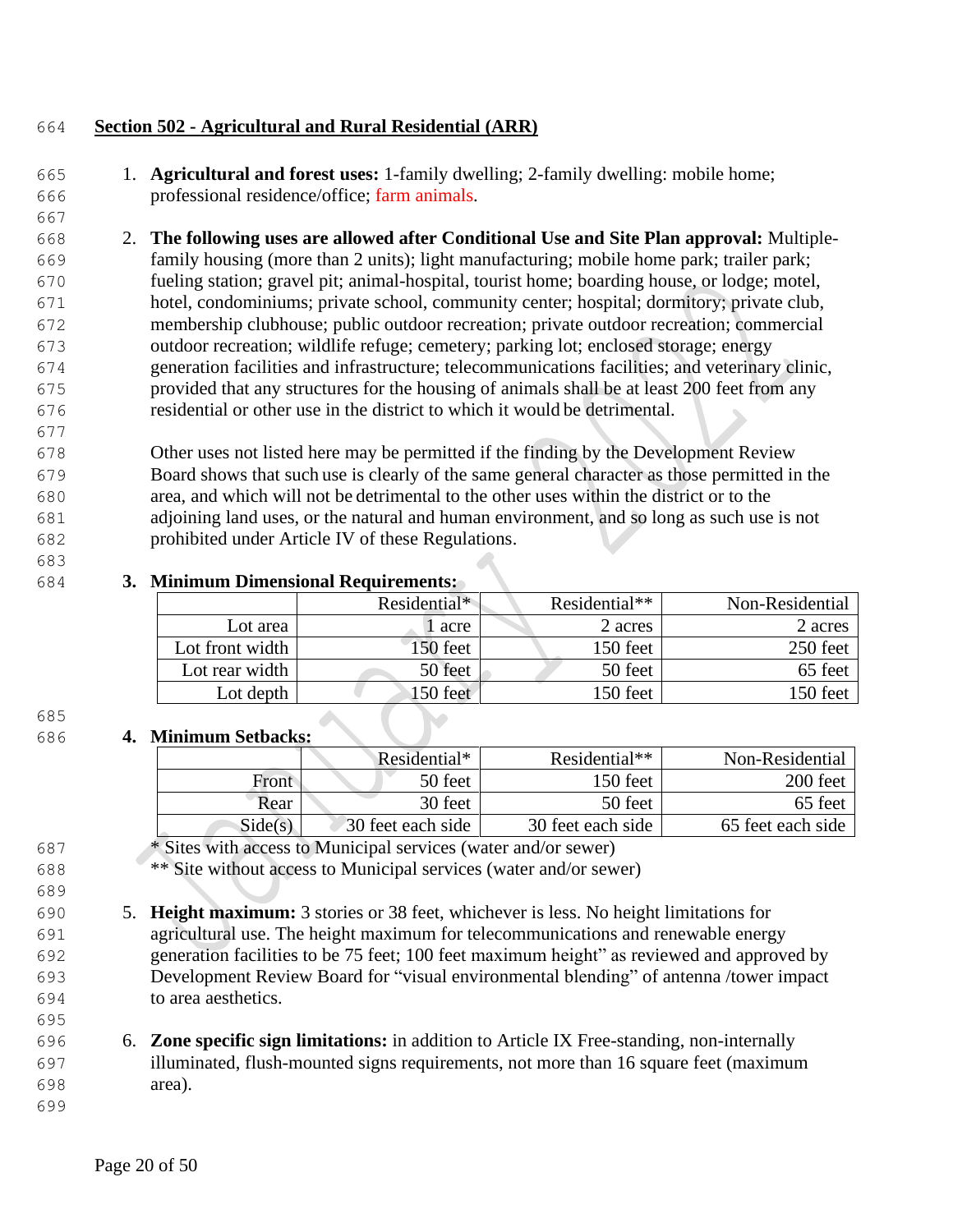## **Section 503 - Residential (R) (Formerly R-15)**

- 1. **The following uses are permitted:** 1-family dwelling; 2-family dwelling; mobile home; professional residence/office; home occupation; and enclosed accessory building use.
- 2. **The following uses are allowed after Conditional Use and Site Plan approval:** Multiple-family housing (more than 2 units); private schools, commercial and outdoor recreation.

 Other uses not listed here may be permitted if the finding by the Development Review Board shows that such use is clearly of the same general character as those permitted in the area, and which will not be detrimental to the other uses within the district or to the adjoining land uses, or the natural and human environment, and so long as such use is not prohibited under Article IV of these Regulations.

## 3. **Minimum Dimension Requirements:**

Lot area minimum: 1/8 of an acre (5,445 square feet)

|                 | Residential | Non-Residential |
|-----------------|-------------|-----------------|
| Lot front width | 50 feet     | 50 feet         |
| Lot rear width  | 50 feet     | 50 feet         |
| Lot depth       | 100 feet    | 100 feet        |

#### 

#### 4. **Minimum Setbacks:**

|         | Residential  | Non-Residential |
|---------|--------------|-----------------|
| Front   | 10 feet      | 10 feet         |
| Rear    | 10 feet      | 10 feet         |
| Side(s) | 10 feet each | 10 feet each    |
|         |              |                 |

#### 

 5. **Height maximum:** 3 stories or 38 feet, whichever is less. No height limitations for agricultural use. The height maximum for telecommunications and renewable energy generation facilities to be 75 feet; 100 feet maximum height as reviewed and approved by Development Review Board for "visual environmental blending" of antenna /tower impact to area aesthetics.

#### 6. **Zone specific sign limitations:** in addition to Article IX Free-standing, non-internally illuminated, flush-mounted signs requirements, not more than 16 square feet (maximum area).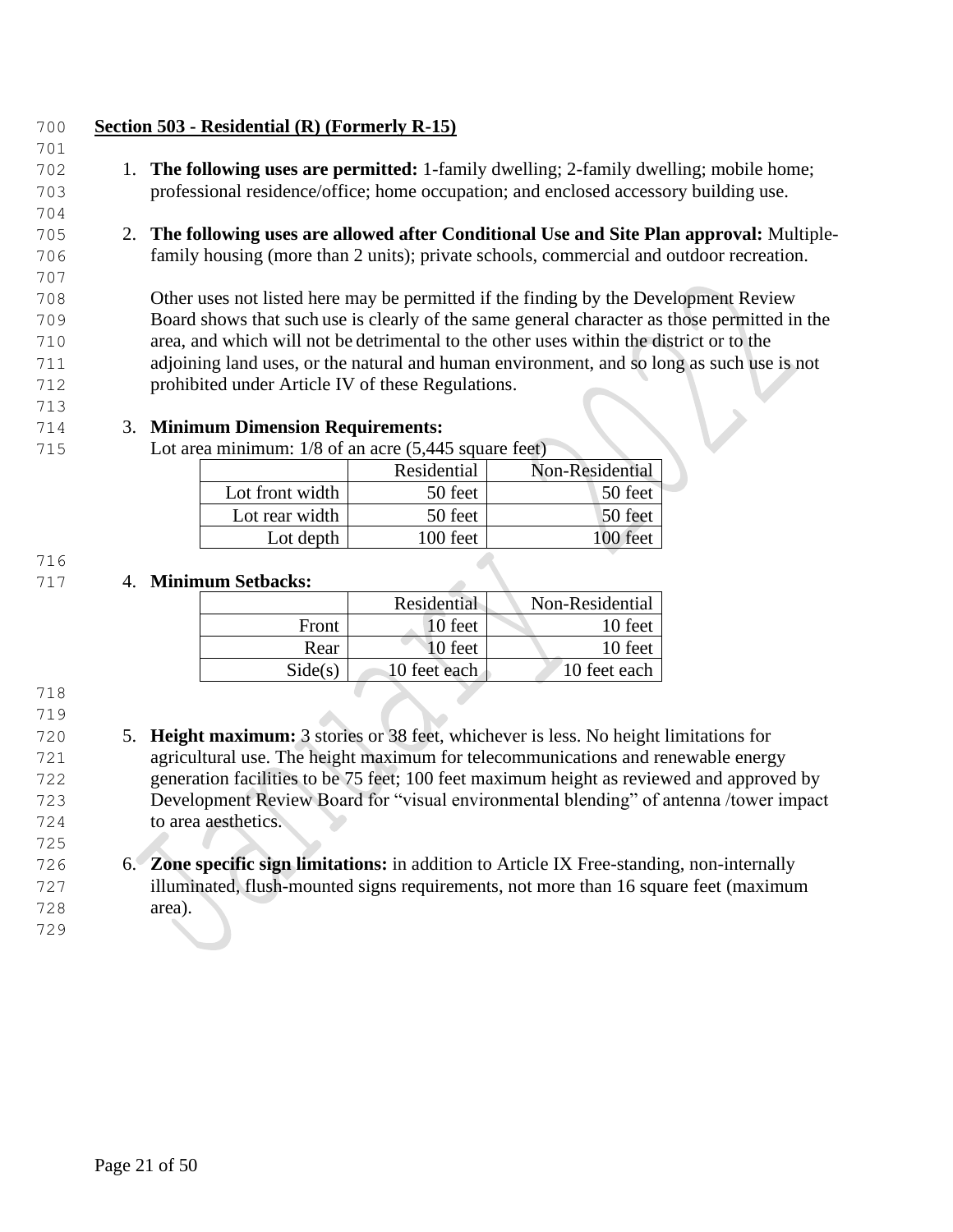## **Section 504 - Multiple Residential (MR)**

- 1. **The following uses are permitted in the multiple residential district:** 1-family dwelling; 2-family dwelling; multiple-family dwelling; mobile home; professional residence office; home occupation; and enclosed accessory building use.
- 2. **The following uses are allowed after Conditional Use and Site Plan approval:** Private school; community center; energy generation facilities and infrastructure, telecommunications facilities; and public outdoor recreation.

 Other uses not listed here may be permitted if the finding by the Development Review Board shows that such use is clearly of the same general character as those permitted in the area, and which will not be detrimental to the other uses within the district or to the adjoining land uses, or the natural and human environment, and so long as such use is not prohibited under Article IV of these Regulations.

## 3. **Minimum Dimensional Requirements:**

Lot area minimum: 1/8 of an acre/dwelling unit

|             | Residential    | Multi-Family |                      | Non-Residential |
|-------------|----------------|--------------|----------------------|-----------------|
|             | $1 & 2$ Family |              | $3+$ Dwelling units) |                 |
| Front width | 50 feet        |              | 75 feet              | 50 feet         |
| Rear width  | 50 feet        |              | 50 feet              | 50 feet         |
| Depth       | 100 feet       |              | 100 feet             | 100 feet        |
|             |                |              |                      |                 |

#### 

## 4. **Minimum Setbacks:**

|                 | Front   | $Side(s)$ and Rear |
|-----------------|---------|--------------------|
| One family      | 10 feet | 10 feet            |
| Two family      | 10 feet | 10 feet            |
| Multiple family | 20 feet | 20 feet            |

- 5. **Height maximum:** 3 stories or 38 feet, whichever is less. No height limitations for agricultural use. The height maximum for telecommunications and renewable energy generation facilities to be 75 feet; 100 feet maximum height" as reviewed and approved by Development Review Board for "visual environmental blending" of antenna /tower impact to area aesthetics.
- 6. **Zone specific sign limitations:** in addition to Article IX Free-standing, non-internally illuminated, flush-mounted signs requirements, not more than, 16 square feet maximum area.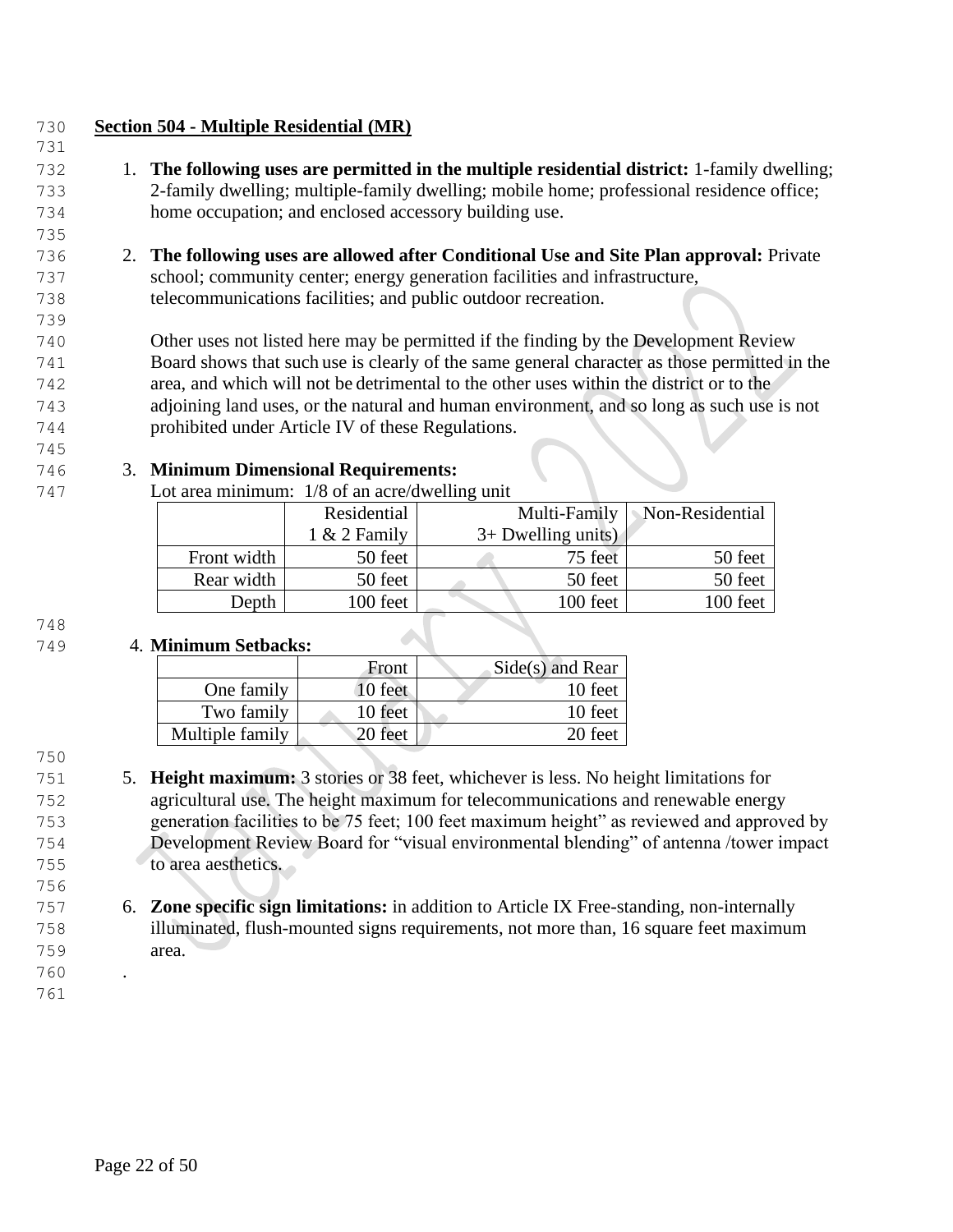**Section 505 - Neighborhood Commercial (NC)** 1. **The following uses are permitted in neighborhood commercial districts:** Retail store; business office; personal service business; community center; 1-family, 2-family, or multiple family dwelling; mobile home; hotel; mortuary, funeral home; educational institution; enclosed accessory use. 2. **The following uses are allowed after Conditional Use and Site Plan approval:** Energy generation facilities and infrastructure, telecommunications facilities, parking, private club, and gasoline stations. Other uses not listed here may be permitted if the finding by the Development Review Board shows that such use is clearly of the same general character as those permitted in the area, and which will not be detrimental to the other uses within the district or to the adjoining land uses, or the natural and human environment, and so long as such use is not prohibited under Article IV of these Regulations. 3. **Minimum Dimensional Requirements: Lot area minimum:** 1/8 acre (5,445 square feet) per dwelling unit. (If application is for new construction.) For proposed Change of Use to existing non-conforming structure, or non- conforming parcels, dimensional requirements may be adjusted upon Development Review Board review and approval.

|                        | Residential | Non-Residential |
|------------------------|-------------|-----------------|
| One family             | 50 feet     | 50 feet         |
| Two family             | 50 feet     | 50 feet         |
| <b>Multiple Family</b> | 75 feet     | 50 feet         |
| Lot depth minimum      | 100 feet    | 100 feet        |

# 

#### 4. **Minimum Setbacks:**

|                        | Front        | $Side(s)$ and rear |
|------------------------|--------------|--------------------|
| One family             | 10 feet      | 10 feet            |
| Two family             | 10 feet      | 10 feet            |
| <b>Multiple Family</b> | 20 feet each | 20 feet            |

- 5. **Height maximum:** 3 stories or 38 feet, whichever is less. No height limitations for agricultural use. The height maximum for telecommunications and renewable energy generation facilities to be 75 feet; 100 feet maximum height as reviewed and approved by Development Review Board for "visual environmental blending" of antenna /tower impact to area aesthetics.
- 6. **Zone specific sign limitations** in addition to Article IX Free-standing, non-internally illuminated, flush-mounted signs requirements, not more than, 16 square feet maximum area.
-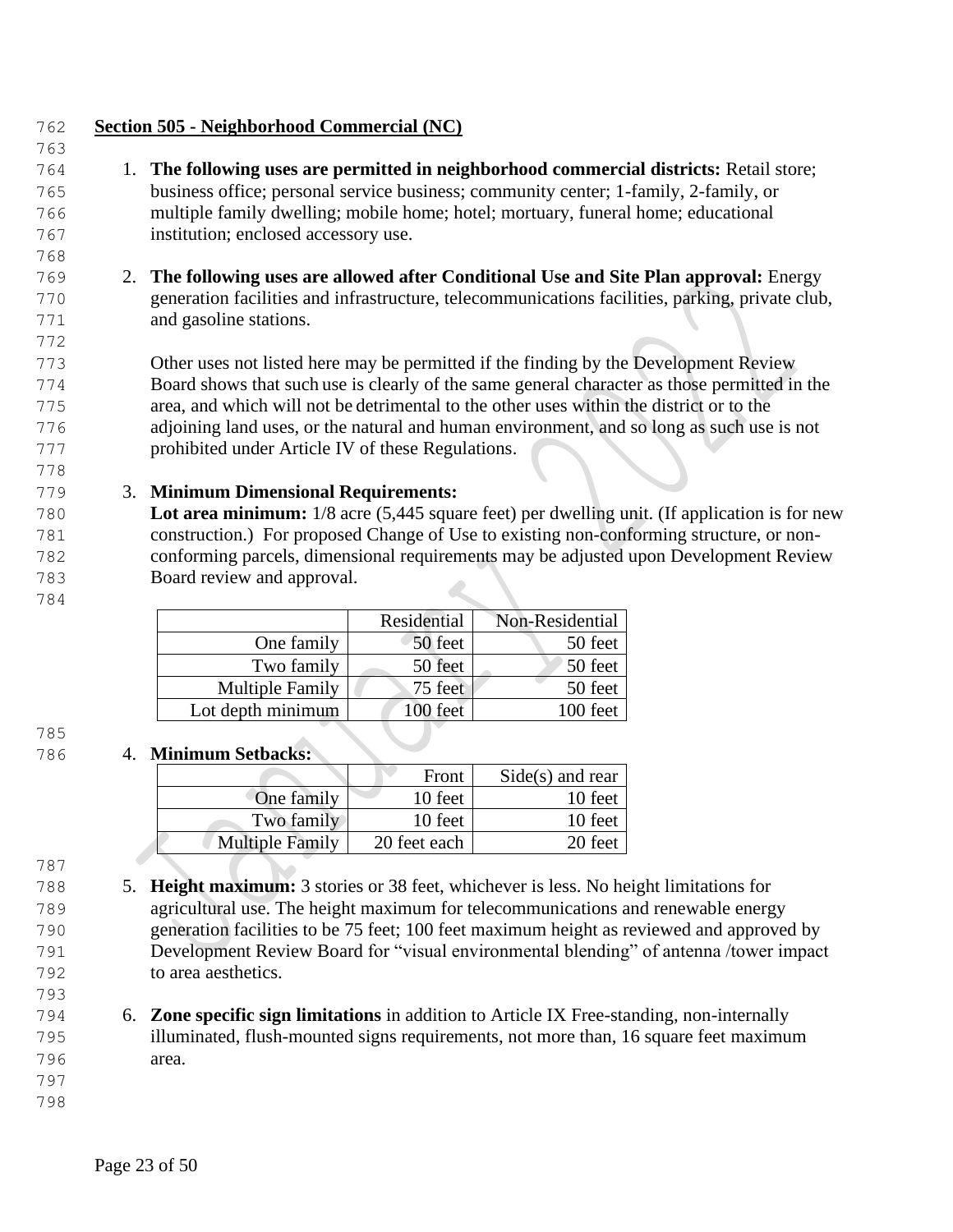#### **Section 506 – Industrial (IN)**

## 1. **The following uses are allowed after Conditional Use and Site Plan approval in**

 **industrial districts:** Light manufacturing, research and development laboratory; multiple family residential (over 2 units); enclosed warehouse; 1-family and 2-family dwellings; mobile home; enclosed service and repair establishments; public garage; public utility substation; car wash; sand or gravel pit; quarry; dairy manufacturing; accessory building use; energy generation facilities and infrastructure and telecommunications facilities.

 Other uses not listed here may be permitted if the finding by the Development Review Board shows that such use is clearly of the same general character as those permitted in the area, and which will not be detrimental to the other uses within the district or to the 811 adjoining land uses, or the natural and human environment, and so long as such use is not prohibited under Article IV of these Regulations.

## 2. **Dimensional Requirements:**

| 815 | Lot area minimum: $1/4$ of an acre   |                                                   |
|-----|--------------------------------------|---------------------------------------------------|
| 816 | Lot frontage minimum: 50 feet        |                                                   |
| 817 | Side Yard minimum: 10 feet each side |                                                   |
| 818 | Rear Yard minimum: 10 feet           |                                                   |
| 819 |                                      | Free-Standing Signs: 16 sq. ft. sign area maximum |
| 820 |                                      | Flush-Mounted Signs: 16 sq. ft. sign area maximum |
| 821 |                                      |                                                   |

 3. **Height maximum:** 3 stories or 38 feet, whichever is less. No height limitations for agricultural use. The height maximum for telecommunications and renewable energy generation facilities to be 75 feet; 100 feet maximum height as reviewed and approved by Development Review Board for "visual environmental blending" of antenna /tower impact to area aesthetics.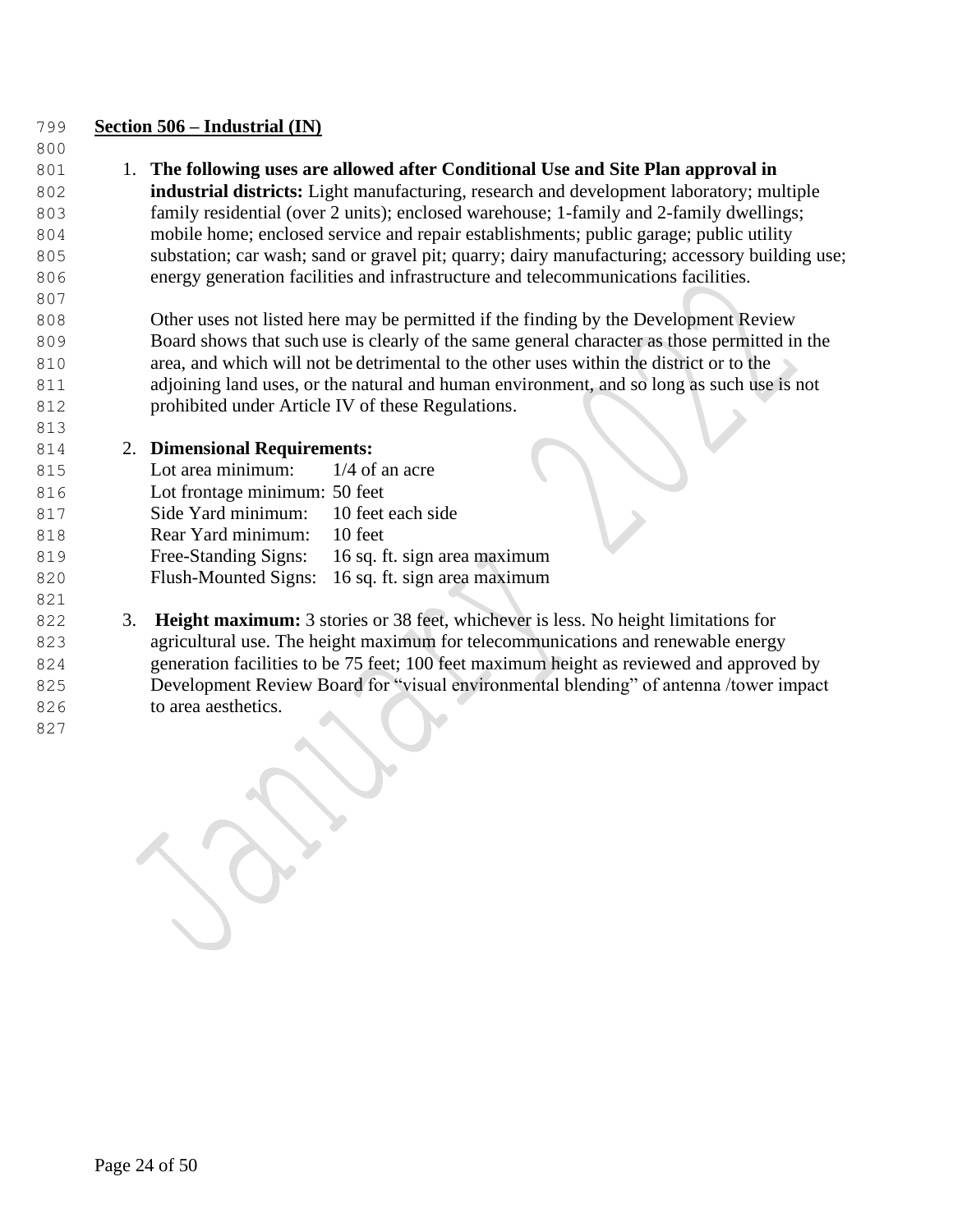## **ARTICLE VI: ADMINISTRATION AND ENFORCEMENT**

#### **Section 601 - Zoning Administrator**

 It is the duty of the Zoning Administrator appointed by the Select Board to administer these Zoning Regulations, as provided for in the Act. This officer shall administer the provisions of these Regulations literally and shall not have the power to issue a zoning permit for any land development that is not in conformance with these bylaws. In so doing, the Zoning Administrator shall inspect developments, maintain records, and perform all other necessary tasks to carry out the provisions of these Regulations.

#### **Section 602 - Zoning Permits**

 No development of land or building may commence, nor shall any land or structure which was created, erected, demolished, converted or altered, or the existing Use be changed or significantly expanded after the effective date of this article, be used or occupied, unless a Zoning Permit has been

issued by Zoning Administrator.

- 18 1. The Zoning Administrator shall not issue a Zoning Permit unless a Complete Application (with fee, Site Plan, and any other approvals required by these Regulations) has been properly submitted. The Zoning Administrator shall, within 30 days of submission of a complete application, either issue, deny or refer the application to the appropriate municipal panel for a hearing. Failure to act within such 30 days shall be deemed approval and the permit shall be issued. "Deemed Approval" shall be documented by Applicant in accordance with conditions required by VT statute (Act).
- Permit Fees: Zoning Permit and Clerk Recording fees, as set by the Town Select Board, are payable to the Town of Wallingford, shall accompany the Application for a permit. Fees for Mobile Home Park and Trailer and Recreational Campground permits are indicated in Articles VII and VIII of these Regulations.
- 

## **Section 603 - Zoning Permit Effective Periods and Permit Extension or Amendment Requirements**

- 1. From the Zoning Permit effective date, all approved Use or Construction **shall be substantially completed within two (2) years,** or the Zoning Permit shall become null and void and reapplication to complete any activities shall be required.
- 2. Any Extension or significant Amendment requests to an approved Permit Request is required to **conform to all the following conditions:**
- a. The written Request for an Extension to an existing Permit be submitted to the Town Zoning Administrator at least 14 days in advance of the active Permit's expiration date.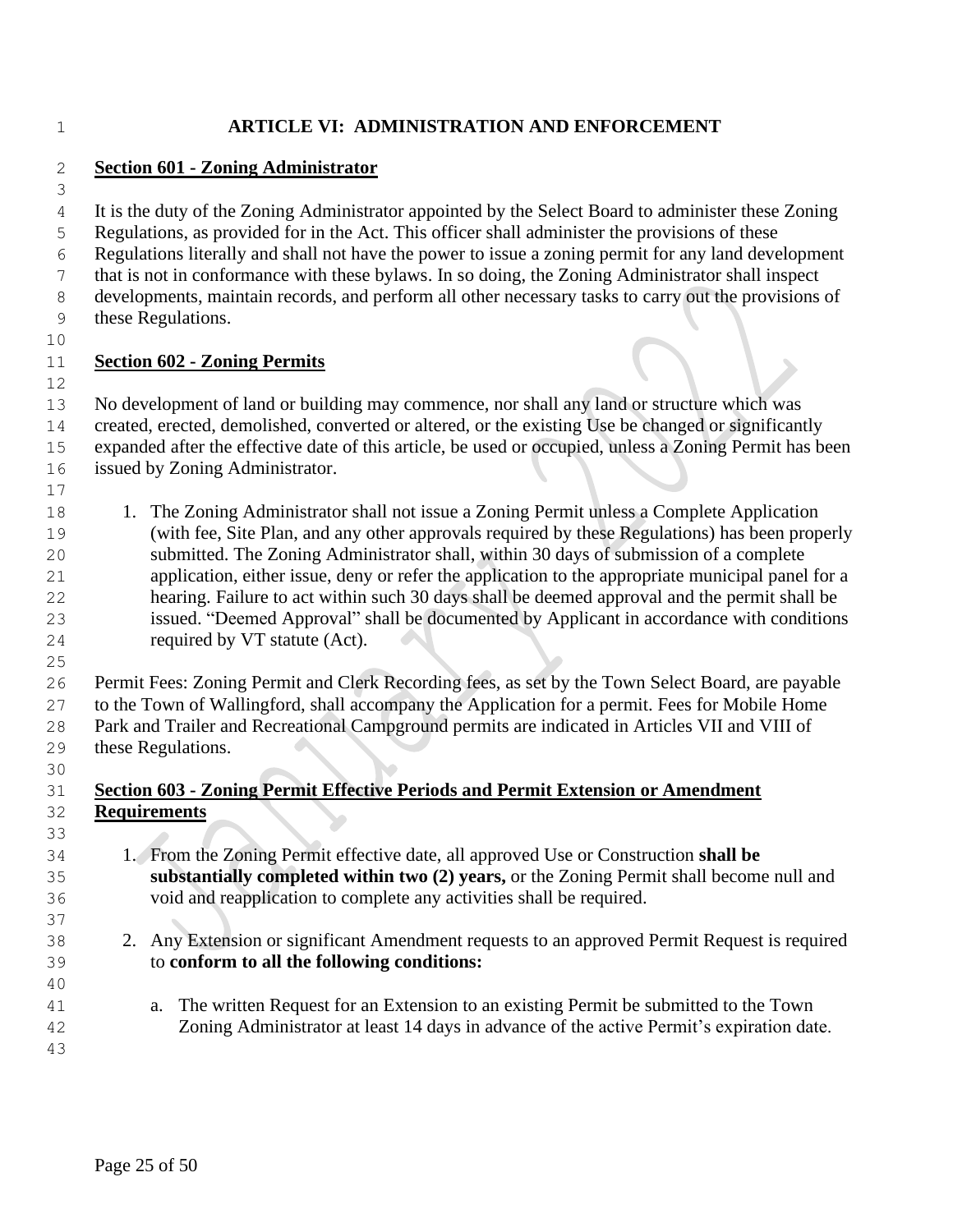- b. The request for an extension or significant amendment shall include reasonable grounds to grant an extension (as determined acceptable by the ZA); and request a specific extension deadline (not to exceed 12 months from permit's expiration date), and any Determination and Recording Fee (as set by the Select Board).
- 
- 3. An expired Permitted Project (for any failure to obtain extension approvals) as specified in Vermont and Town regulations will require a new application submission, with required Fees and statutory appeal /effective dates; before Project activities may start or continue.
- 

# **Section 604 - Penalties for Starting a Project Prior to Issue of all Required Permits**

 Start of a project that is subject to and/or would require a Town of Wallingford zoning permit, prior to the effective date of an approved zoning permit (or a "No Permit Required" determination from the ZA), or within the legal appeal period of any/all required permits, will be subject to an additional Administrative Fee of \$250, as may be adjusted by the ZA. This Fee is in addition to, and not in replacement of, any fines or penalties incurred for any/all violations of Wallingford Zoning,

 Vermont, and Federal rules and regulations, including per-day violation fines. 

 **Penalties:** Violations of these Zoning Regulations are subject to penalties as prescribed by the Act. A court action may be initiated in the Environmental Court, or as appropriate, before the Judicial Bureau, as provided under section 1974a of this title. The property owner of record shall be held responsible for Zoning violations.

#### **Section 605 - Development Review Board (DRB)**

 A DRB, appointed by the legislative body, of up to 7 members, shall be responsible for Approving and issuing Conditional Use permits, approving Site Development plans, and the review of any appeals made by an Interested Person in regards to decisions made by the Zoning Administrator, rules of procedure, nature of appeals, public notice, conditions for variance relief, and all other

- matters shall be established as provided in the Act.
- **Section 606 – Appeals**

 Any Interested person may appeal a decision or act taken by the Zoning Administrator to the Development Review Board by filing a notice of appeal in accordance with the Act. This notice of appeal must be filed within 15 days of the date of that decision or act, and a copy of the notice of appeal shall be filed with the Zoning Administrator.

- Any Interested Person who has participated in a regulatory proceeding, as defined in 24 §VSA.
- 4471(a), may appeal the written decision of the Development Review Board to the Environmental
- Court within thirty (30) days in accordance with 24 §VSA 4466
-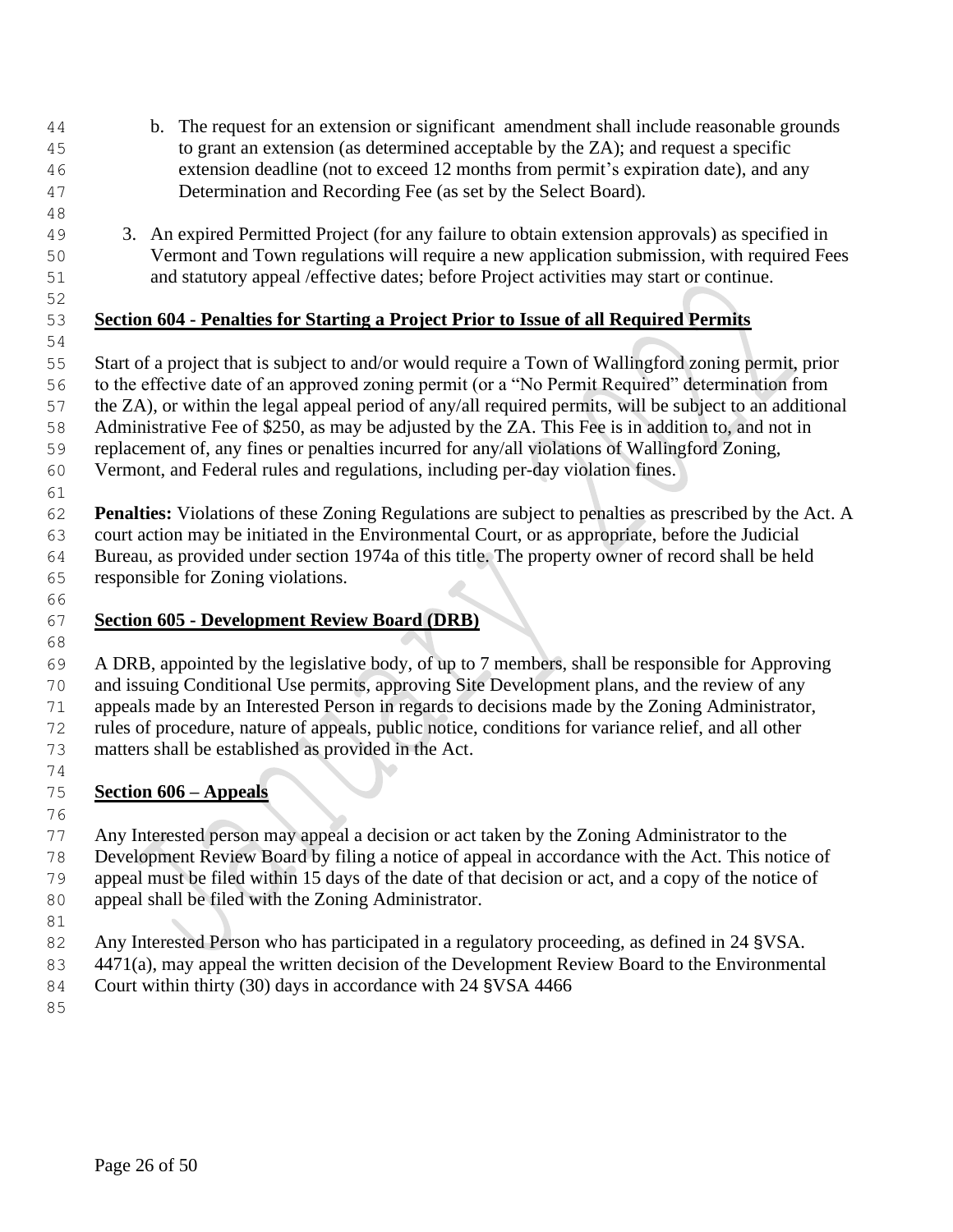## **Section 607 - Referral to State Agency(s)**

88 No Zoning permit for Development of land, change or expansion of the Current Use at time of

application expansion shall be approved by the Zoning Administrator until Property Owners or

 designated Applicant(s) provide the Town Zoning Administrator acceptable documentation for all other local, Vermont, or federal applications for approvals required for the requested project; prior to

submitting an Application for Town approval. This includes, but is not limited to:

- 1. Vermont Waste-Water disposal, potable Water Supply, and any Vermont Subdivision permits.
- 2. Development in Vermont and Town FEMA Special Flood Hazard Areas.
- 3. Development in other VT designated environmentally sensitive locations (steams, wetlands, etc.,).
- 4. Development, Change, or increased use to adjacent to Vermont State owned property, or Highways or Class-1Town Roads.
- 5. The Town Zoning Administrator may determine the application to be "Complete," upon receipt of acceptable documentation of application to appropriate Vermont and federal reviews required.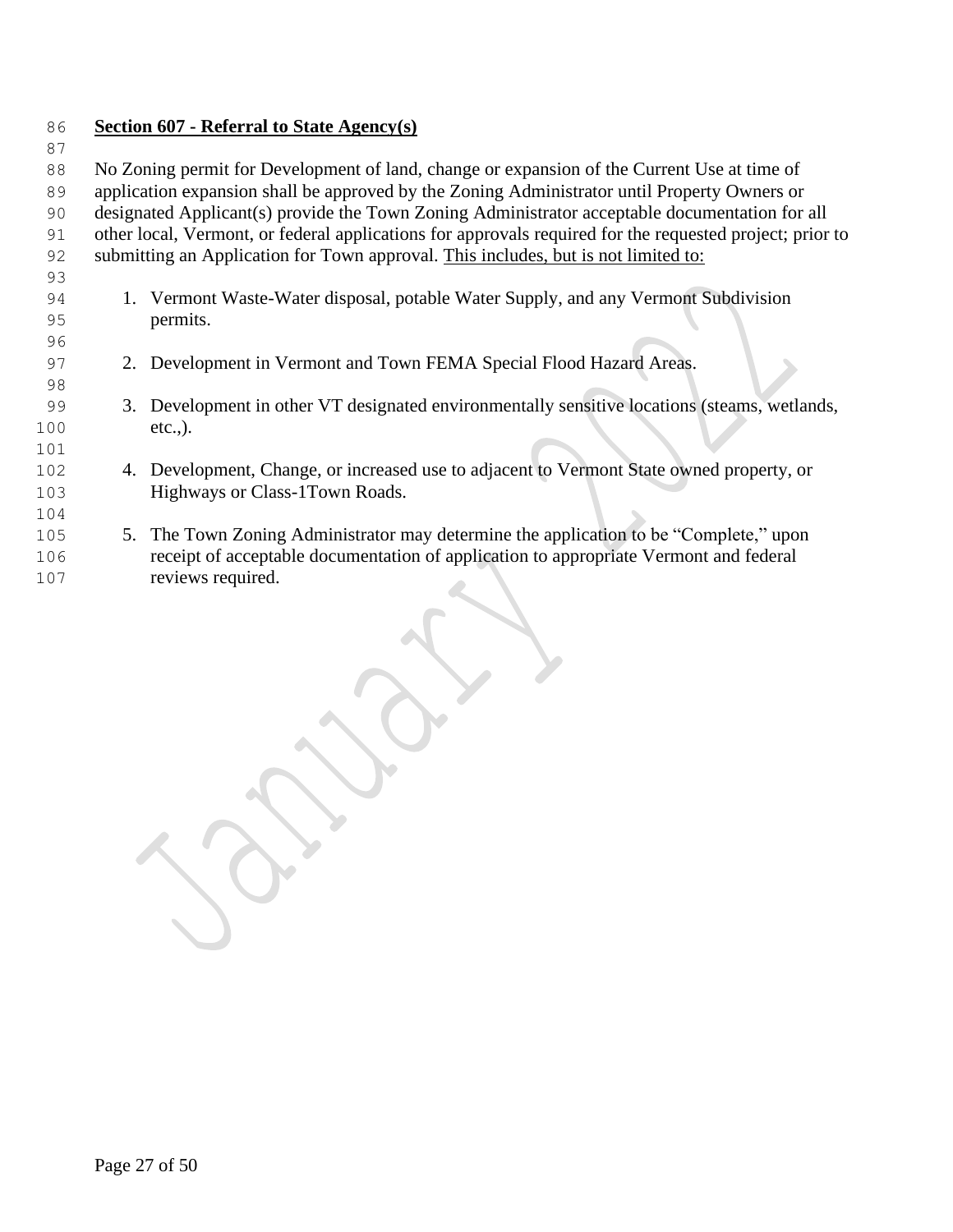## **ARTICLE VII: MOBILE HOME AND MOBILE HOME PARKS**

| $\mathbf{2}$ |    | <b>Section 701 - Mobile Home Park Permits</b>                                                                                                    |
|--------------|----|--------------------------------------------------------------------------------------------------------------------------------------------------|
| 3            |    |                                                                                                                                                  |
| 4            |    | No person shall construct or operate a mobile home park without obtaining conditional use and site                                               |
| 5<br>6       |    | plan approval from the DRB.<br>1. Applications for a mobile home park permit shall be filed with the Zoning Administrator of                     |
| 7            |    | the Town of Wallingford.                                                                                                                         |
| 8<br>9<br>10 |    | 2. The initial fee for a permit for a mobile home park shall be \$50.00, payable to the Town of<br>Wallingford.                                  |
| 11           |    |                                                                                                                                                  |
| 12           |    | <b>Section 702 - Park Requirements</b>                                                                                                           |
| 13           |    | Each mobile home park and all extensions thereof shall conform to the requirements of 10 V.S.A.                                                  |
| 14           |    |                                                                                                                                                  |
| 15<br>16     |    | Ch. 153 "The Mobile Home Park Act," and subsequent revision to the following:<br>1. Each mobile home park must be a minimum of 15 acres in size. |
| 17           |    |                                                                                                                                                  |
|              |    | 2. No mobile home in a mobile home park shall be located closer than 300 feet from the traveled                                                  |
| 18           |    |                                                                                                                                                  |
| 19           |    | portion of any public highway and shall not be located closer than 100 feet from the side and                                                    |
| 20           |    | rear boundaries of said park.                                                                                                                    |
| 21<br>22     |    | 3. At least 8,000 square feet of lot area shall be provided for each mobile home in each park,                                                   |
| 23           |    | including at least 5,000 square feet for each mobile home site, plus at least 3,000 square feet                                                  |
|              |    |                                                                                                                                                  |
| 24           |    | for each mobile home in common open space, exclusive of roads.                                                                                   |
| 25           |    |                                                                                                                                                  |
| 26<br>27     |    | 4. Roads and driveways shall be paved.                                                                                                           |
| 28           | 5. | Utilities: Each mobile home lot or space shall be provided with a 220-volt approved electrical                                                   |
| 29           |    | connection specifically metered, and all utility wiring shall be underground.                                                                    |
| 30           |    |                                                                                                                                                  |
| 31           |    | 6. Refuse: The storage, collection, and disposal of refuse in the mobile home park shall be                                                      |
| 32           |    | handled or managed by the licensee, and shall be done so in a manner to prevent all health                                                       |
| 33           |    | hazards, area pollution, and any other threats to the health of the human or natural                                                             |
| 34           |    | environment. One refuse can, with a tight-fitting cover, for each occupied mobile home lot or                                                    |
| 35           |    | space shall be furnished by the licensee.                                                                                                        |
| 36           |    |                                                                                                                                                  |
| 37           |    | 7. Records: Each licensee shall keep a written record, subject to inspection at any reasonable                                                   |
| 38           |    | time by a duly authorized officer of the Town of Wallingford, which shall contain the date of                                                    |
| 39           |    | arrival, the make, year, serial number and length of each mobile home, and also the names of                                                     |
| 40           |    | the occupants thereof.                                                                                                                           |
| 41           |    |                                                                                                                                                  |
| 42           |    | 8. Each mobile home space or lot shall be provided with a continuing supply of safe and potable                                                  |
| 43           |    | water, as approved by the State Department of Health.                                                                                            |
| 44           |    |                                                                                                                                                  |
|              |    |                                                                                                                                                  |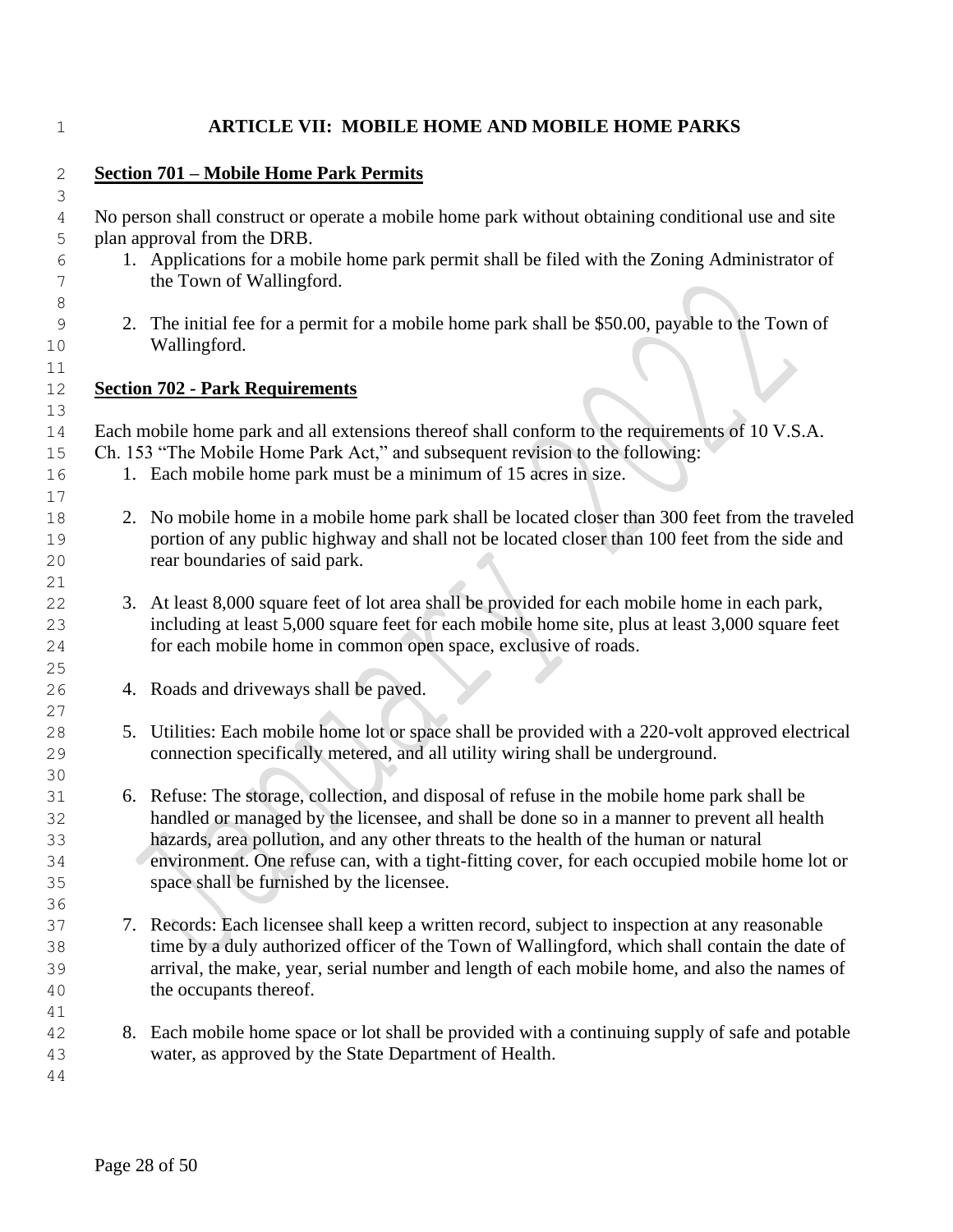- 9. Sewage: Each mobile home park shall provide, or have available, a sewage system, which shall meet and conform to the requirements of the Sanitary Code of the State Department of Health and each mobile home space or lot in said park shall be provided with the facilities necessary to connect with said system.
- 10. No open fires shall be permitted except in specific areas approved by the local authority.
- 11. A mobile home park shall not be for the storage or display of mobile homes or as a sales agency for mobile homes.
- 12. The space underneath all mobile homes shall be screened from view.

#### **Section 703 - Single Mobile Homes**

 Application to the Town of Wallingford, and a permit, shall be required by any person wishing to maintain, establish, station or park a mobile home use on an individual parcel of land subject to all applicable Town and Vermont regulations.

## **Section 704 – Exceptions**

 These Regulations, after the effective date thereof shall apply to all existing mobile home parks and individual mobile homes.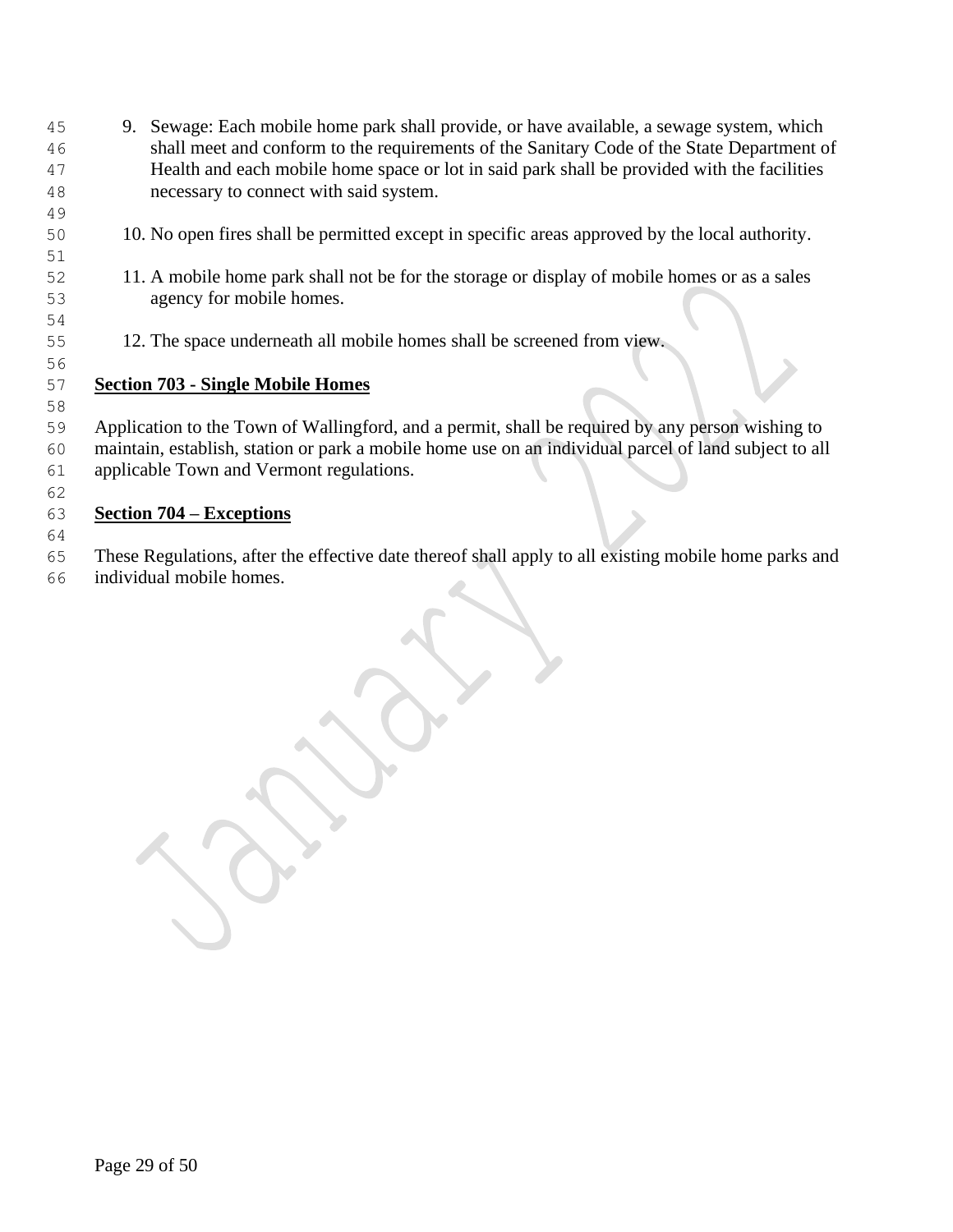| 1<br>2<br>3<br>4     | <b>ARTICLE VIII</b><br>TRAILER, RECREATIONAL CAMPGROUND, AND RECREATIONAL EQUIPMENT<br><b>STORAGE</b>                                                                                                                                                                                                                        |
|----------------------|------------------------------------------------------------------------------------------------------------------------------------------------------------------------------------------------------------------------------------------------------------------------------------------------------------------------------|
| 5                    | <b>Section 801 - Trailer or Recreational Campground Permits</b>                                                                                                                                                                                                                                                              |
| 6<br>7<br>8          | 1. No person shall construct or operate a trailer or recreational campground without first<br>obtaining conditional use and site plan approval from the Development Review Board.                                                                                                                                            |
| 9<br>10<br>11<br>12  | 2. Applications for a trailer or recreational campground permit shall be filed with the Zoning<br>Administrator of the Town of Wallingford, in writing and signed by the applicant.                                                                                                                                          |
| 13<br>14<br>15       | 3. The initial fee for a permit for a trailer or recreational campground shall be \$25.00, payable to<br>the Town of Wallingford.                                                                                                                                                                                            |
| 16                   | <b>Section 802 - Trailer or Recreational Campground Requirements</b>                                                                                                                                                                                                                                                         |
| 17<br>18<br>19<br>20 | Each trailer or recreational campground and extension thereof, shall comply with all applicable<br>requirements of the State of Vermont, and to the following:                                                                                                                                                               |
| 21<br>22             | 1. Each recreational campground must be a minimum of 10 acres in size.                                                                                                                                                                                                                                                       |
| 23<br>24<br>25       | 2. Grade and Drainage: The campground shall be located on a site free from stagnant pools and<br>graded to ensure proper drainage.                                                                                                                                                                                           |
| 26<br>27             | 3. Roads and driveways shall be hard gravel or paved.                                                                                                                                                                                                                                                                        |
| 28<br>29<br>30       | 4. Minimum Lot Size: A minimum of 1,500 square feet shall be provided for each trailer or<br>recreational camping unit.                                                                                                                                                                                                      |
| 31<br>32<br>33       | 5. Minimum Clearance: There shall be a minimum of 20 feet clearance between each trailer or<br>recreational camping unit.                                                                                                                                                                                                    |
| 34<br>35<br>36<br>37 | 6. No camping or recreational equipment in a trailer or recreational campground shall be<br>located closer than 100 feet from the traveled portion of any public highway and shall not be<br>located closer than 50 feet from the side and rear boundaries of said campground.                                               |
| 38<br>39<br>40<br>41 | 7. The storage, collection, and disposal of refuse in each trailer or recreational campground<br>shall be so handled or managed by the licensee as to create no health hazards or area<br>pollution. One refuse can with a tight-fitting cover for each occupied camping lot or space<br>shall be furnished by the licensee. |
| 42<br>43<br>44<br>45 | 8. Sewage disposal at each trailer or recreational campground site shall be in conformance with<br>all State of Vermont Department Agency of Natural Resources requirements.                                                                                                                                                 |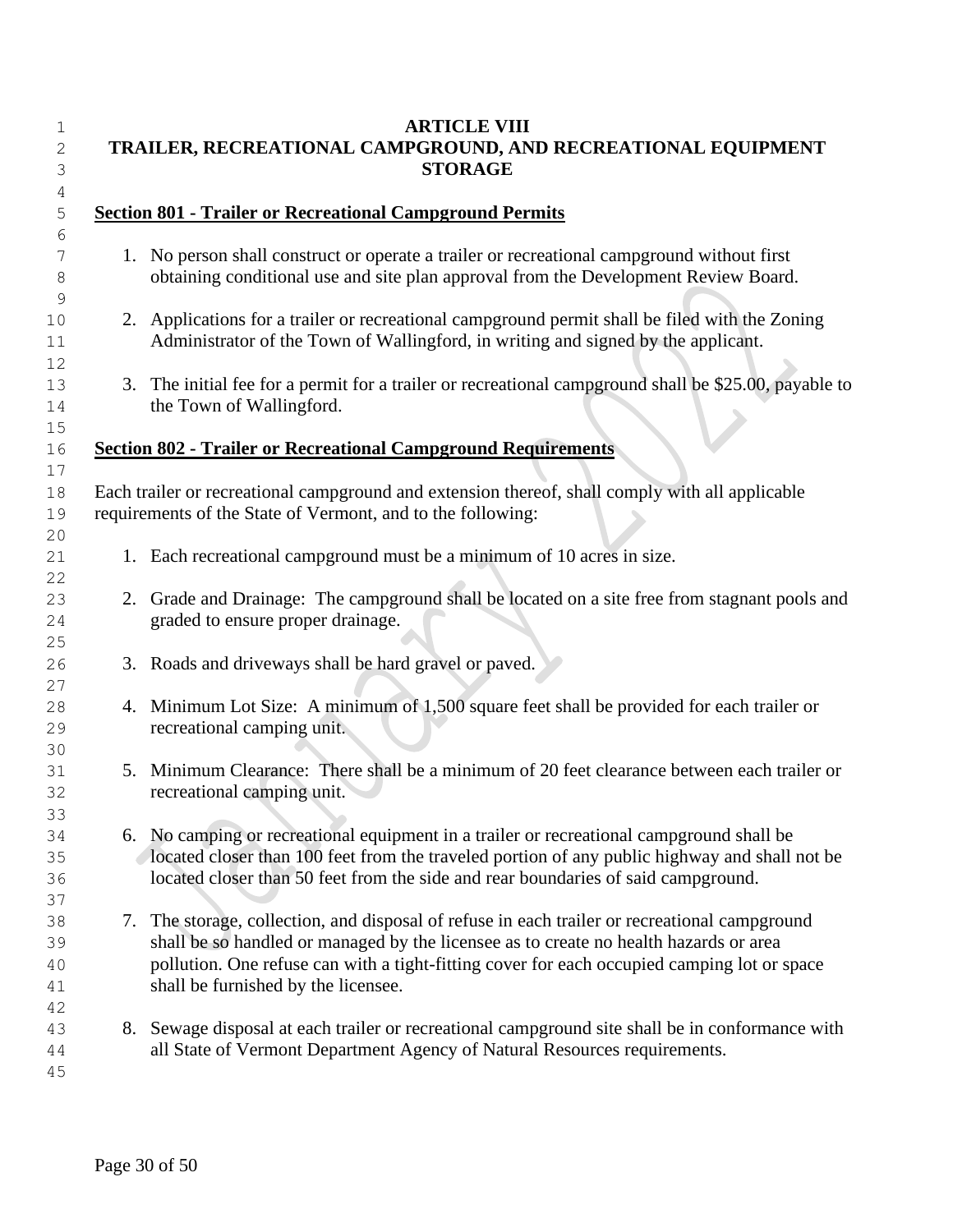## **Section 803 - Storage of Camping and Recreational Equipment**

 Any owner of camping and recreational equipment may park or store such equipment on private residential property subject to the following conditions:

- 1. If the camping and recreational equipment is parked or stored outside of a garage, it shall be parked or stored to the side or rear of the front building line of a lot.
- 

2. Boats stored in open must be covered.

- 3. Placement must be at least ten feet from any and all sides and rear boundary lines.
- 4. Except for occasional use, not to exceed twenty-one (21) continuous days such parked or stored camping and recreational equipment shall not be occupied or used for living, sleeping, or housekeeping purposes; and shall comply with Vermont potable water and wastewater disposal regulations.
-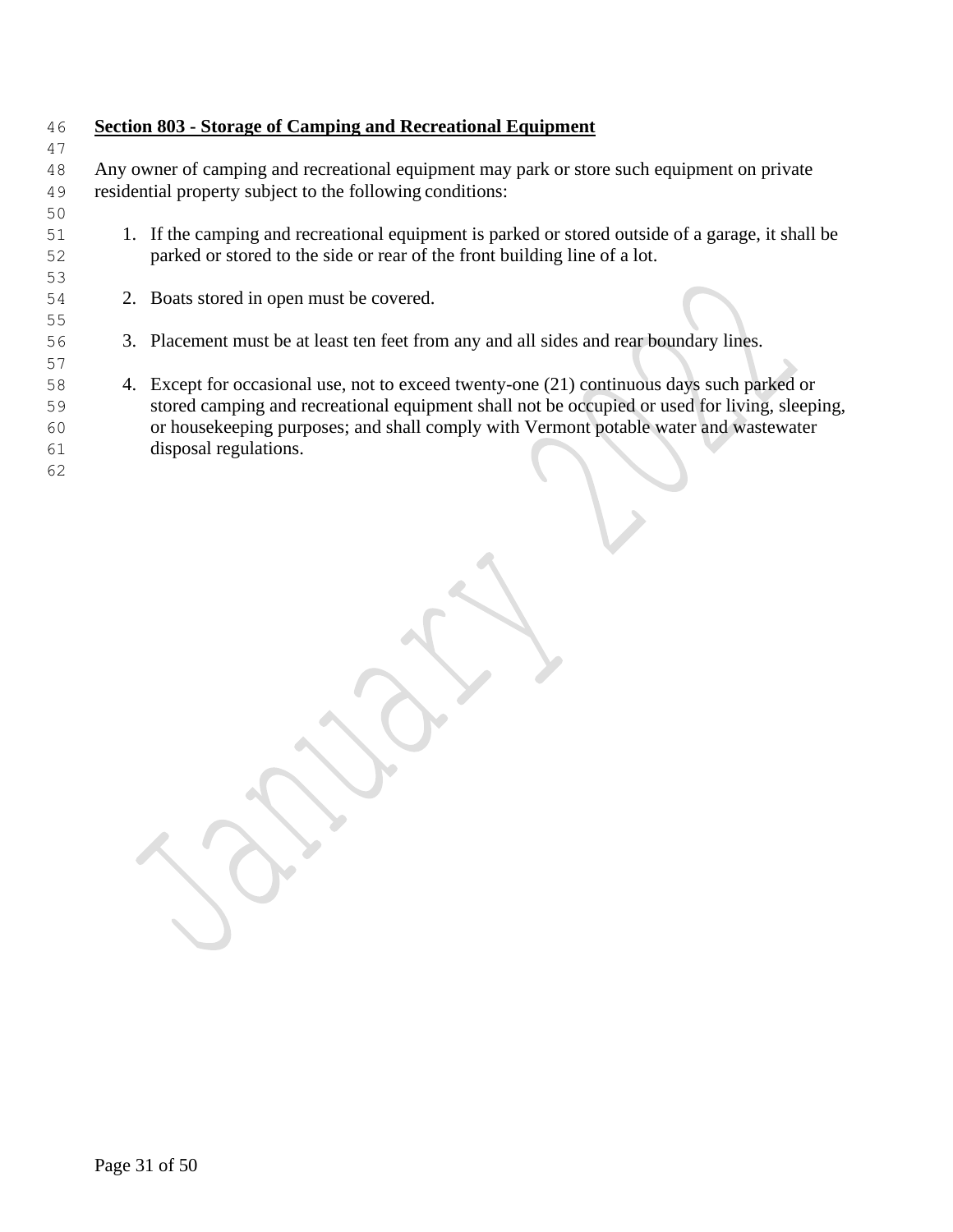#### **ARTICLE IX: SIGNS AND ADVERTISING DISPLAYS**

#### **Section 901 – Purpose**

 The purpose of this regulation is to help maintain, preserve, and improve the existing attractiveness and historical aspects of Wallingford.

Before alteration or installation of a sign, a permit shall be secured from the Zoning Administrator.

The Town may review and regulate size, location, and materials of all exterior signs within its

purview. Applications for a sign require detailed design and dimensions of sign and supporting

structure, and site location. A fee, determined by the Select Board, shall be charged for processing

11 the application. Action on the application shall be taken by the Zoning Administrator within 30 days of filing. Additional sign rules apply in certain zoning districts. Refer to Article V for

additional details for Free-Standing and Flush-Mounted Signs. Signs shall also comply with

applicable Vermont Regulations.

# **Section 902 - Number and Type of Allowable Permanent Signs**

 **Free-standing Signs** - One free-standing sign is allowed per lot for each 300 feet of road frontage, multiple signs to be spaced out evenly. The bottom of such signs shall not restrict the visibility of vehicles. Signs shall be set back a reasonable distance from traffic, vehicular or pedestrian.

 Where a business does not have frontage on a public road, and instead has a right-of-way, said right-of-way shall be considered a part of the business lot for purposes of an allowable freestanding sign.

 **Flush-Mounted Signs** - Two flush mounted signs are allowed on the building where the advertised activity exists, plus one (1) additional one for each free-standing sign that could be used but is not. In addition, one (1) three square foot (3 square foot.) flush-mounted sign may be permitted at the rear entrance of each establishment.

 **Projecting Signs** - Projecting signs may be substituted for flush-mounted signs. They shall not exceed eight (8) square feet, nor extend further than three (3) feet out. The lowest part shall be at least eight (8) feet above the ground.

 **Soffit Signs** - Tenants may have a two (2) foot square-foot sign hung from the soffit in addition to any other sign allowed.

 **Window Signs** - Window signs may cover up to 25 percent of the total window area per establishment on the side of the building where such signs are located. Area shall be measured by the size of an imaginary polygon surrounding all symbols as if they were a single sign.

Window signs shall not be installed on any window that also serves as an emergency egress.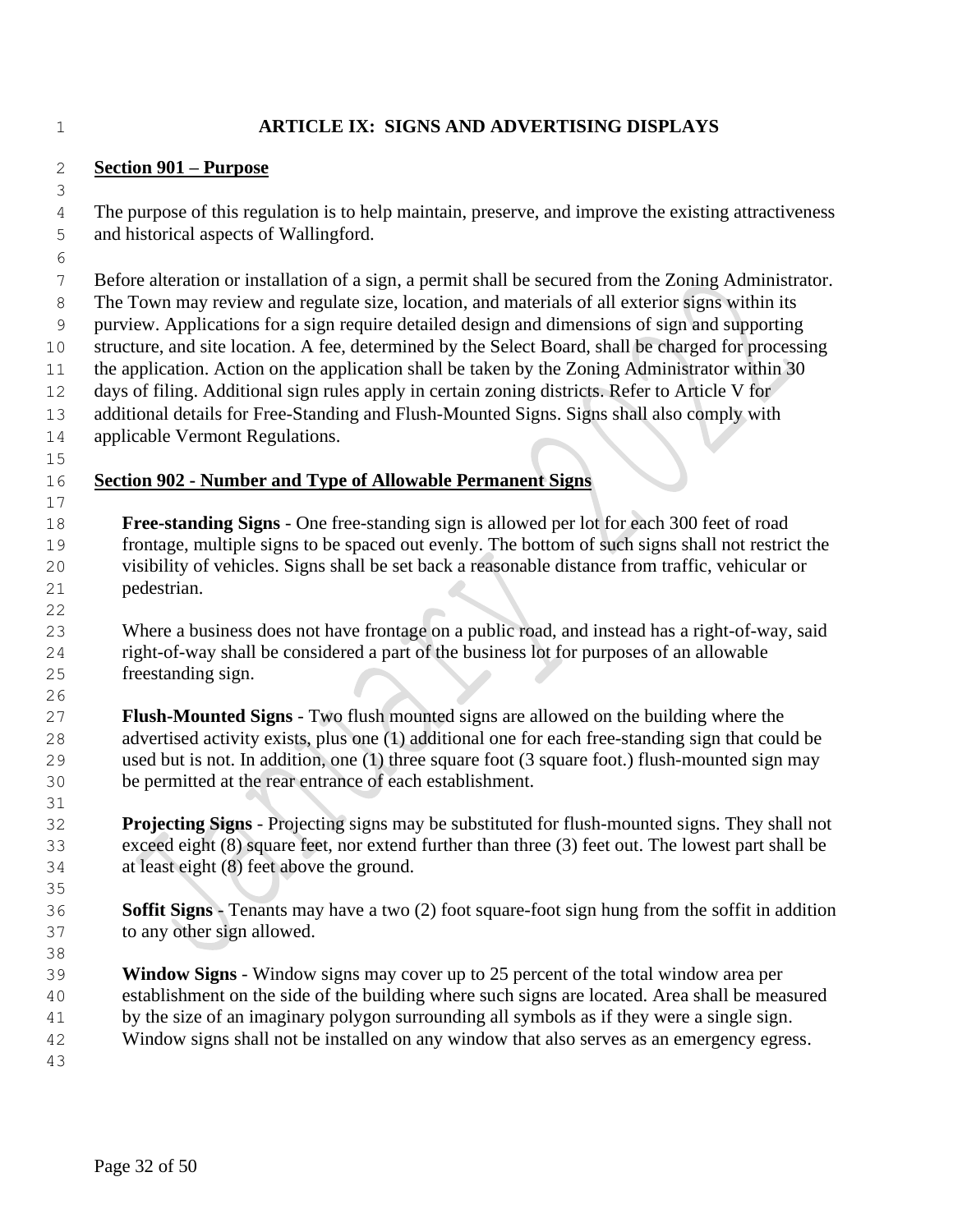## **Section 903 – Placement**

- The Zoning Administrator may require the adjustment or relocation of any sign to help ensure safety. No sign may interfere with utility poles or natural features. No sign may block the view of traffic.
- 

## **Section 904 - Special Categories of Signs**

- **Subdivision or Housing Developments** Such projects are permitted one free-standing sign not to exceed eight square feet (8 square feet).
- **Signs announcing special events** Signs may be allowed up to 6 times per year per business. They shall not exceed 40 square feet in area and not be displayed for more than 14 consecutive days. (See definition of Posters and Banners)
- **Contractor's Signs and Real Estate Signs** Signs advertising the construction, sale, or lease of real estate may be displayed on the premises. The sign shall be six square feet (6 square feet) or less, and removed upon completion of construction, sale, or lease.
- **Signs for civic, religious, fraternal, political, nonprofit, or charitable groups** The Zoning Administrator shall have the authority to issue permits for advertising, on a temporary basis, to any of the above groups. Proof of such status may be required.
- Bona fide civic organizations may be permitted a sign, up to 3 square feet in size, at the Town line at each entrance to Town along state highways signifying their existence and its regular meeting time and place. These signs shall be placed upon a single board, no more than 32 square feet in size – not more than 8 feet wide, 4 feet high, and a minimum of 3 feet off the ground to a height of 20 feet including frames and support structures.
- **Temporary Signs (Commercial/store banners and Feather flags)** One temporary sign, made of rigid material and up to eight square feet (8 square feet) in size, may be permitted by the Zoning Administrator, and may be displayed for no more than 30 days, as long as:
- 1. A permit has been issued for a new land use or business establishment.
- 2. A complete Sign Application has been submitted for a permanent sign for that use; and
- 3. The Zoning Administrator finds the temporary sign conforms to this Ordinance.
- **Section 905 - Exempt Signs**
- The following signs are exempt from the provisions of this ordinance:
- 1. Rolling stock, provided that it is not regularly parked such that it becomes a non-conforming sign.
-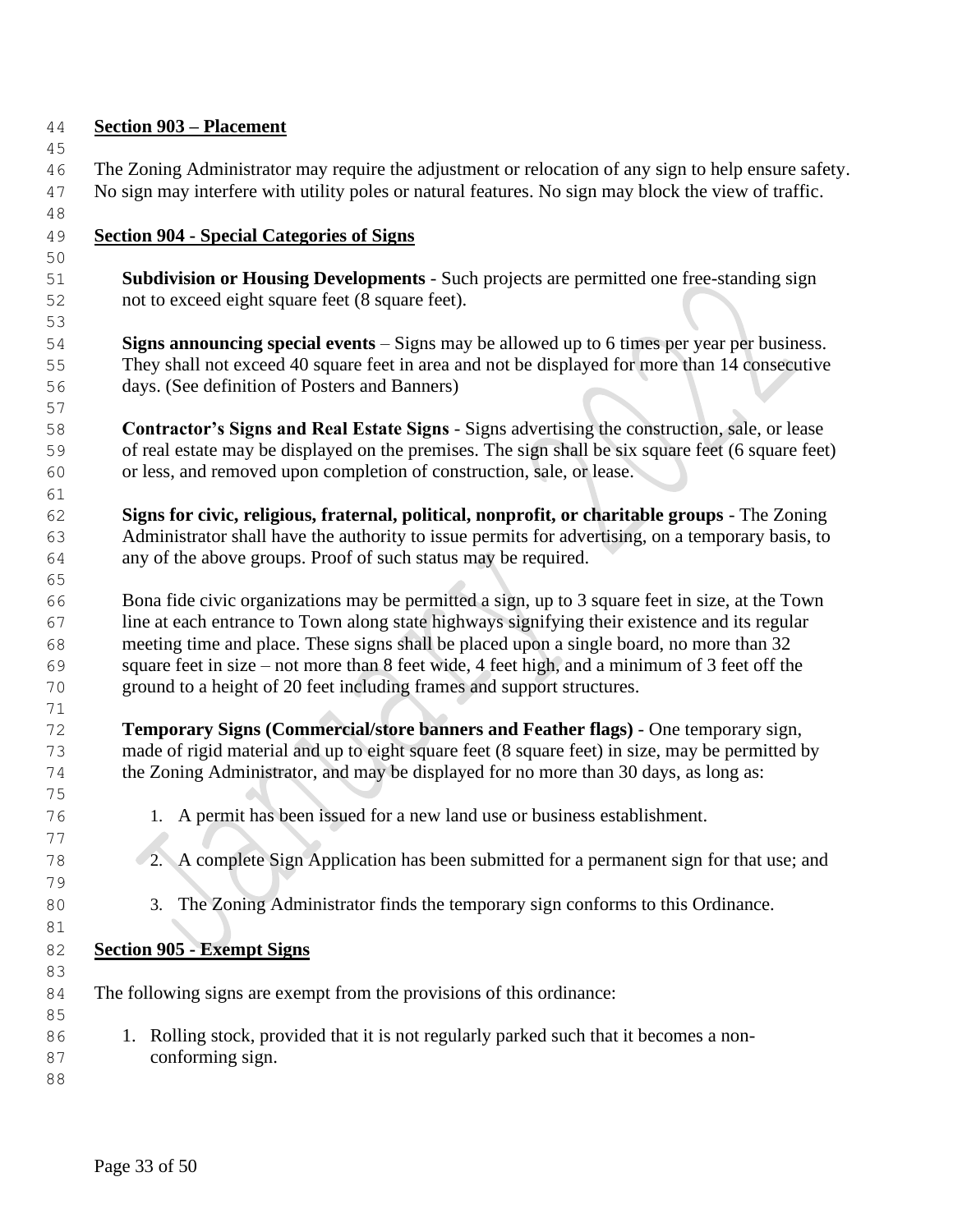| 89<br>90 |    | 2. Signs on registered and inspected vehicles except those that circumvent the intent of this<br>Ordinance. |
|----------|----|-------------------------------------------------------------------------------------------------------------|
| 91       |    |                                                                                                             |
| 92       |    | 3. Bus signs.                                                                                               |
| 93       |    |                                                                                                             |
| 94       |    | 4. Posters or Banners, see Article II and Appendix A for Sign Definitions. The erector is                   |
| 95       |    | responsible for removal.                                                                                    |
| 96       |    |                                                                                                             |
| 97       |    | 5. Political signs may be erected three weeks before an election and must be removed seven                  |
| 98       |    | (7) days after it.                                                                                          |
| 99       |    |                                                                                                             |
|          |    | 6. Signs erected by the Town of Wallingford or its School District.                                         |
| 100      |    |                                                                                                             |
| 101      |    |                                                                                                             |
| 102      | 7. | Signs erected by the State of Vermont or any of its Boards, Agencies or Departments.                        |
| 103      |    |                                                                                                             |
| 104      | 8. | Small on-premises signs, no more than two square feet (2 square feet) in size, which are                    |
| 105      |    | displayed for convenience of the public. Advertising or logos are prohibited.                               |
| 106      |    |                                                                                                             |
| 107      |    | 9. Residential signs as defined in this Ordinance.                                                          |
| 108      |    |                                                                                                             |
| 109      |    | 10. Indoor window signs conforming to the requirements of this Ordinance.                                   |
| 110      |    |                                                                                                             |
| 111      |    | 11. Informational signs up to 16 square feet, on lands conserved by permanent, protective                   |
| 112      |    | measures.                                                                                                   |
| 113      |    |                                                                                                             |
| 114      |    | <b>Section 906 - Prohibited Signs</b>                                                                       |
| 115      |    |                                                                                                             |
| 116      |    | No sign may be installed or maintained along and visible from a street or highway which:                    |
| 117      |    | 1. Interferes with or resembles any official traffic control device or appears to attempt to direct         |
| 118      |    | traffic.                                                                                                    |
| 119      |    |                                                                                                             |
| 120      |    | 2. Prevents drivers from having clear and unobstructed view of traffic control signs and traffic.           |
| 121      |    |                                                                                                             |
| 122      |    | 3. Includes any distracting lights, florescent paint, neon signs (with the exception of a 1x2 foot          |
| 123      |    | sign indicating that a business is open), moving devices, or animated or moving parts,                      |
| 124      |    | except traffic control signs. Seasonal lights are excluded from this restriction.                           |
| 125      |    |                                                                                                             |
| 126      | 4. | Is fraudulent or misleading, or is in violation of, or at variance with any Federal law or                  |
|          |    | regulation.                                                                                                 |
| 127      |    |                                                                                                             |
| 128      |    |                                                                                                             |
| 129      |    | 5. Advertises activities which are illegal under State or Federal law.                                      |
| 130      |    |                                                                                                             |
| 131      | 6. | Is not clean and in good repair.                                                                            |
| 132      |    |                                                                                                             |
| 133      | 7. | Emits sound audible on adjacent properties or roads.                                                        |
| 134      |    |                                                                                                             |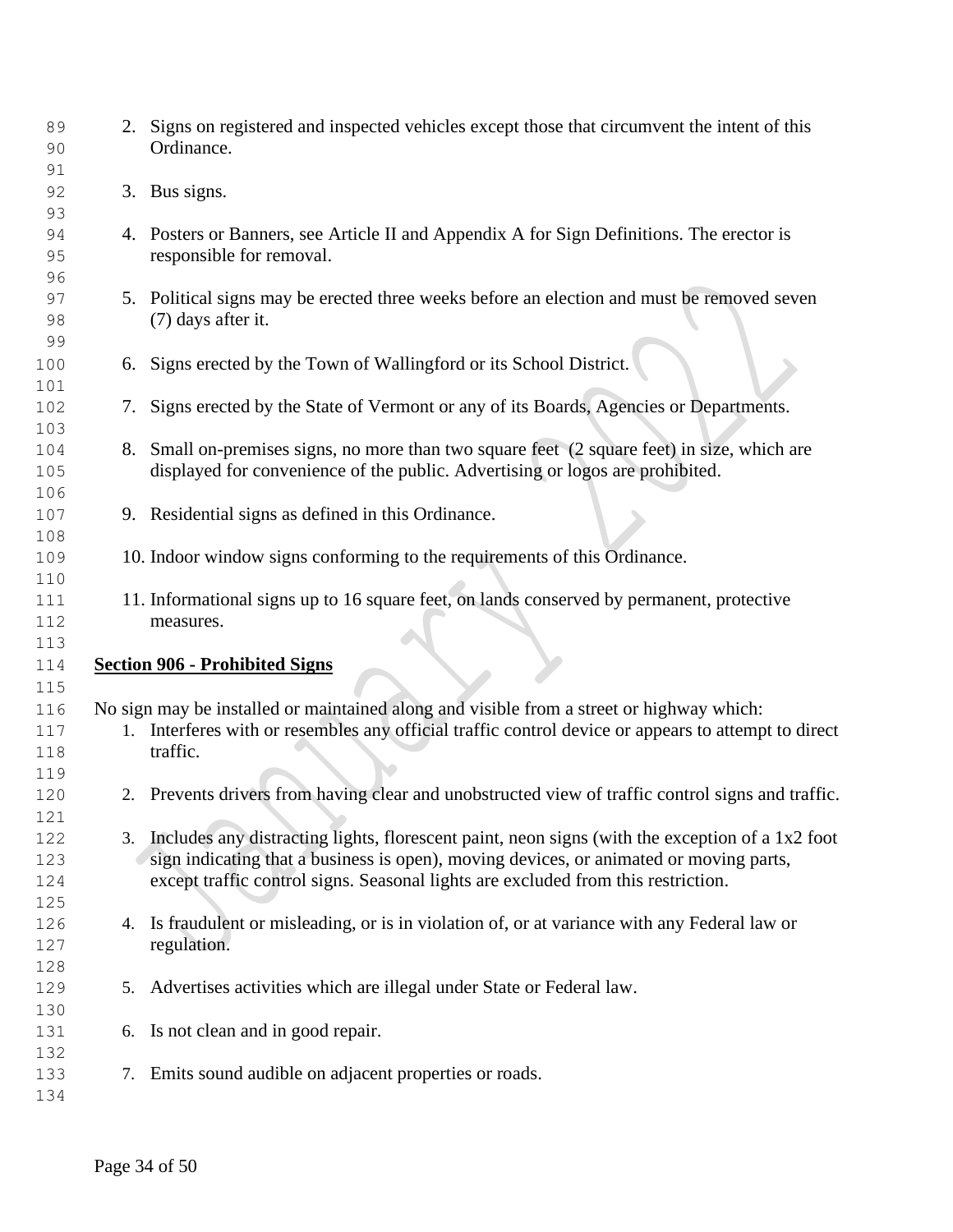| 135        | 8. Is not securely affixed to a substantial structure.                                            |
|------------|---------------------------------------------------------------------------------------------------|
| 136        |                                                                                                   |
| 137        | 9. Is an off-premises sign.                                                                       |
| 138        |                                                                                                   |
| 139        | <b>Section 907 - Illuminated Signs</b>                                                            |
| 140        |                                                                                                   |
| 141        | New signs may only be illuminated externally with the prior review and written approval of the    |
| 142        | DRB. When considering an approval, approval with conditions, or disapproval; the Development      |
| 143        | Review Board may consider the following:                                                          |
| 144<br>145 | 1. Residential and/or historic or commercial character of the neighborhood and the zoning         |
| 146        | district in which the sign is to be located. Effect of the illumination on traffic, parking, and  |
| 147        | neighboring properties – including those properties not necessarily abutting the premises on      |
| 148        | which the sign is to be located.                                                                  |
| 149        |                                                                                                   |
| 150        | 2. The interest of the town in preserving the rural and/or historic appearance of a particular    |
| 151        | area, roadway, or portion thereof along which the sign is to be erected.                          |
| 152        |                                                                                                   |
| 153        | 3. The need for illumination as it may affect the applicant's purpose for which the sign is       |
| 154        | intended.                                                                                         |
| 155        |                                                                                                   |
| 156        | <b>Section 908 - Non-Operational Businesses</b>                                                   |
| 157        |                                                                                                   |
| 158        | After a business closes, its signs must be removed within 180 days otherwise the town will remove |
| 159        | them and bill the business owner(s) for the cost of removal.                                      |
| 160        |                                                                                                   |
| 161        | <b>Section 909 - Stores Displaying Merchandise Outside</b>                                        |
| 162        |                                                                                                   |
| 163        | Any outdoor merchandise displays are at the risk and the responsibility of the store operator.    |

Displays will not block line-of-sight traffic or impede traffic flow.

R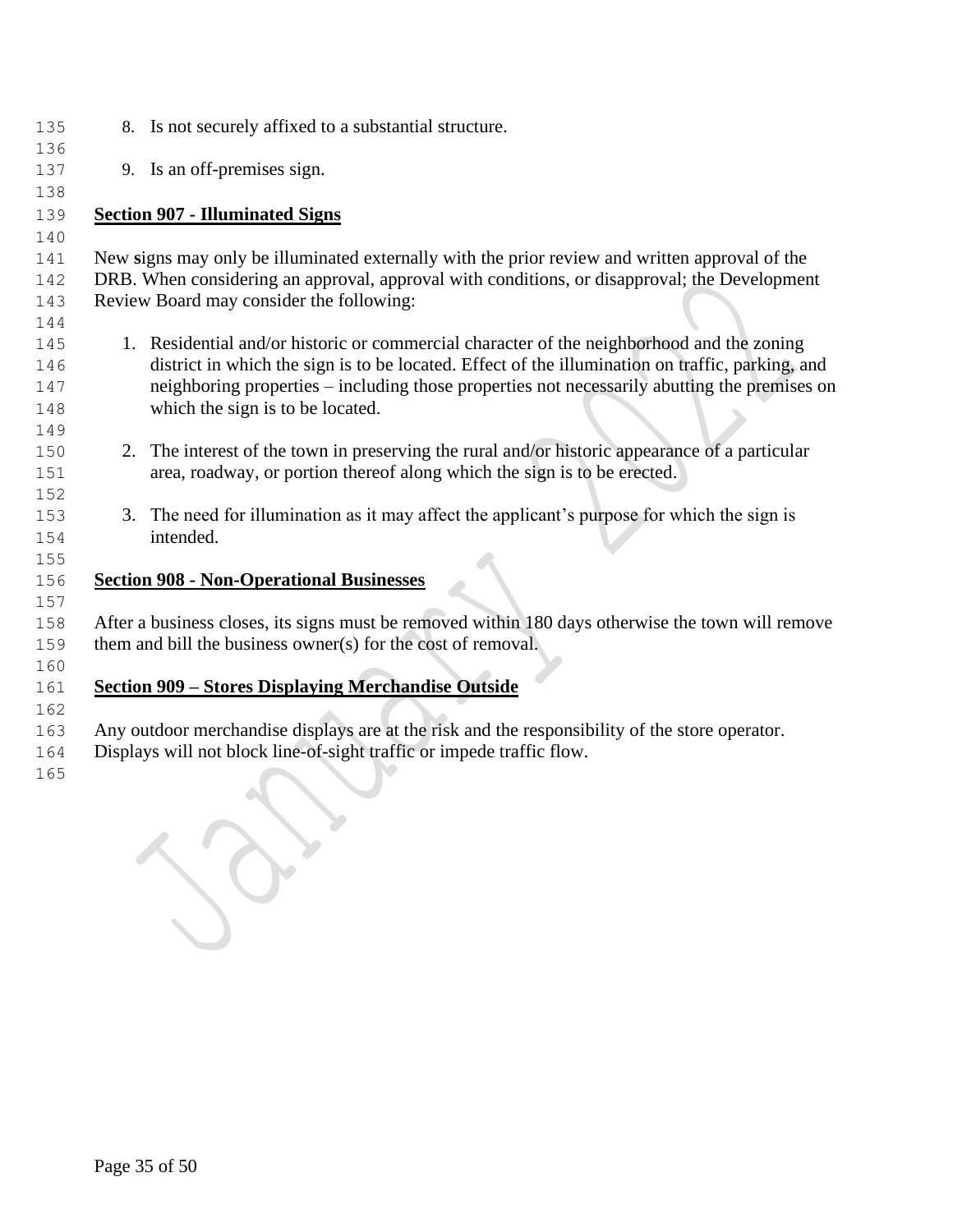**APPENDIX A Terms Definitions**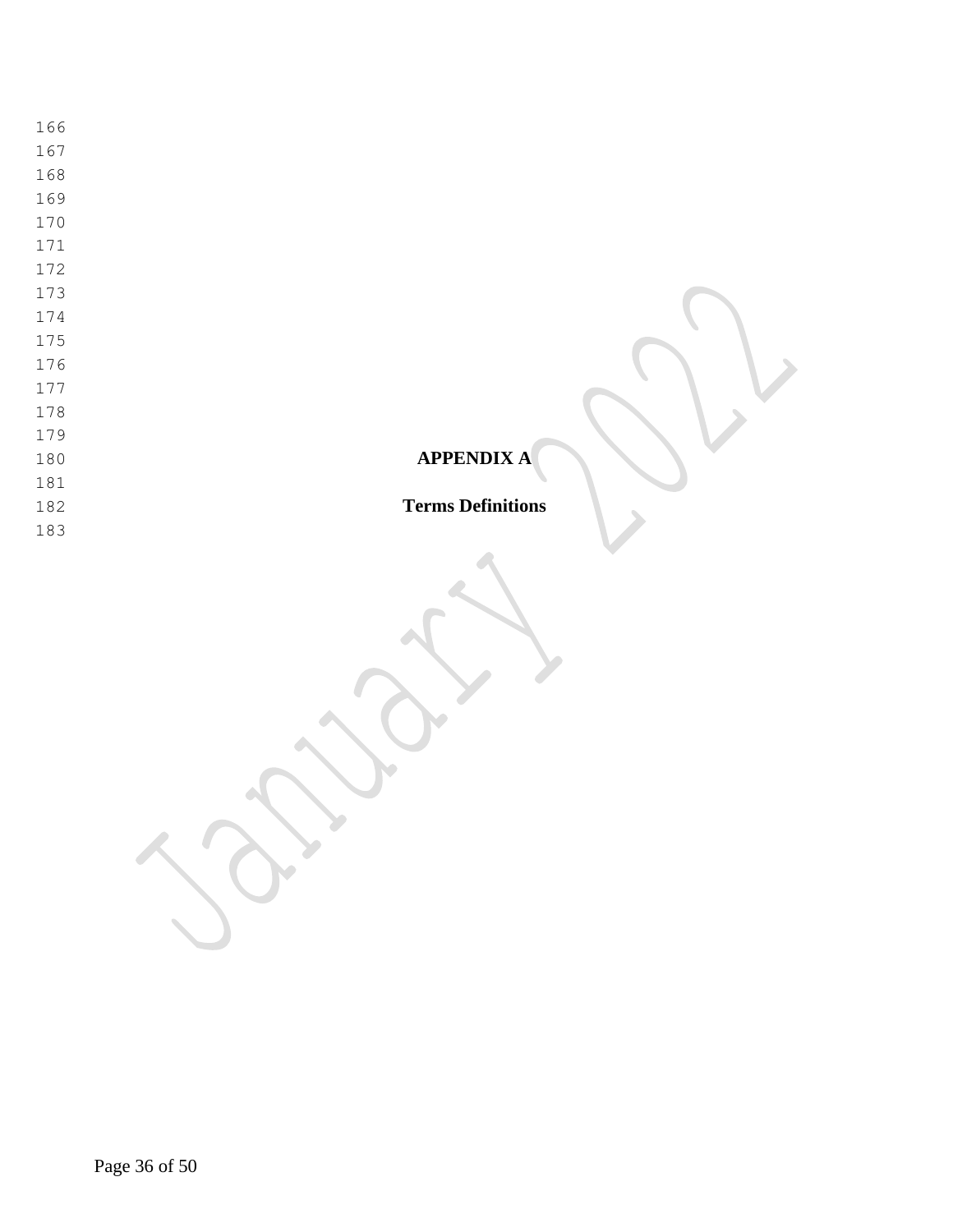- **Accessory Building:** A detached building or structure subordinate to and customarily incidental to a permitted principal building or structure located on the same lot or on an adjoining lot under the same ownership or Planned Unit Development designation.
- **Accessory Dwelling / Apartment:** A dwelling unit with adequate water, septic, parking, sleeping, bathing and cooking facilities, constructed within or attached to a single-family residence or apartment accessory structure The area of the apartment not to exceed 49% of the Living Area of the principal residence.
- 

- **Accessory Use:** A use of land, buildings, or structures subordinate to and customarily incidental to a permitted principal use located on the same lot, or on an adjoining lot under the same ownership or Planned Unit Development designation.
- **Artisan/Craft Studio:** A place that may be used as both a dwelling place and/or a place of work by an artisian or craftsman, including persons engaged in the practice, application, teaching, or performance of fine arts, such as but not limited to drawing, vocal or instrumental music, painting, sculpture and writing.
- **Agricultural Use:** Land whose use conforms to Vermont's Agricultural Act, and whose structure (s) are used for the raising livestock, agricultural or forest products, including qualified farm and storage of agricultural equipment and crops. This definition includes sale of agricultural products raised on the same property.
- **Agricultural Structure:** A structure used for accepted or required agricultural practices as defined by the State of Vermont.
- **Alteration:** Any exterior structural change which results in the changing the front, side or rear setbacks; any interior structural change for the purpose of changing use; any change of location of, or addition to, a building other than repairs or modification to a building or equipment.
- **Animal Housing Facility, Pet Store, Kennel:** An establishment housing dogs, cats, birds, or other domestic pets, large and small, and where grooming, breeding, boarding, training, or selling of animals is conducted as a business.
- **Assisted Living Home:** *Refer to Nursing Home*
- **Associations/Lodges and Club:** An organization of persons having common interests, purposes, etc.
- **Attic:** The part of a building directly under the roof with a headroom of less than 5.5 ft. over three quarters 221 of the floor area, the headroom shall be measured vertically from the top of the floor or floor beams to the bottom or underside of the roof or roof rafters. The floor area shall be measured horizontally from the inside of the exterior walls or underside of the roof or roof rafters at the floor level. The attic generally would not have to be finished or insulated and would not be occupied or used as living area (storage only).
- **Auto Service Station:** Any premises where gasoline and other petroleum products are sold and/or light maintenance activities such as engine tune-ups, inspections, lubrication, minor repairs, and carburetor cleaning are conducted. Service stations shall not include premises maintenance activities such as truck repairs (with GVW rating over 18000 lbs.); automobile painting, and body or fender work are conducted.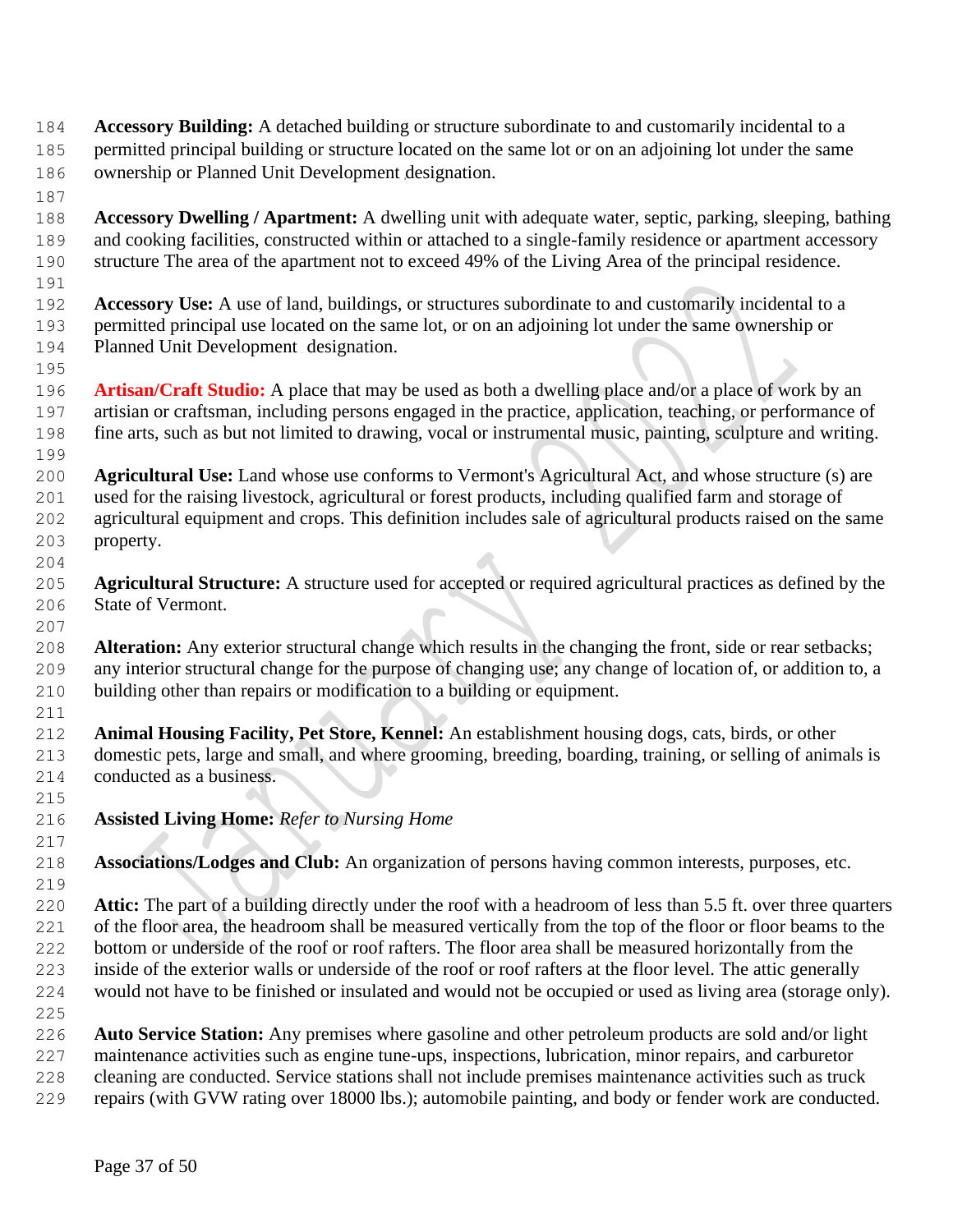- **Basement:** Any area of the building having its floor sub grade (below ground level) on all sides. Use of a Basement for dwelling purposes may be prohibited in certain situations.
- 

 **Bar, Tavern:** A place of business where the primary function is the serving of alcoholic beverages. The Use may be permitted with other Uses. (see Night Club, Restaurant, Lodge)

- **Bed and Breakfast (a.k.a. "Air BnB, or similar use):** A structure, residential in nature, that has overnight lodging facilities for temporary and transitory guests, and where the only optional meal served to guests is breakfast.
- **Brewery; also Cidery, Distillery, Winery:** A commercial or business facility to process ingredients into an alcoholic beverage or product; including the storing, canning or bottling, and retail or wholesale sale of the products produced by the facility.
- **Building:** Structure having a roof (including an awning or other similar covering, whether or not permanent in nature) supported by columns or walls and intended for the shelter or enclosure of persons, animals or chattel.
- **Building Area:** Total of areas taken on a horizontal plane at the finished grade: measured along the maximum exterior perimeter of the structure(s), excluding eaves, including the principal building and all accessory buildings, structures (including decks and swimming pools; but excluding masonry patios or walls and fences).
- **Boundary/Lot Line Adjustment (BLA):** Minor amendments or realignment of property boundaries, with the agreement of the adjacent Owners involved, and where no new lots are created. BLA shall not adversely impact access, improvements, or natural resources to any parcel, or create a non-conforming situation to any lot.
- 

 **Building Height:** Vertical distance measured from the highest elevation of the structure's ridgeline to the average proposed finished grade at-the building, excluding customary chimneys and antennas, church steeples, and cupolas on pre-zoning structures. Building height provisions shall not apply to agriculture structures.

- **Business Office:** A legally permitted occupant of land or premises engaged in a commercial, industrial, or professional activity. A business may be a for-profit, not- for-profit (ex: Credit Union), non-profit (ex. Charity), or for social purposes in which profits are invested into the Community.
- **Camp:** A building suitable for seasonal or temporary living purposes and never occupied for more than (90) days in any twelve (12) month period and not more than 21 continuous days, if without legally permitted sewage disposal and water supply systems.
- 

- **Camper:** see Trailer
- **Camping Trailer Park (Campground):** A private or public facility with more than two spaces, with or without electrical, water and sewer hookups for the temporary use of tents, travel trailers and recreational vehicles, "tiny houses", and similar mobile types of shelters.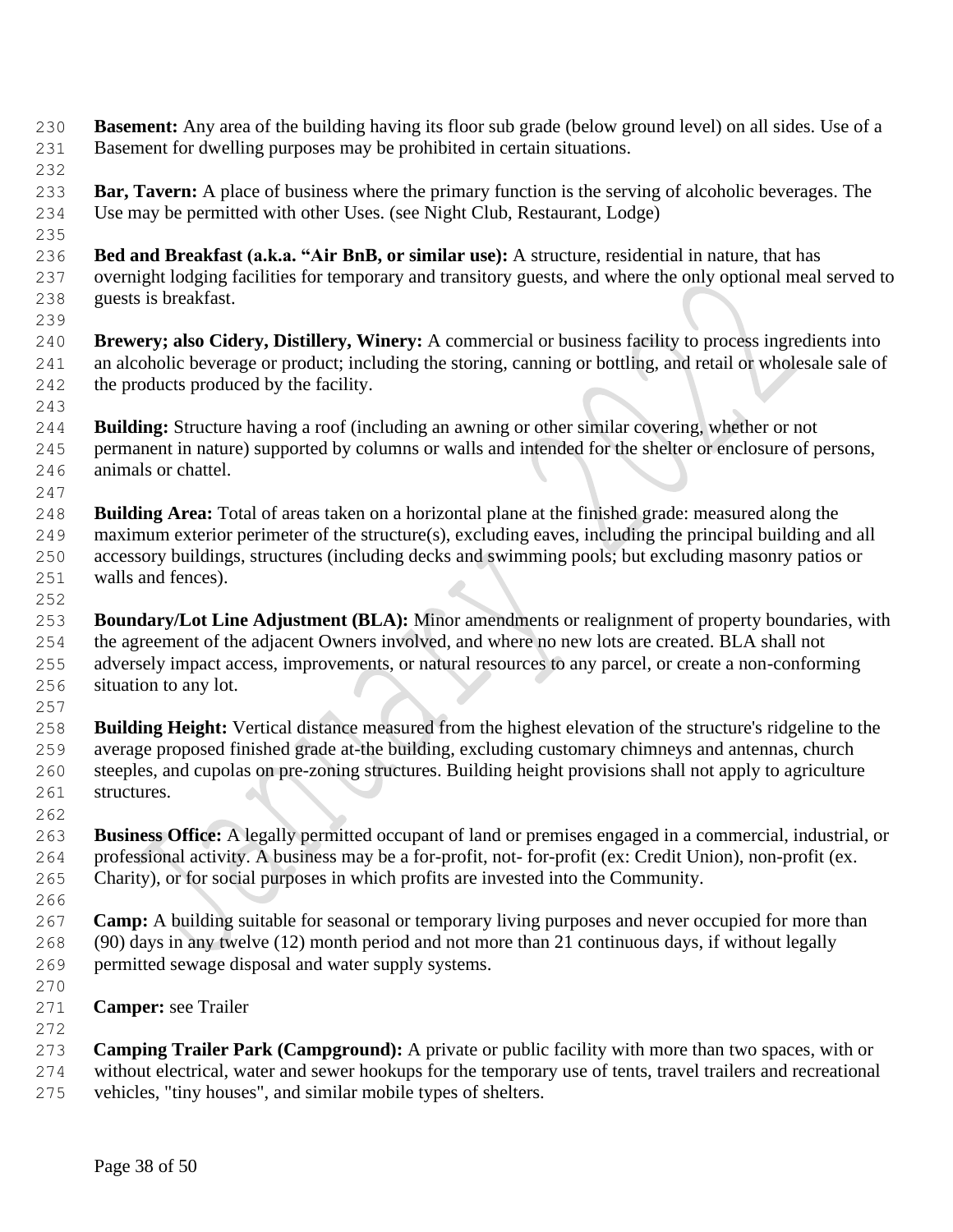**Cemetery, Mausoleum:** Land or structure used for the burial or internment of remains of deceased people or animals. • A **Commercial cemetery** is open for use by a community of people or open to the public and pets, in which space is purchased or leased for a fee. 280 • **A Family** cemetery is a private burial ground or structure where no space is sold or leased, and use is restricted to a group of persons (or their beloved pets) related to each other by genetic history or marriage **Change of Use:** The change from one use to another use. Alter the intensity of use, or vary the function, service purpose of any portion of a building, structure, or land from one use to another. A change in use may require a Town permit, especially involving a business. **Clinic, Health and/or Therapy:** An office building used by members of the medical, therapeutic, and dental professions for the diagnosis and outpatient treatment of human ailments. **Commercial:** A Use of Structure that is intended to generate revenue. Commercial uses and structures may be subject to different regulations from residential uses and structures. Any rental of land, improvements or structures creates a non-residential commercial use. **Community Center:** A public or private meeting hall, place of assembly, museum, art gallery, library, educational facility, or church. **Conditional Use:** A use that has been determined to meet the general standards for conditional for the District in which it is proposed to be located and for which specific standards have been developed and detailed in Article IV. **Condominium:** Real property consisting of units of individual ownership combined with ownership of common elements by the individual unit owners. **Country Inn:** A primary building without or with detached building(s) used to provide overnight accommodations, and one or more meals, to guests for short periods of stay (e.g. tourists). Inns may incorporate the primary structure on the Lot as well as accessory structures but shall not exceed 12 guest rooms. **Coverage, Building:** The percentage of a lot or development site occupied or intended to be occupied by all buildings and structures. Building coverage shall include the building area, but not more than 20% of the land covered by water bodies, watercourses, wetlands, and land having slopes of 25% or greater shall be included in the lot area used for computing the maximum allowable building coverage. **Craft / Artesian Shop:** A building or portion thereof where hand-crafted articles are produced and/or sold. **Crawl Space:** That portion of a building located below the first floor of the building and which is less than five (5) feet in height from floor to under beam,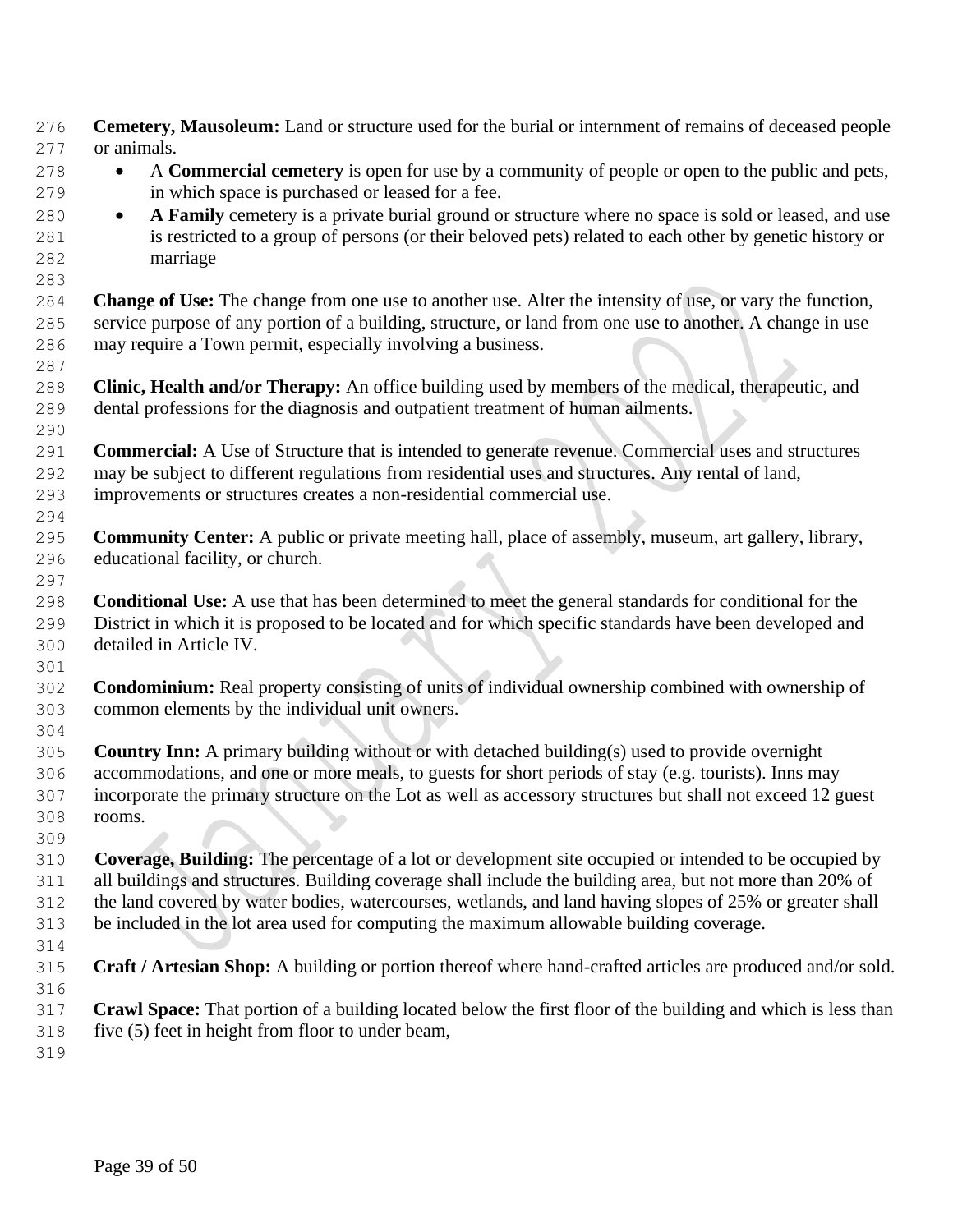- **Day Care Facility:** Any place operated under a VT day care license as a business or service on a regular or continuous basis, whether for compensation or not. Its primary function is the protection, care, and supervision of persons outside their homes, for periods of less than 24 hours a day.
- **Development:** The division of a parcel into two (2) or more parcels, boundary line adjustment, the construction, reconstruction, demolition, conversion, structural alteration, relocation or enlargement of any building(s) or other structure(s), or any mining, excavation or landfill, and any change in the use of any building or other structure, or land, or extension of use of land.
- **Development Review Board:** A body appointed by the Select Board to decide cases involving variances, conditional uses, appeals, and other matters as set forth in these regulations.
- **District:** A specific portion of the town as established by the provisions of this ordinance and the zoning map.
- **Drive-In/Service or Other Drive-Up Facility:** A business establishment such as a restaurant, pharmacy, or bank so developed that it includes part of its principal retail or service by providing a driveway approach with stacking or parking spaces for motor vehicles so as to either provide service to patrons while in a motor vehicle or intended to permit consumption outside of the building. A drive-in food service restaurant shall include self-service restaurants where food is generally served in disposable containers or plates and primarily over the counter.
- 

- **Dump:** Land or any approved permitted area where trash, garbage, sewage, waste materials, refuse of any nature, junk, discarded machinery, vehicles or parts thereof are collected, stored, or deposited. Also refer to Recycling Collection Point/Station.
- **Dwelling Unit:** Building or part thereof used as a living quarters for one family use and occupancy; having exclusive use of its own kitchen, bathroom and sleeping area. The terms "dwelling", "one-family dwelling", "two-family dwelling", "multi-family dwelling", or "dwelling group" shall not include a motel, hotel, boarding house, bed and breakfast lodging, or similar structure, but shall include a mobile home.
- **Dwelling, One-Family:** Detached building (including a mobile home) used as living quarters by one family. A state licensed or registered residential care home or group home serving not more than eight persons who are developmentally disabled or physically handicapped, shall be considered by right to constitute a permitted single family residential use except that no such home shall be so considered if it locates within 1,000 feet of another such home.
- 
- **Dwelling, Multi-Family:** Building used as living quarters by three or more families, living independently of each other.
- 
- **Dwelling, Two-family:** Building used as living quarters by two families, living independently of each other.
- **Easement:** An easement is a limited right of use over the property of another and may be created by grant or reservation. Easements are either express or implied, affirmative, or negative, and appurtenant or in
- gross.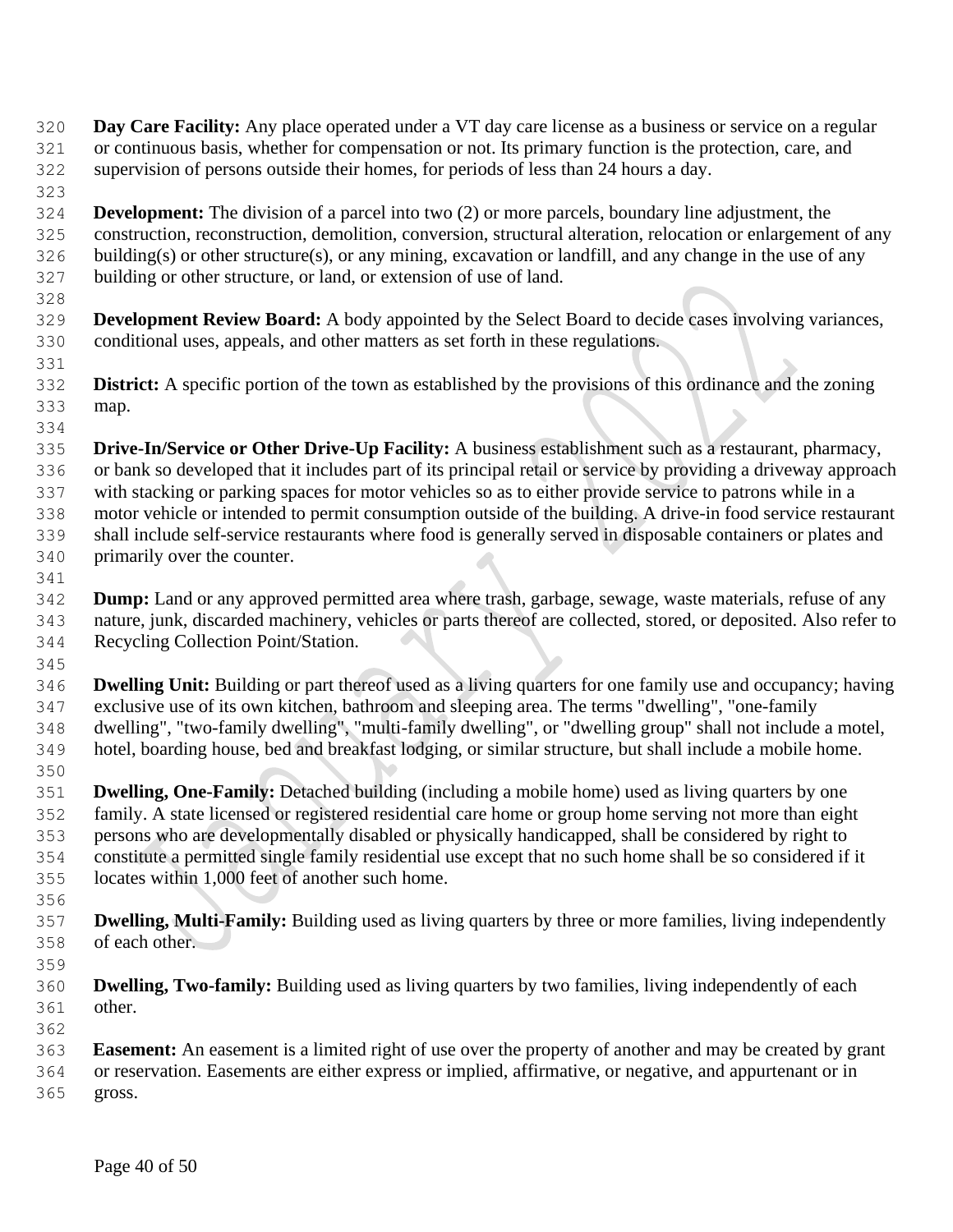**Enclosed Storage:** A storage area that is surrounded by fencing, screening and/or other means which conceals the material to be stored from all abutting properties.

 **Family**: One or more persons living, sleeping, cooking and eating on the same premises as a single housekeeping unit, provided that unless all members are related by blood, marriage or adoption, no such single housekeeping unit shall contain more than five members.

 **Fence:** Any material or combination of materials erected to enclose, screen, separate, or demarcate areas of land. A solid fence (without spacing between its materials, such as a stone or masonry assembly) must be called a wall. **Boundary line fences should have neighbor's written approval see section 424.** 

**Fill:** Stone or mix of earthen aggregate material(s) placed on the ground.

 **Floor Area (Gross**)**:** Sum of the gross horizontal area of the floors of a building, dimensions shall be measured between interior wall faces. Gross Floor Area shall include the area of basements, cellars, and half stories but not attics or crawl spaces as defined herein. Gross floor area shall exclude stairwells, elevator shafts, atriums, and other similar holes in a floor above the lowest floor level.

- **Floor Area (Patron):** All floor space accessible to customers, including foyers and hallways but excluding bathrooms and coatrooms.
- **Front Line, Building:** The line, parallel to the street line, that passes through the point of the principal building nearest the front lot line.
- **Gasoline Station:** See Auto Service station.
- **Golf Course:** A golf course shall consist of at least nine holes where regulation play is permitted as well as par three and pitch and putt courses.
- **Grade**, **Finished:** Completed surfaces of ground, lawns, walks, paved areas, and roads brought to grades as shown on plans relating thereto.

 **Group Home:** Any residential facility operating under a license or registration granted or recognized by a state agency, that serves not more than eight unrelated persons, who have a handicap or disability as defined in 9 V.S.A. section 4501, and who live together as a single housekeeping unit. In addition to room, board and supervision, residents of a group home may receive other services at the group home meeting their health, developmental or educational needs.

- **Guest Room:** Any room or space in a hotel, motel, lodge or bed-and-breakfast residence offered to the public for compensation for transient occupancy and which has furnishings designed to accommodate not more than four (4) people per room.
- 

- **Historic Site:** An area deemed worthy of preservation for historical reasons. The area may be so classified by federal, state, or local authority
- 
- **Historic Structure:** Any structure that is: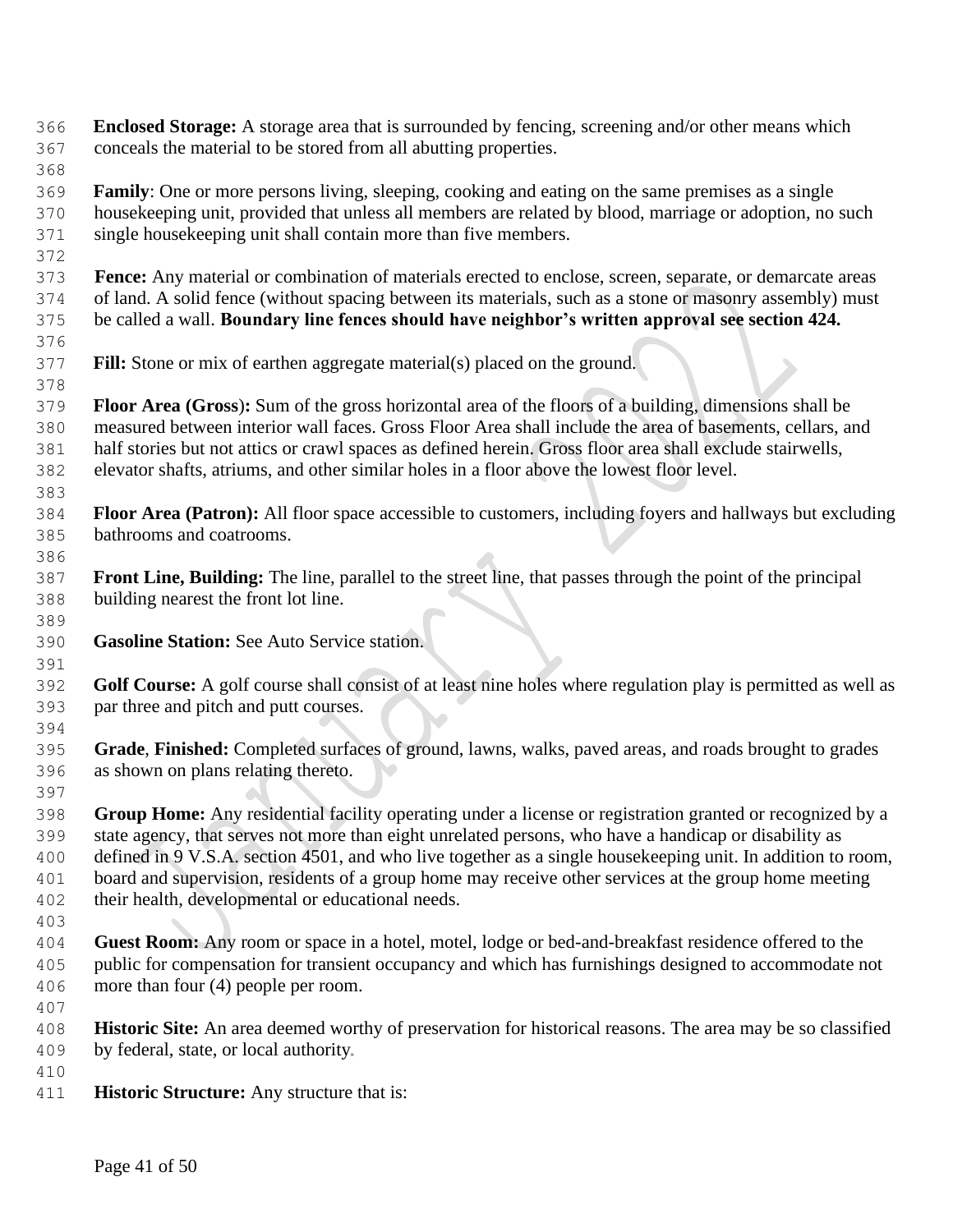| 412 |                                                                                                                 |
|-----|-----------------------------------------------------------------------------------------------------------------|
| 413 | 1. Listed individually in the National Register of Historic Places (a listing maintained by the                 |
| 414 | Department of Interior) or preliminarily determined by the Secretary of the Interior as meeting the             |
| 415 | requirements for individual listing on the National Register.                                                   |
| 416 |                                                                                                                 |
| 417 | 2. Certified or preliminarily determined by the Secretary of the Interior as contributing to the                |
| 418 | historical significance of a registered historic district or a district preliminarily determined by the         |
| 419 | Secretary to qualify as a registered historic district.                                                         |
| 420 |                                                                                                                 |
| 421 | 3. Individually listed on a state inventory of historic places in states with historic preservation             |
| 422 | programs which have been approved by the Secretary of the Interior; or                                          |
| 423 |                                                                                                                 |
| 424 | 4. Individually listed on a local inventory of historic places in communities with historic preservation        |
| 425 | programs that have been certified either.                                                                       |
| 426 | By an approved state program as determined by the Secretary of the Interior, or directly by the                 |
| 427 | Secretary of the Interior in states without approved programs.                                                  |
| 428 |                                                                                                                 |
| 429 | Home Occupation: Any use conducted chiefly within a minor portion of a one or two-family dwelling, or           |
| 430 | the use of an accessory building on the same lot as such dwelling, carried on by the occupants thereof,         |
| 431 | which use is clearly incidental and secondary to the use of the dwelling for living purposes and does not       |
| 432 | change the residential character thereof.                                                                       |
| 433 |                                                                                                                 |
| 434 | Hotel Lodge: A building or portion there of kept, used, maintained, advertised, or held out to the transient    |
| 435 | public to provide overnight accommodations to said public for compensation, by the renting of rooms or a        |
| 436 | bed with a room. Allowable accessory uses may include restaurants and other dining or conference areas,         |
| 437 | bars/lounges, pools, and fitness facilities.                                                                    |
| 438 |                                                                                                                 |
| 439 | Indoor Sports Recreational Facility: A fully enclosed building or area containing facilities for the            |
| 440 | practice of one or more recreational sports.                                                                    |
| 441 |                                                                                                                 |
| 442 | Industry: Primarily the use of basic industrial activities, many of which characteristically store bulk         |
| 443 | quantities of raw or scrap material for processing or manufacture to semi-finished projects. Major              |
| 444 | manufacturing and related industrial activities are also included. Production performance of the                |
| 445 | Manufacturing Industries consists primarily of receiving or storing semi-finished products or, in some          |
| 446 | cases, raw agricultural food products (other than livestock) for further processing, refining, or assembling    |
| 447 | into finished or more finished products. The district Use is generally related to rail transportation for       |
| 448 | delivery of the heaviest bulk products.                                                                         |
| 449 |                                                                                                                 |
| 450 | Industrial, Light or Light Manufacturing: Those industries which are primarily for lighter                      |
| 451 | manufacturing and related activities which characteristically produces a finished product from semi-            |
| 452 | finished materials, or in some cases from raw food products, but requires little or no outside material         |
| 453 | storage. This use does not regularly cause offensive odors, dust, smoke, or noise. The district may have        |
| 454 | less specific relation to fixed transportation routes and may rely primarily upon truck or air cargo deliveries |
| 455 | for lighter bulk items.                                                                                         |
| 456 |                                                                                                                 |
| 457 | Industrial Park or Industrial Zoning District: see Planned Unit Development.                                    |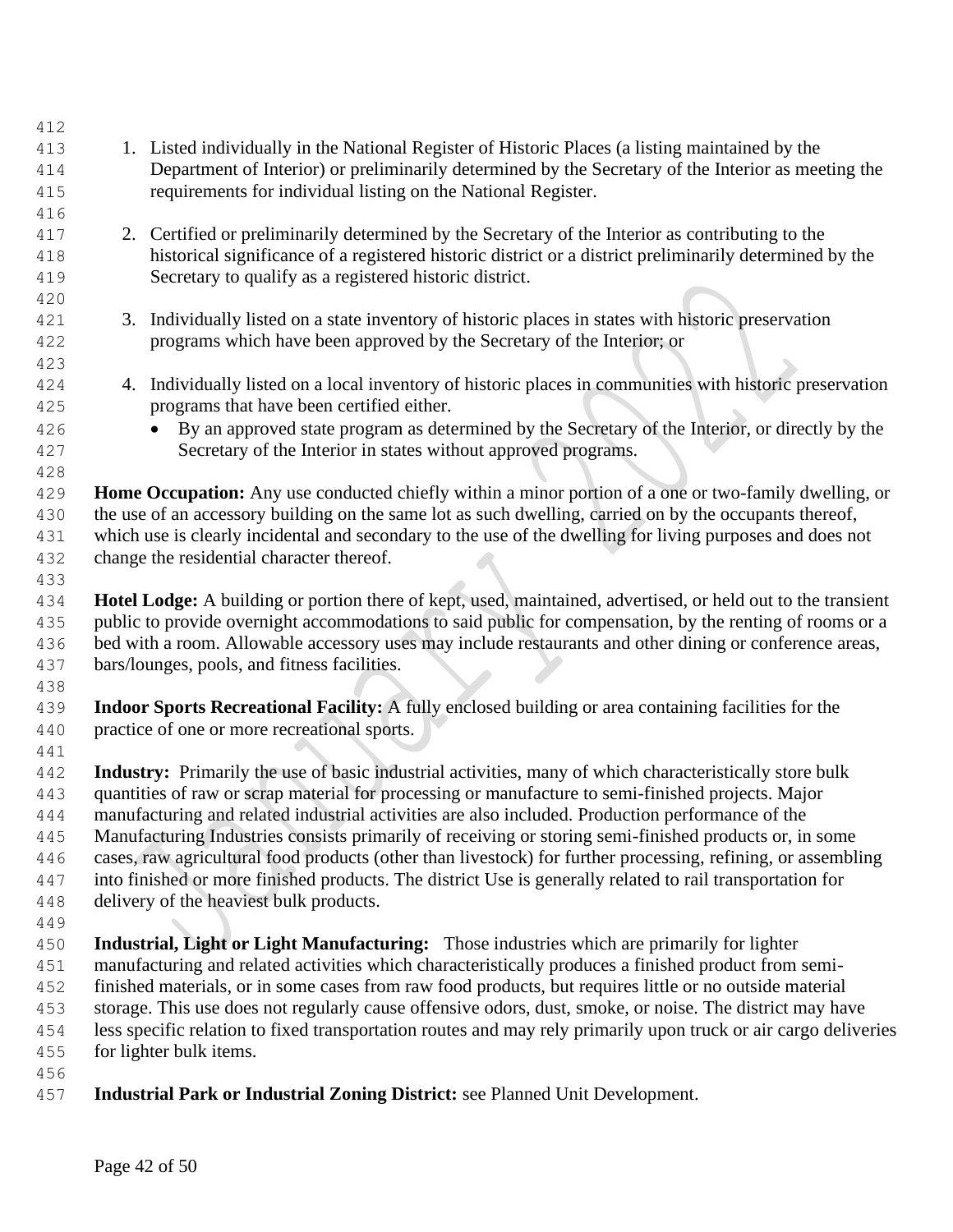| 458 | <b>Junk Yard:</b> Any land, buildings or structure, excepting a licensed recycling facility, used for collecting or |
|-----|---------------------------------------------------------------------------------------------------------------------|
| 459 | storage of discarded material; or for the collecting, wrecking, dismantling, storage, salvaging or sale of          |
| 460 | machinery parts or vehicles; or the storage of any unlicensed or non-operative vehicles not enclosed in a           |
| 461 | building. (Refer to Dump, Recycling Collection Point).                                                              |
| 462 |                                                                                                                     |
| 463 | Kennels: see Animal Housing Facility.                                                                               |
| 464 |                                                                                                                     |
| 465 | Land Development: See Development.                                                                                  |
| 466 |                                                                                                                     |
| 467 | Legislative Body: The Select Board of the Town of Wallingford.                                                      |
| 468 |                                                                                                                     |
| 469 | Licensing Authority: The Town of Wallingford.                                                                       |
| 470 |                                                                                                                     |
| 471 | <b>Loading Space:</b> Space logically and conveniently located for pickups and deliveries, on the same lot as the   |
| 472 | principal use. It should be scaled to the delivery vehicles expected to be used but not less than 15 feet by        |
| 473 | 25 feet with a minimum 15-foot height clearance. Required off-street loading space is not to be included as         |
| 474 | off-street parking space in computation of required off-street parking.                                             |
| 475 |                                                                                                                     |
| 476 | Lot: Land occupied or to be occupied by a building and its accessory buildings, together with the required          |
| 477 | open spaces, having not less than the minimum area, width, and depth required for a lot in the district in          |
| 478 | which such land is situated and having frontage on the street, or other means of access.                            |
| 479 |                                                                                                                     |
| 480 | Lot Area: Total contiguous area within the property line as shown on the property boundary maps.                    |
|     |                                                                                                                     |
| 481 | Lot, Corner: A lot abutting on and at the intersection of two or more streets.                                      |
| 482 |                                                                                                                     |
| 483 |                                                                                                                     |
| 484 | Lot Depth: The mean horizontal distance from the street line of the lot to its opposite rear line measured at       |
| 485 | right angles to the street line.                                                                                    |
| 486 |                                                                                                                     |
| 487 | Lot Frontage: Each division line between any land and a public highway right of way or a private                    |
| 488 | vehicular right of way existing or proposed. AKA. the length of such line.                                          |
| 489 |                                                                                                                     |
| 490 | Lot Line: Property lines bounding a lot.                                                                            |
| 491 | Lot Width: Width measured at right angles to its lot depth, at the required lot frontage. For irregular             |
| 492 |                                                                                                                     |
| 493 | shaped lots, an average (mean) depth shall be determined by the Administrative Officer; if necessary.               |
| 494 |                                                                                                                     |
| 495 | Manufactured / Mobile Home: A Housing and Urban Development certified factory built, single family                  |
| 496 | structure transportable in one or two sections on a permanent chassis and axles, designed to be used on a           |
| 497 | concrete slab or temporary foundation and remain transportable, or be set on a permanent foundation.                |
| 498 |                                                                                                                     |
| 499 | Modular or Panel Building: A factory built, single, two-family, multifamily, or commercial structure                |
| 500 | transportable in one or more sections, which is not built on a permanent chassis, and is designed to permit         |
| 501 | delivery to a permanent site for use with a permanent foundation system when connected to the required              |
| 502 | utilities as a place of human use or habitation.                                                                    |
| 503 |                                                                                                                     |
|     |                                                                                                                     |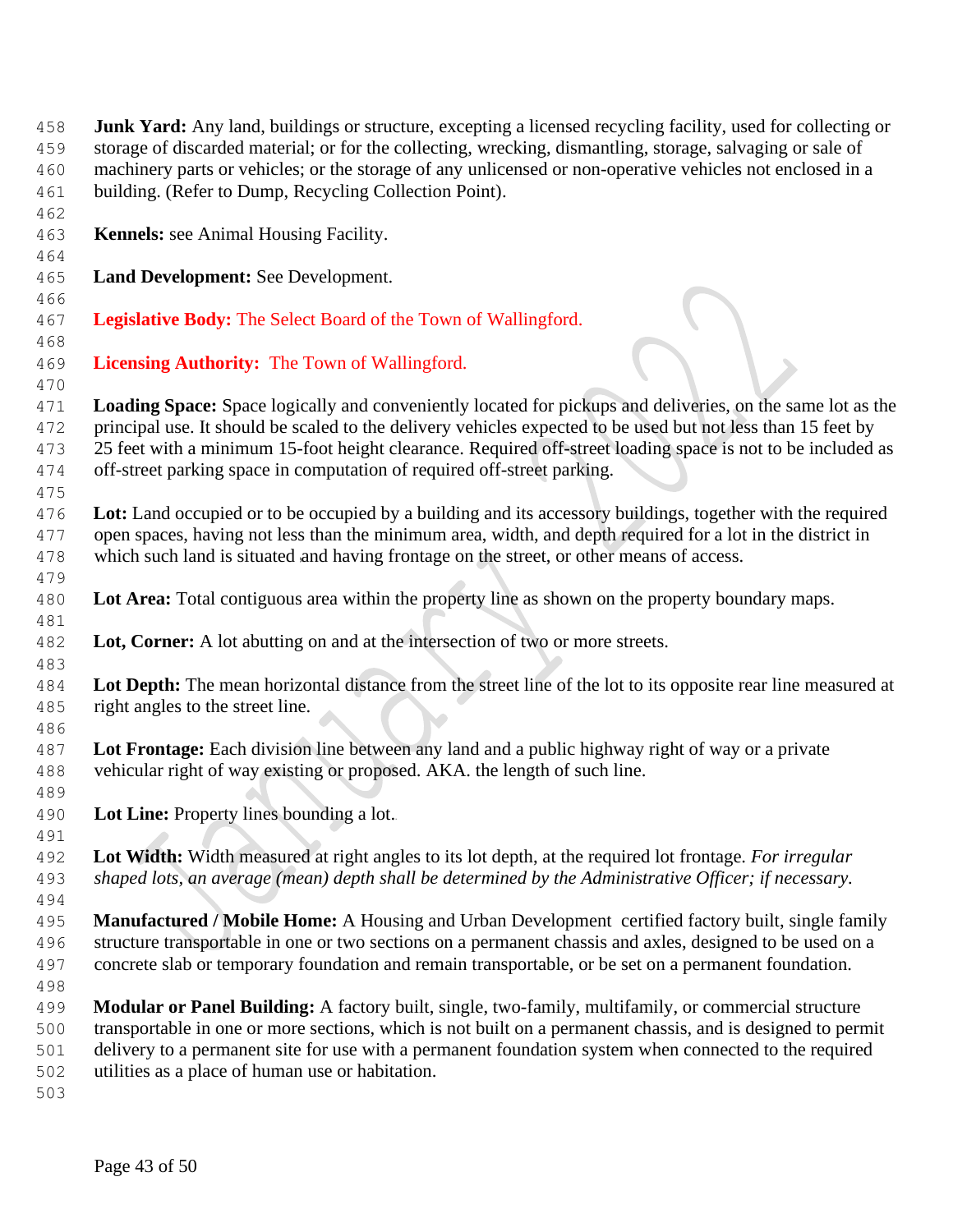**Manufacturing, Light:** A use engaged in the manufacture, predominantly from previously prepared materials, of finished products or parts, including processing, fabrication, assembly, treatment, packaging, incidental storage, sales, and distribution of such products, but excluding basic industrial processing.

- **Medical Center:** A facility for diagnosis and treatment of patients.
- **Mobile Home Park:** A parcel of land under single or common ownership or control that contains, or is designed, laid out or adapted to accommodate two or more mobile homes.
- **Motel:** Building containing rooms, which are rented as a series of individual sleeping units each with an outside entrance. Commonly for use by transient guests, each sleeping unit consisting of at least a bedroom and bathroom.
- 

- **Motor coach:** A mobile vehicle designed for short-term occupancy, overnight lodging, or camping purposes, capable of being towed or self-propelled.
- 

- **Motor Vehicle:** Includes any equipment designed to carry or transport persons or materials, whether powered by an internal motor, or pulled or carried by other motor-powered equipment. Includes but not limited to aircraft, boats, cars, trucks trailers, Recreational Vehicles, snowmobiles, motorcycles, all-terrain vehicles, farming equipment (excludes lawn & garden equipment).
- **Motor Sales Dealership:** Land and/or buildings used for the display, sale, rent or lease, and service of new or used motor vehicles.
- **Neighborhood Commercial Facility:** A commercial enterprise which primarily provides convenience goods and services, or basic necessities. This definition excludes bars, lounges and those commercial activities that have been specifically designated to nonresidential districts by the Zoning Ordinance Regulations.
- **Nightclub, Lounge, Bistro:** A place of business whose primary function is the serving of alcoholic beverages and providing entertainment. This Use may be permitted with a Restaurant Use.
- **Non-Commercial:** An activity or facility run by non-profit organizations and/or available to the public without a fee.
- **Non-Conforming Lots or Parcels:** Lots or parcels that do not conform to the present bylaws covering dimensional requirements but were in conformance with all applicable laws, ordinances and regulations prior to the enactment of the present bylaws, including a lot or parcel improperly authorized as a result of error by the administrative officer.
- 

- **Non-conforming Use:** Use of land that does not conform to the present bylaws but did conform to all applicable laws, ordinances and regulations prior to the enactment of the present bylaws, including a structure improperly authorized as a result of error by the administrative officer.
- **Non-conforming Structure:** A structure or part of a structure that does not conform to the present bylaws but was in conformance with all applicable laws, ordinances, and regulations prior to the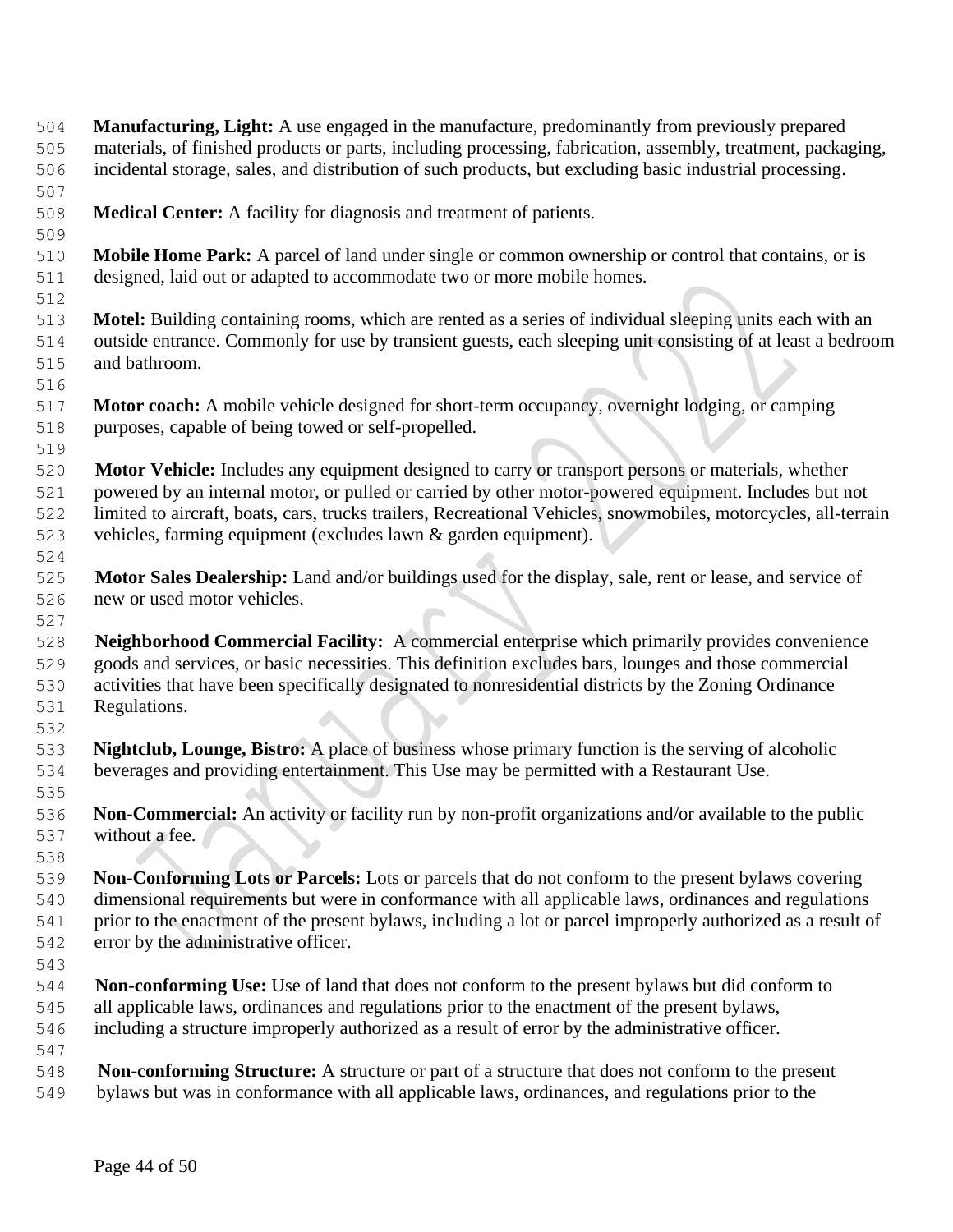- enactment of the present bylaws, including a structure improperly authorized as a result of error by the administrative officer.
- 

 **Nursing Home:** A place, other than a hospital which maintains and operates facilities, for profit or otherwise, accommodating two or more persons unrelated to the home operator, who are suffering from illness, disease, injury or deformity and require nursing care. Nursing Home shall include Intensive Care, Skilled Care, Intermediate Care, Assisted Living (with or without private living

- quarters), Minimum Nursing Care, and Pediatric Convalescent facilities.
- **Official Zoning Map:** The one true signed copy of the Town Zoning Map located in the office of the Town Clerk.
- **Open Storage:** The keeping in an unroofed area, of any goods, garbage, junk, materials, merchandise, or un-registered and/or un-inspected vehicles in the same place for more than seven (7) days and easily visible from streets or property boundaries.
- **Outdoor Recreation:** Outdoor sports and activities such as skiing, hiking, tennis, golf, horseback riding, fishing, hunting, swimming, and similar activities, and structures necessary to and incidental to the actual carrying on of such activities.
- **Park, Municipal:** Any recreation area or park facility owned by the Town Wallingford
- **Parking Space:** A defined space, which is at least nine (9) feet wide and twenty (20) feet long, located outside of the right of way, parking aisle, or driveway, used for the parking of one motor vehicle, with practical access to the road or right of way, and sufficiently surfaced with durable material to permit year-round use.
- **Permitted Use:** Use specifically allowed in a district excluding illegal uses, conditional uses, and nonconforming uses; permits are required for each permitted use. The Zoning Administrator may issue permits for conforming Permitted Uses without further Development Review Board review.
- **Personal Services:** Businesses providing services of a personal nature.
- **Planned Unit (Development PUD):** An area of land, controlled by a landowner or landowners, to be developed as a unified project and single entity for a number of dwelling units and/or commercial and industrial uses, the proposal for which does not correspond to the requirements of uses listed in Section under "Not in PUD" in any one or more districts created in these Zoning regulations, with respect to setbacks, coverage, lot size, density, required open space, and/or uses.
- **Principal Building:** A building in which is conducted the main or principal use of the lot on which said building is located. Attached garages or carports, open at the sides but roofed, are part of the principal building.
- **Private Club:** A building or portion of a building, or use open to club members and their guests, and not to the general public, and not operated for profit. (See Association)
-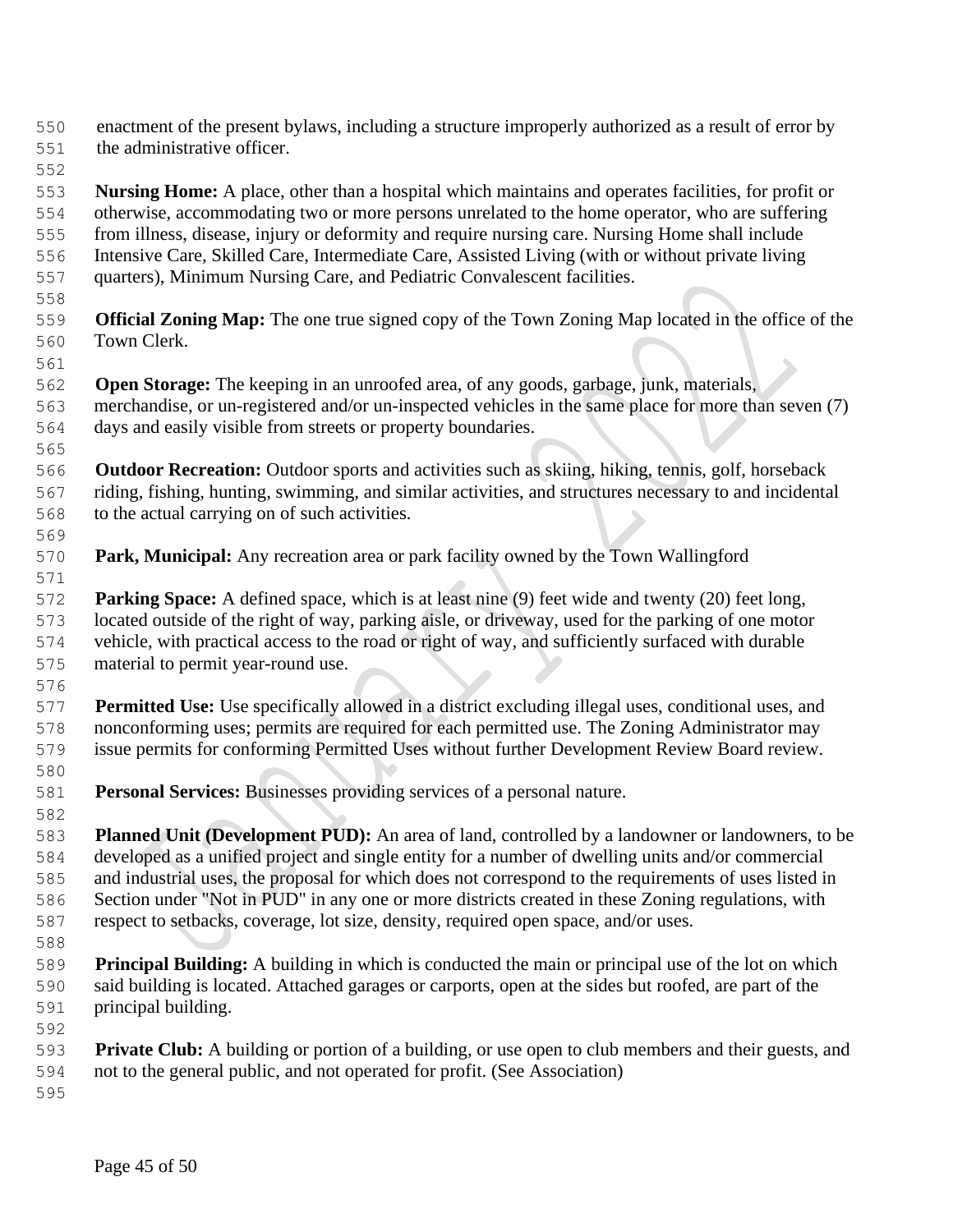- **Professional Residence-Office:** Residence in which the occupant has a government issued license professional office (Examples but not limited to architect, accountant, chiropractor, dentist, doctor of medicine, landscape architect, land surveyor, lawyer, optometrist, osteopath, physiotherapist, consultant, podiatrist, engineer, or psychologist) and maintains a Home Office which does not change the residential character thereof.
- **Public Water, Public Sewer:** Water supply and sewage disposal systems approved by the legislative body for municipal operation.
- **Recreation, Private**: Recreation uses privately owned and commercially operated.

 **Recycling Collection Point:** A public or privately operated location, where this use incidental to the principal use that serves as a local drop-off point for temporary storage of recoverable resources. No processing of such items is allowed. This facility would generally be located in a shopping center parking lot or in other public/quasi-public areas such as churches and schools,

- **Rear Lot Line:** A lot line opposite and most distant from any lot front.
- **Religious Institution:** Includes but not limited to church, temple, parsonage, rectory, parish house, convent, seminary, retreat house, and associated buildings.
- **Renewable Energy Resources:** Energy available by generation or for collection or conversion from direct sunlight, wind, geothermal, running water, organically derived fuels including wood, agricultural sources, waste materials, waste heat, and geothermal sources. Includes any structures or equipment necessary for the collection or conversion of such energy.
- **Repair Shop:** Facility for the repairing or maintenance of items, appliances, yard, and garden equipment. Excludes Motor Vehicles (refer to definition).
- **Residential Care Home:** A place, however named, excluding a licensed foster home, which provides, for profit or otherwise, room, board, and personal care to three or more residents unrelated to the home operator.
- 

- **Residential use:** One, two, or multi-family dwellings units.
- **Restaurant Delicatessen:** A public eating-place where seats and/or counters, or window pickup of food are provided for Patrons. This Use is separate from, but may be permitted along with Night Clubs, Bars and Tavern.
- **Retail Store:** Includes shop and store for the sale of retail goods, personal service shops, department stores, commercial schools, and shall exclude any free-standing retail stands, auto service stations, motor vehicle repair service shops and motor vehicle sales dealerships.
- **Right of Way:** A right of way is an easement that allows another person to travel or pass through deeded land. There are public and private rights of way but neither affects ownership. The most common form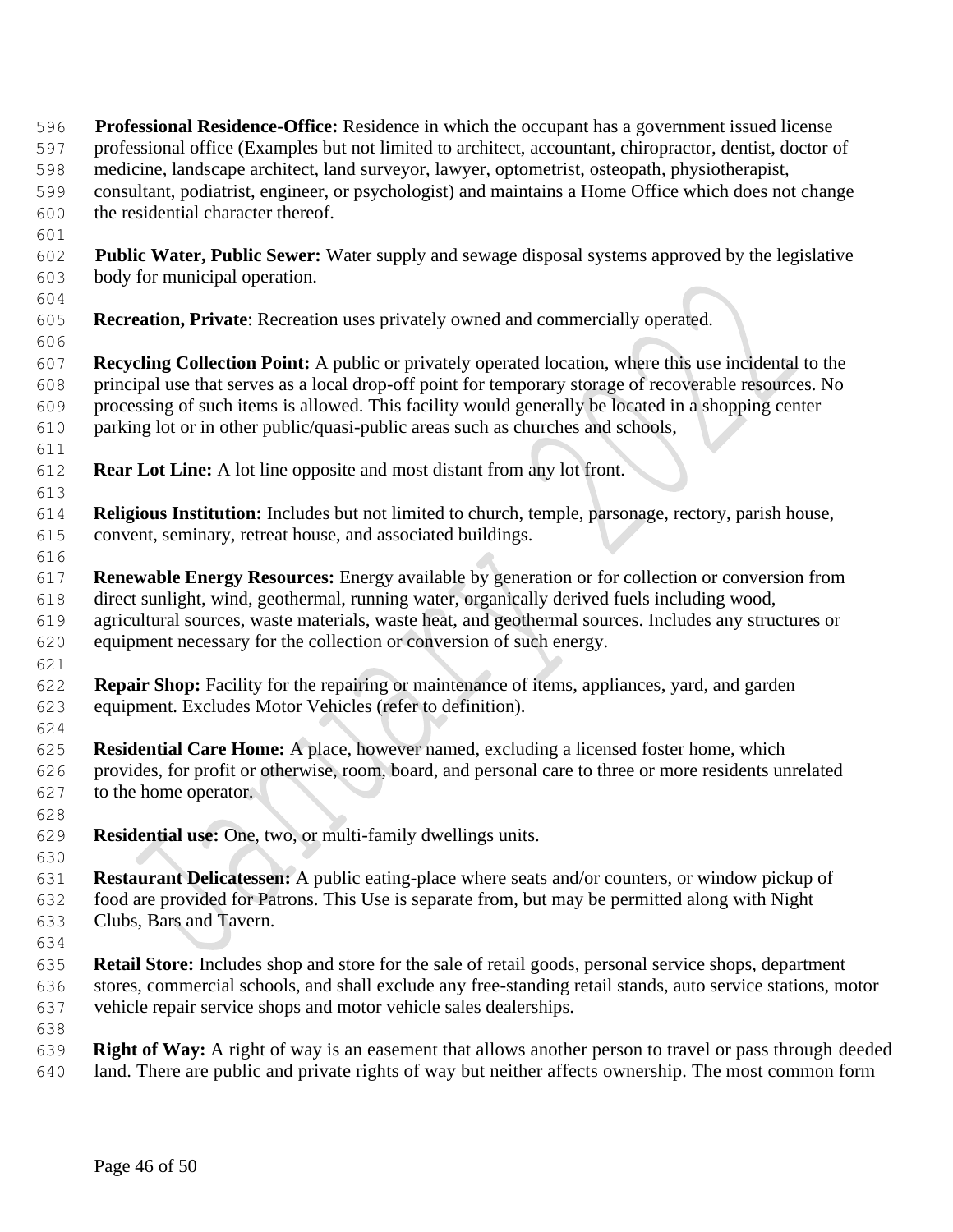of public right of way is a road or path through the land in order to access a public area. A private right of way is to allow a neighbor to cut through someone's property to access their property.

**Road Frontage:** See Street Frontage.

 **Rooming or Boarding House:** A residence used and operated (in part) as a business, specifically designed for the maximum accommodation of two (2) persons per bedroom and having common areas such as bathrooms, dining rooms kitchens and other living areas.

 **Salvage Yard:** An open area where wastes or used or second-hand pre-owned materials are bought, sold, or exchanged, stored, processed or handled. Materials shall include but are not limited to scrap iron and other metals, paper, rags, rubber tires, and bottles. (See Junkyard)

 **School:** A licensed learning facility including parochial, private, or public nursery schools, elementary school, high school, college, university, and associated accessory uses.

 **Setback:** The distance from a property boundary line to a building or structure, measured to its nearest wall, cantilevered portion of a structure, porch, or deck, but not to steps or normal roof overhang. Certain exceptions apply to fences, signs, and stonewalls. (See below diagram.)

- Front Setback: Distance between a building or structure and any front lot street line. (See sample below.) Note: front setback is also defined as front yard. *When there is more than one front street (i.e., corner lot), only the street line identified by the structure's address shall be considered the front street and setback (See sample below)*
- Rear Setback: Distance between a building or structure and a rear lot line. (See sample below.) Note: rear yard is also defined as rear setback.
- Side Setback: Distance between a building or structure and a property line other than front lot line or rear lot line. (See below.)
- In a situation of uneven / irregular boundaries, the average setback will be determined by the Zoning Administrator.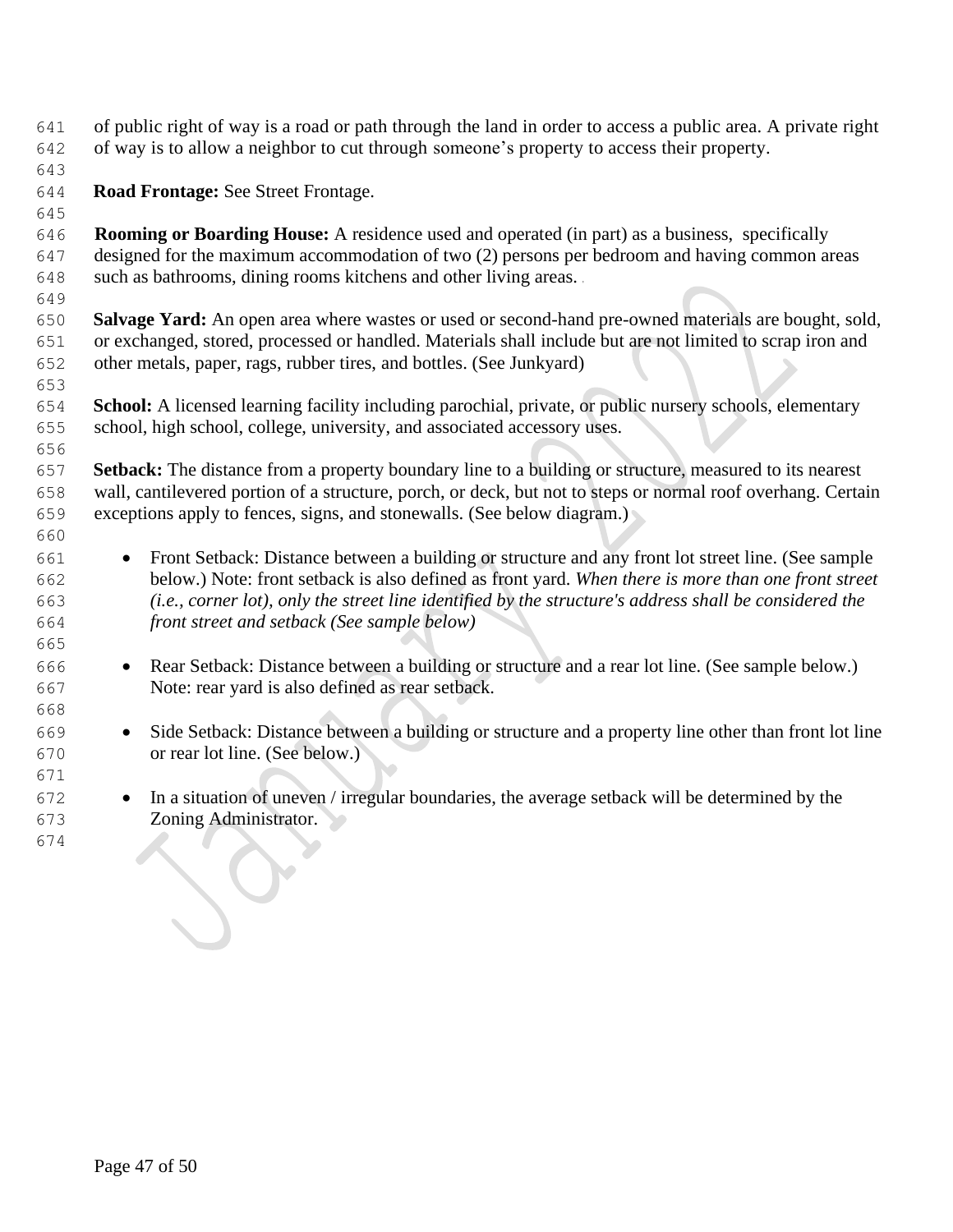

 

 **Shopping Center (Commercial):** A retail shopping or business area containing three (3) or more retail tenants in one or more buildings all situated on one lot and serving the general public.

 **Sign:** Sign means any structure, display, device or representation which is designed or used to advertise or call attention to or direct a person to any business, association, profession, commodity, product, institution, service, entertainment, person, place, thing, or activity of any kind whatsoever, and is intended to be visible from a public thoroughfare. Whenever dimensions or areas of signs are specified, they shall include all panels, frames, and supporting structures excluding the building to which a sign may be attached.

 **Sign illuminated:** A sign that is either illuminated from an electrical source behind the sign face, referred to as backlit or internal lighting; or illuminated externally by lamp fixtures directing light on the sign's message.

 **Site Plan:** A plan, to scale, showing uses and structures proposed for a parcel of land as required by these regulations. It includes lot lines, streets, building sites, open space buildings, major landscape features, and proposed utility lines, if any.

 **Street or Road:** 1) A municipally owned Public way for vehicular traffic, which affords the principal means of access to abutting properties. 2) A privately owned and maintained access way, created by a legal and permanent easement or right-of-way agreement, for access by one or more parties granted permission for its use. A private roadway may not be synonymous with a property boundary.

 **Street Frontage:** The length of a lot which abuts a Public street, measured at the Street Line, from one lot line to the opposite lot line. Street frontage and lot frontage are not synonymous.

 **Street Line:** Right-of-way of a Public street as dedicated by a deed of record. Where width of the Public street is not established, the Public street line shall be considered to be twenty-five (25) feet from the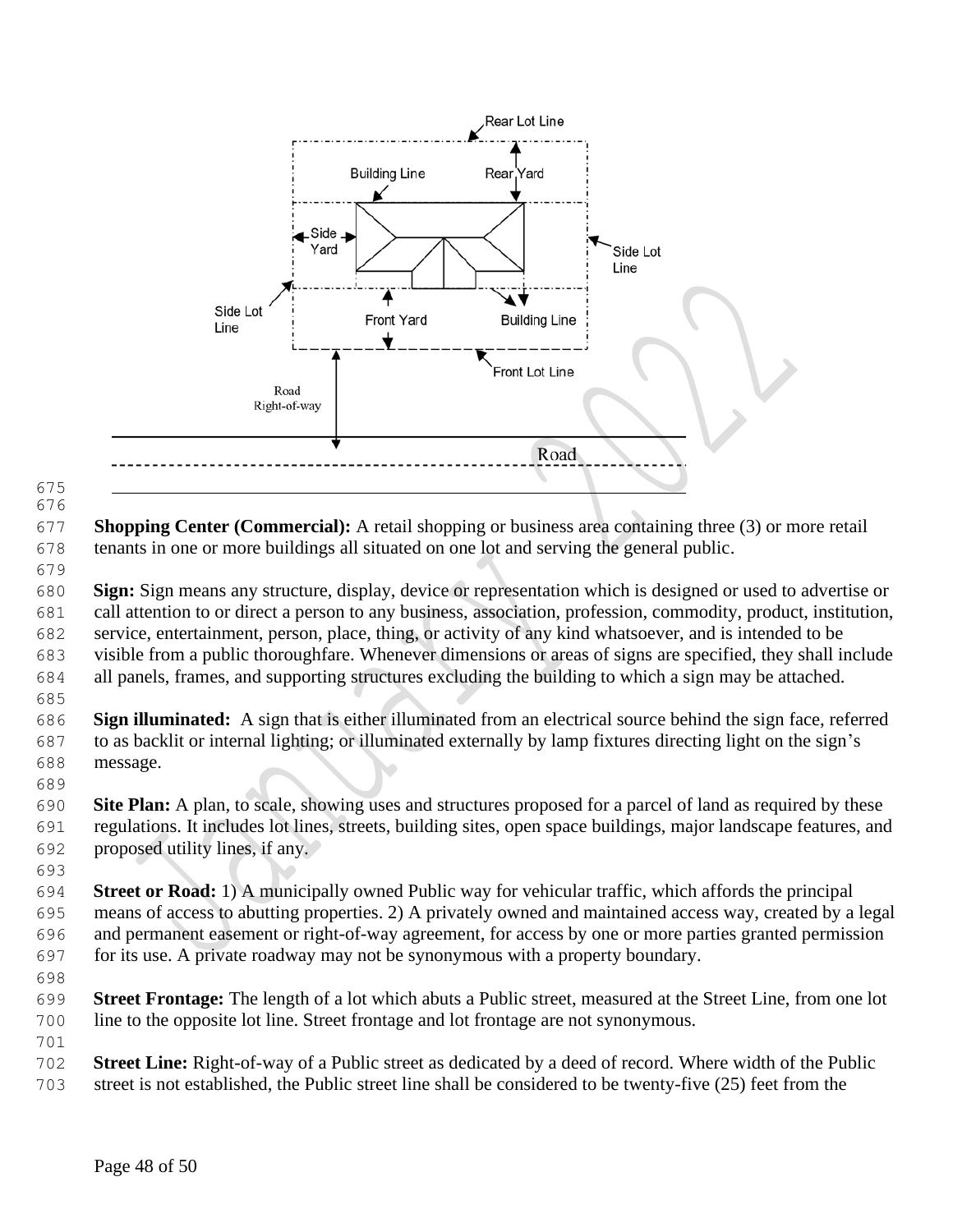- centerline of the street travel lane. *If the total width of a Private Right of Way is not defined by the legal document creating it, it shall be considered to have a minimum width of twenty (20) feet.*
- 

 **Structure:** An assembly of materials for occupancy or use including, but not limited to, a building, mobile home or trailer, swimming pool, tennis court, sign, water impoundments, wall or fence (except on an operating farm). Detached sheds, playground facilities, dog houses, etc., not exceeding 120 feet in floor area, not more than 10 feet in height are exempt from this definition. Exempt sheds will be verified by

 Zoning Administrator to match exemption. 

 **Substantial Completion:** Level of construction, renovation, or change of use that exceeds fifty (50%) percent of the permitted project's estimated cost; AND required water, wastewater, and electrical systems are connected and operational, AND providing the exterior appearance of the project appears complete with regards to the structure and finish grading.

- **Temporary structure, improvement, or use:** Unless otherwise defined, "temporary" shall mean up to 90 days in existence or use. Over 90 days, the structure, improvement or use is deemed "Permanent".
- 

 **Terrace or Patio:** An open, improved or graded combination of earthen materials located on the ground with no structural supports other than subsurface base materials and/or retaining walls. A terrace or patio; or masonry walls less than six and one-half feet (6.5) from finished grade to top of fence, shall not be deemed a structure; and are exempt from a local permit requirement, but not prescribed setbacks.

 **Tiny House:** A general term for a small dwelling unit (400 square feet footprint) with kitchen, bath and sleeping facilities. For Town Zoning purposes, Foundation Bound Units that do not have an internal metal frame and axle system and designed to be attached to a permanent foundation are to be considered a /Modular Building; and constructed to International and VT Residential Codes. Code built Units with an internal metal frame attached to axles and designed to be towed on public roads with (or without) any special transport permits (for over width, length, or height); shall be considered Manufactured (HUD) Housing. A Recreational Vehicle (RV) designed for temporary camping travel or seasonal use is not a Tiny House. 

# **Trailer:**

- 1. (**Recreational Vehicle a.k.a. R.V.**) Includes any camping trailer, travel trailer, pickup coach or motor home and/or any other vehicle used as temporary or seasonal sleeping or camping or living quarters mounted on wheels; or a camper body usually mounted on a truck and any vehicle which is customarily towed by a motor vehicle and used for carrying goods, equipment machinery, or boats; or is used as a temporary office. A Mobile Home (H.U.D. certified) is not a Trailer.
- 
- 2. Any wheeled platform designed to be towed and used to transport materials.
- **Truck/Bus Terminal:** A transportation facility from which trucks and/or buses are dispatched and where vehicles are stored and/or maintained.
- **Truck Repair Facility:** A maintenance facility for activities such as truck repairs (with GVW rating over 18,000 lbs.,).
-